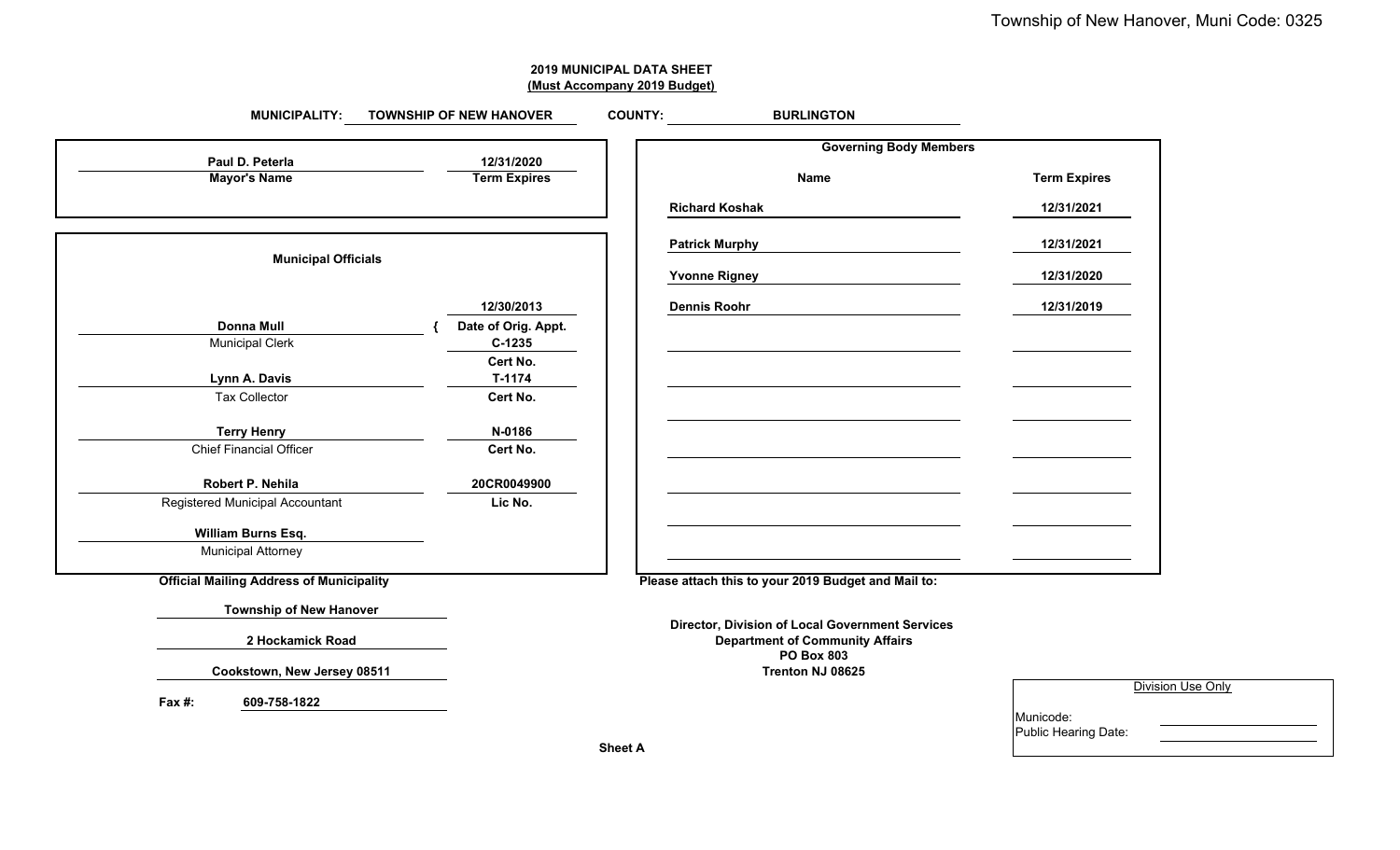|                                                                                                                                                                                                                                                                                                                                                                                                                                                            |                                                                                                                       |                                                                                          | 2019                    |                                                      |                                                                   |                                                                                                                                                                                      |                                                                                                                                                                                                                                                                                                                                                                                                                                                    |
|------------------------------------------------------------------------------------------------------------------------------------------------------------------------------------------------------------------------------------------------------------------------------------------------------------------------------------------------------------------------------------------------------------------------------------------------------------|-----------------------------------------------------------------------------------------------------------------------|------------------------------------------------------------------------------------------|-------------------------|------------------------------------------------------|-------------------------------------------------------------------|--------------------------------------------------------------------------------------------------------------------------------------------------------------------------------------|----------------------------------------------------------------------------------------------------------------------------------------------------------------------------------------------------------------------------------------------------------------------------------------------------------------------------------------------------------------------------------------------------------------------------------------------------|
|                                                                                                                                                                                                                                                                                                                                                                                                                                                            |                                                                                                                       |                                                                                          | <b>MUNICIPAL BUDGET</b> |                                                      |                                                                   |                                                                                                                                                                                      |                                                                                                                                                                                                                                                                                                                                                                                                                                                    |
| <b>Municipal Budget of the</b>                                                                                                                                                                                                                                                                                                                                                                                                                             | Township                                                                                                              | of                                                                                       | <b>New Hanover</b>      |                                                      | County of                                                         | <b>Burlington</b>                                                                                                                                                                    | for the Calendar Year 2019.                                                                                                                                                                                                                                                                                                                                                                                                                        |
| It is hereby certified the Budget and Capital Budget annexed hereto and hereby made a part<br>hereof is a true copy of the Budget and Capital Budget approved by resolution of the Governing Body on the<br>12 <sub>th</sub><br>day of<br><b>March</b><br>. 2019                                                                                                                                                                                           |                                                                                                                       |                                                                                          |                         |                                                      |                                                                   | Clerk<br>2 Hockamick Road<br><b>Address</b>                                                                                                                                          |                                                                                                                                                                                                                                                                                                                                                                                                                                                    |
| and that public advertisement will be made in accordance with the provisions of N.J.S. 40A:4-6 and<br>N.J.A.C. 5:30-4.4(d).                                                                                                                                                                                                                                                                                                                                |                                                                                                                       |                                                                                          |                         |                                                      |                                                                   | Cookstown, New Jersey 08511                                                                                                                                                          |                                                                                                                                                                                                                                                                                                                                                                                                                                                    |
| Certified by me, this                                                                                                                                                                                                                                                                                                                                                                                                                                      |                                                                                                                       | 12th<br>day of                                                                           | March                   | 2019                                                 |                                                                   | <b>Address</b><br>609-758-7149                                                                                                                                                       |                                                                                                                                                                                                                                                                                                                                                                                                                                                    |
|                                                                                                                                                                                                                                                                                                                                                                                                                                                            |                                                                                                                       |                                                                                          |                         |                                                      |                                                                   | <b>Phone Number</b>                                                                                                                                                                  |                                                                                                                                                                                                                                                                                                                                                                                                                                                    |
| It is hereby certified that the approved Budget annexed hereto and hereby made<br>a part is an exact copy of the original on file with the Clerk of the Governing Body, that all<br>additions are correct, all statements contained herein are in proof, and the total of antici-<br>pated revenues equals the total of appropriations.<br>Certified by me, this<br><b>Registered Municipal Accountant</b><br>Voorhees, New Jersey 08043<br><b>Address</b> | 12 <sub>th</sub><br>day of                                                                                            | March<br>601 White Horse Road<br><b>Address</b><br>(856) 435-6200<br><b>Phone Number</b> | 2019                    |                                                      | Local Budget Law, N.J.S. 40A:4-1 et seq.<br>Certified by me, this | 12th                                                                                                                                                                                 | It is hereby certified that the approved Budget annexed hereto and hereby made<br>a part is an exact copy of the original of file with the Clerk of the Governing Body, that all<br>additions are correct, all statements contained herein are in proof, the total of anticipated<br>revenues equals the total of appropriations and the budget is in full compliance with the<br>day of<br><b>March</b><br>2019<br><b>Chief Financial Officer</b> |
|                                                                                                                                                                                                                                                                                                                                                                                                                                                            |                                                                                                                       |                                                                                          |                         | DO NOT USE THESE SPACES                              |                                                                   |                                                                                                                                                                                      |                                                                                                                                                                                                                                                                                                                                                                                                                                                    |
|                                                                                                                                                                                                                                                                                                                                                                                                                                                            |                                                                                                                       |                                                                                          |                         |                                                      |                                                                   |                                                                                                                                                                                      |                                                                                                                                                                                                                                                                                                                                                                                                                                                    |
| It is hereby certified that the amount to be raised by taxation for local purposes has been compared with<br>the approved Budget previously certified by me and any changes required as a condition to such approval<br>have been made. The adopted budget is certified with respect to the foregoing only.<br>2019<br><b>Dated:</b>                                                                                                                       | <b>CERTIFICATION OF ADOPTED BUDGET</b><br><b>STATE OF NEW JERSEY</b><br><b>Department of Community Affairs</b><br>By: | Director of the Division of Local Government Services                                    |                         | (Do not advertise this Certification form)<br>Dated: | 2019                                                              | <b>CERTIFICATION OF APPROVED BUDGET</b><br>of law, and approval is given pursuant to N.J.S. 40A:4-79.<br><b>STATE OF NEW JERSEY</b><br><b>Department of Community Affairs</b><br>By: | It is hereby certified that the Approved Budget made part hereof complies with the requirements<br>Director of the Division of Local Government Services                                                                                                                                                                                                                                                                                           |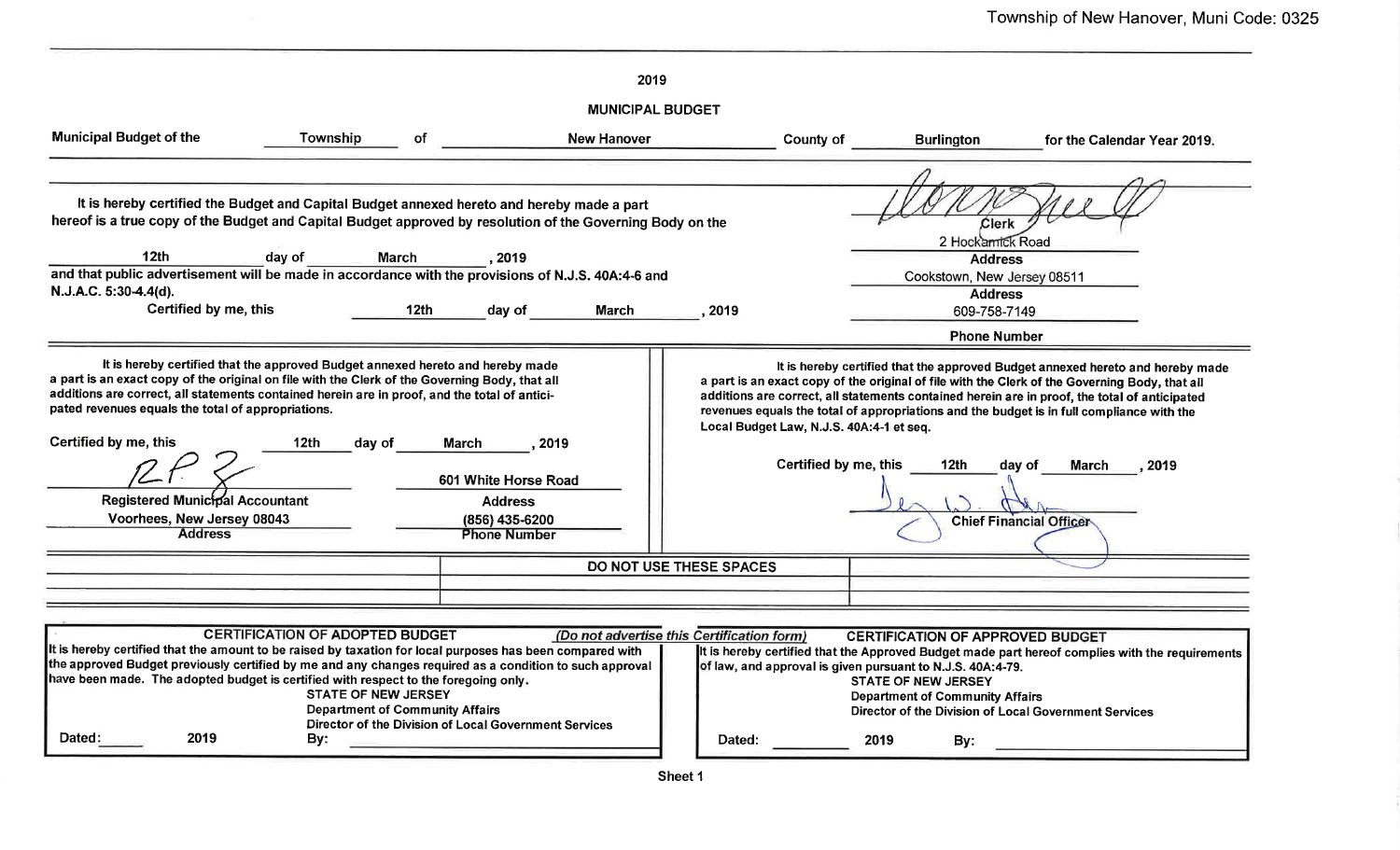**MUNICIPAL BUDGET NOTICE** 



interested persons.

Sheet 2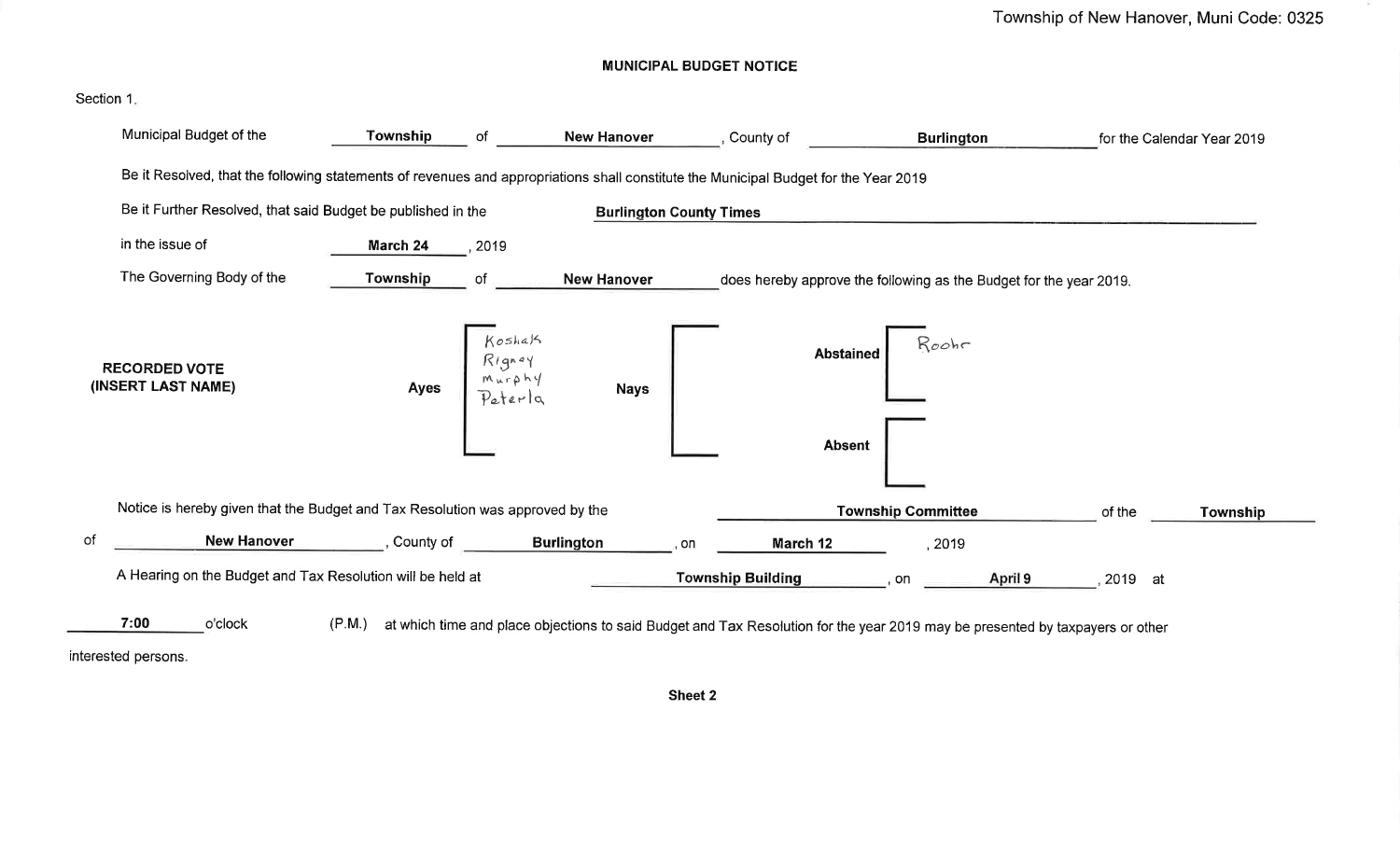$\overline{ }$ 

 $\overline{\phantom{0}}$ 

# **EXPLANATORY STATEMENT**

| SUMMARY OF CURRENT FUND SECTION OF APPROVED BUDGET |  |  |
|----------------------------------------------------|--|--|
|                                                    |  |  |

|                                                                                                                       |            | <b>YEAR 2019</b>   |
|-----------------------------------------------------------------------------------------------------------------------|------------|--------------------|
| General Appropriations For: (Reference to item and sheet number should be omitted in advertised budget)               |            | <b>XXXXXXXXXXX</b> |
| 1. Appropriations within "CAPS"-                                                                                      |            | XXXXXXXXXXX        |
| (a) Municipal Purposes {(item H-1, Sheet 19)(N.J.S. 40A:4-45.2)}                                                      |            | 1,596,186.00       |
| 2. Appropriations excluded from "CAPS"                                                                                |            | <b>XXXXXXXXXXX</b> |
| (a) Municipal Purposes {item H-2, Sheet 28)(N.J.S. 40A:4-45.3 as amended)}                                            |            | 47,295.96          |
| (b) Local District School Purposes in Municipal Budget(item K, Sheet 29)                                              |            | $\sim$             |
| Total General Appropriations excluded from "CAPS"(item O, sheet 29)                                                   |            | 47,295.96          |
| 3. Reserve for Uncollected Taxes (item M, Sheet 29) Based on Estimated<br>94.50%<br><b>Percent of Tax Collections</b> |            | 95,812.50          |
| <b>Building Aid Allowance</b>                                                                                         | $2019 - $$ |                    |
| 4 Total General Appropriations (item 9, Sheet 29)<br>for Schools-State Aid                                            | $2018 - $$ | 1,739,294.46       |
| 5. Less: Anticipated Revenues Other Than Current Property Tax (item 5, Sheet 11)                                      |            |                    |
| (i.e. Surplus, Miscellaneous Revenues and Receipts from Delinquent Taxes)                                             |            | 1,677,248.96       |
| 6. Difference: Amount to be Raised by Taxes for Support of Municipal Budget (as follows)                              |            | <b>XXXXXXXXXXX</b> |
| (a) Local Tax for Municipal Purposes Including Reserve for Uncollected Taxes (item 6(a), Sheet 11)                    |            | 62,045.50          |
| (b) Addition to Local District School Tax (item 6(b), Sheet 11)                                                       |            |                    |
| (c) Minimum Library Tax                                                                                               |            |                    |
|                                                                                                                       |            |                    |
|                                                                                                                       |            |                    |
|                                                                                                                       |            |                    |
|                                                                                                                       |            |                    |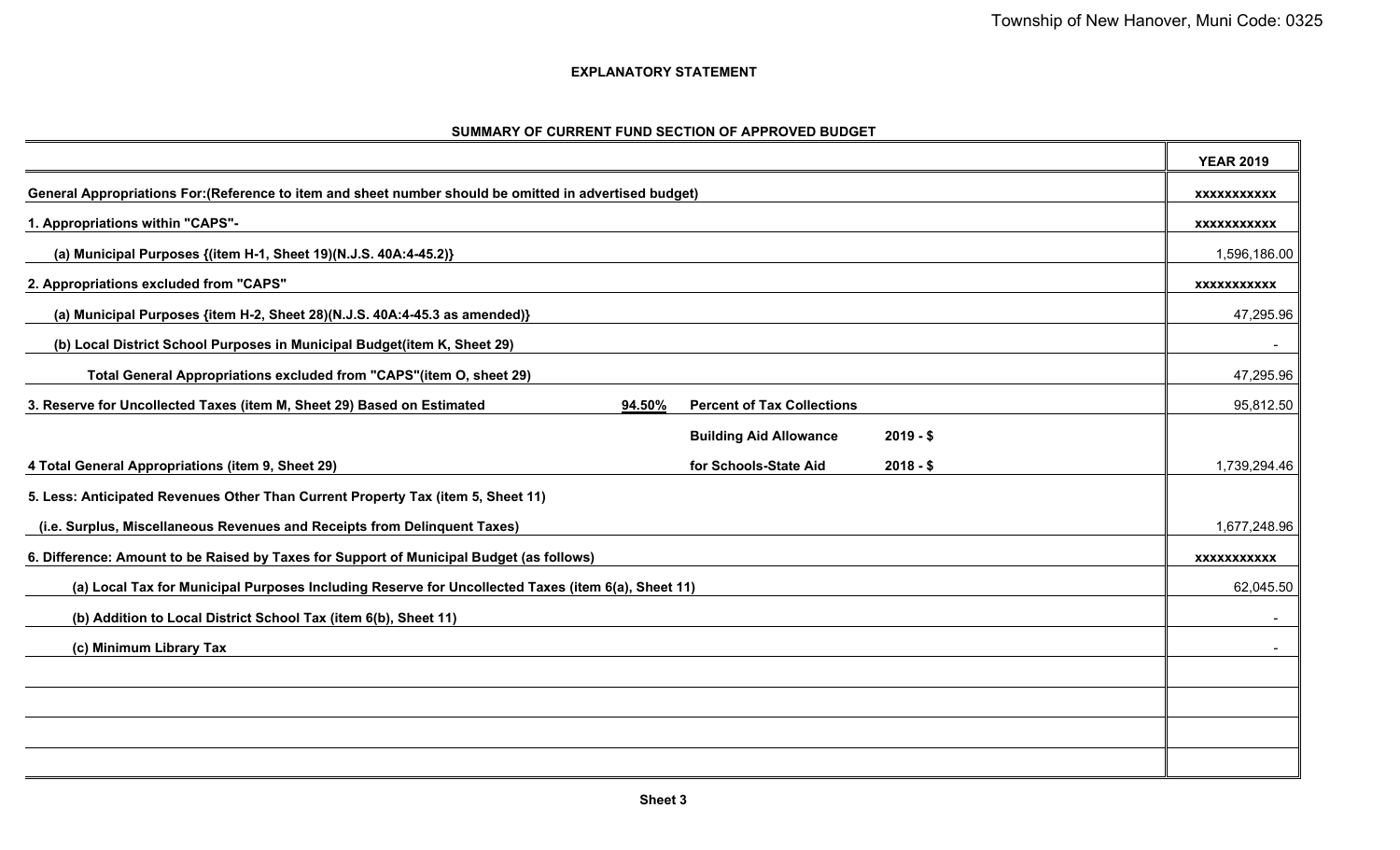# **EXPLANATORY STATEMENT - (Continued) SUMMARY OF 2018 APPROPRIATIONS EXPENDED AND CANCELED**

|                                                             | <b>General Budget</b> | <b>Water Utility</b>     |                | $\overline{\phantom{0}}$ | Explanations of Appropriations for          |
|-------------------------------------------------------------|-----------------------|--------------------------|----------------|--------------------------|---------------------------------------------|
|                                                             |                       |                          | <b>Utility</b> | <b>Utility</b>           | "Other Expenses"                            |
| <b>Budget Appropriations - Adopted Budget</b>               | 1,731,396.58          |                          |                |                          | The amounts appropriated under the          |
| Budget Appropriation Added by N.J.S 40A:4-87                | 230,473.00            |                          |                |                          | title of "Other Expenses" are for operating |
| <b>Emergency Appropriations</b>                             |                       |                          |                |                          | costs other than "Salaries & Wages."        |
| <b>Total Appropriations</b>                                 | 1,961,869.58          | $\overline{\phantom{a}}$ | $\blacksquare$ | $\overline{\phantom{a}}$ |                                             |
| Expenditures:                                               |                       |                          |                |                          | Some of the items included in "Other        |
| Paid or Charged (Including Reserve for Uncollected Taxes)   | 1,575,639.17          |                          |                |                          | Expenses" are:                              |
| Reserved                                                    | 386,230.03            |                          |                |                          |                                             |
| Unexpended Balances Canceled                                | 0.38                  |                          |                |                          | Materials, supplies and non-bondable        |
| <b>Total Expenditures and Unexpended Balances Cancelled</b> | 1,961,869.58          | $\overline{\phantom{a}}$ |                |                          | equipment;                                  |
|                                                             |                       |                          |                |                          |                                             |
| Overexpenditures*                                           |                       |                          |                |                          | Repairs and maintenance of buildings,       |

equipment, roads, etc.,

\*See Budget Appropriation items so marked to the right of column (Expended 2019 Reserved.)

Contractual services for garbage and

trash removal, fire hydrant service, aid to

volunteer fire companies, etc;

 Printing and advertising, utility services, insurance and many other items essential to the services rendered by municipal government.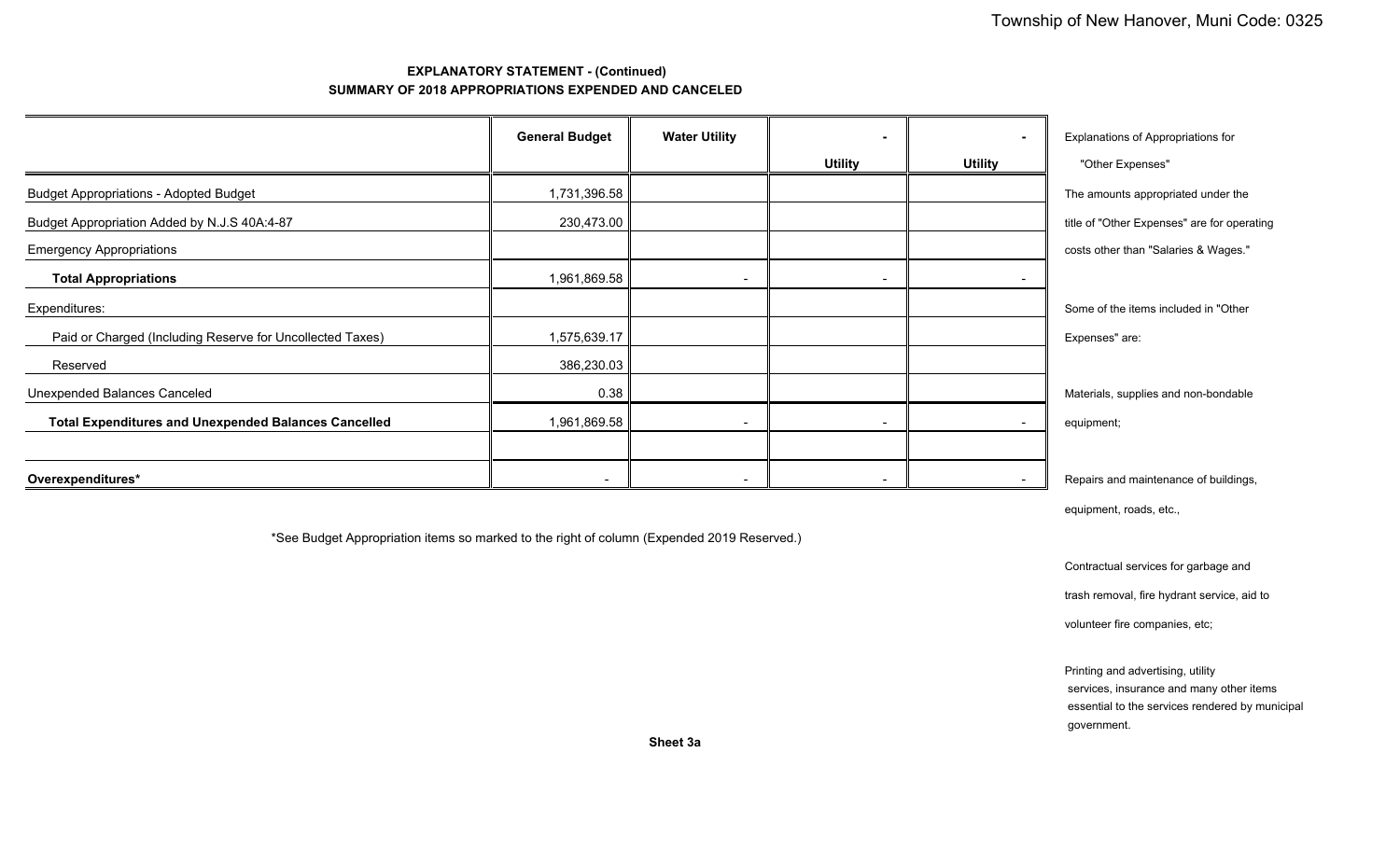|                                                                                                                                                                                                                                 |                 |                    | <b>EXPLANATORY STATEMENT - (CONTINUED)</b>                                                                                                                                                                                    |                     |                    |
|---------------------------------------------------------------------------------------------------------------------------------------------------------------------------------------------------------------------------------|-----------------|--------------------|-------------------------------------------------------------------------------------------------------------------------------------------------------------------------------------------------------------------------------|---------------------|--------------------|
|                                                                                                                                                                                                                                 |                 |                    | <b>BUDGET MESSAGE</b>                                                                                                                                                                                                         |                     |                    |
| <b>Appropriation CAP Calculation (1977 Cap)</b>                                                                                                                                                                                 |                 |                    |                                                                                                                                                                                                                               |                     |                    |
| This law imposes a limit on municipal expenditures, which, for the Township of New Hanover, is Calculated as follows:                                                                                                           |                 |                    | The municipal budget for the calendar year 2019 has been prepared within the constraints imposed by Chapter 68, Public Laws of 1976, commonly know as the Appropriation Cap Law.                                              |                     |                    |
| Total General Appropriations for 2018                                                                                                                                                                                           |                 | \$<br>1,731,396.58 | Amount on which 2.50% CAP is Applied (brought forward)                                                                                                                                                                        |                     | \$<br>1,569,410.00 |
| <b>CAP Base Adjustments</b>                                                                                                                                                                                                     |                 |                    | 2.50% CAP                                                                                                                                                                                                                     |                     | 39,235.25          |
| Subtotal                                                                                                                                                                                                                        |                 | 1,731,396.58       | Allowable Operating Appropriations before Additional Exceptions per<br>N.J.S.A. 40A:4-45.3                                                                                                                                    |                     | 1,608,645.25       |
| <b>Less Exceptions:</b><br><b>Total Other Operations</b><br>Total Uniform Construction Code (UCC)<br><b>Total Interlocal Service Agreements</b><br><b>Total Additional Appropriations</b><br><b>Total Public-Private Offset</b> | \$<br>48,872.36 |                    | <b>Additional Exceptions:</b><br>Available from Banking - 2017<br>\$<br>Available from Banking - 2018<br>Assessed Value of New Construction per Assessor's<br>Certification<br>Additional Increase in CAPS per COLA Ordinance | 243.55<br>15,694.10 |                    |
| <b>Total Capital Improvements</b>                                                                                                                                                                                               |                 |                    | <b>Total Additional Exceptions</b>                                                                                                                                                                                            |                     | 15,937.65          |
| <b>Total Debt Service</b><br><b>Total Deferred Charges</b>                                                                                                                                                                      | 6,663.00        |                    | Total Allowable Appropriations Within CAPS for 2019                                                                                                                                                                           |                     | 1,624,582.90       |
| Judgments<br>Cash Deficit of Preceding Year<br><b>Total Appropriation for School Purposes</b><br>Transferred to Board of Education                                                                                              | 7,798.00        |                    | Total Appropriations Within CAPS for 2019                                                                                                                                                                                     |                     | 1,596,186.00       |
| Reserve for Uncollected Taxes<br><b>Total Exceptions</b>                                                                                                                                                                        | 98,653.22       | 161,986.58         |                                                                                                                                                                                                                               |                     |                    |
| Amount on which 2.50% CAP is Applied (carried forward)                                                                                                                                                                          |                 | 1,569,410.00       |                                                                                                                                                                                                                               |                     |                    |

NOTE:

# **Sheet 3b**

MANDATORY MINIMUM BUDGET MESSAGE MUST INCLUDE THE FOLLOWING:

1. HOW THE 1977 "CAP" WAS CALCULATED. (Explain in words what the "CAPS" mean and show the figures.)

2. 2010 "CAP'" LEVY CAP WORKBOOK SUMMARY

3. A SUMMARY BY FUNCTION OF THE APPROPRIATIONS THAT ARE SPREAD AMONG MORE THAN ONE OFFICIAL LINE ITEM

(e.g. if Police S&W appears in the regular section and also under "Operations Excluded from "CAPS" section, combine the

 4. INFORMATION OR A SCHEDULE SHOWING THE AMOUNTS CONTRIBUTED FROM EMPLOYEES, THE EMPLOYER SHARE figures for purposes of citizen understanding.)

AND THE TOTAL COST HEALTH CARE COVERAGE (Refer to LFN 2011-4).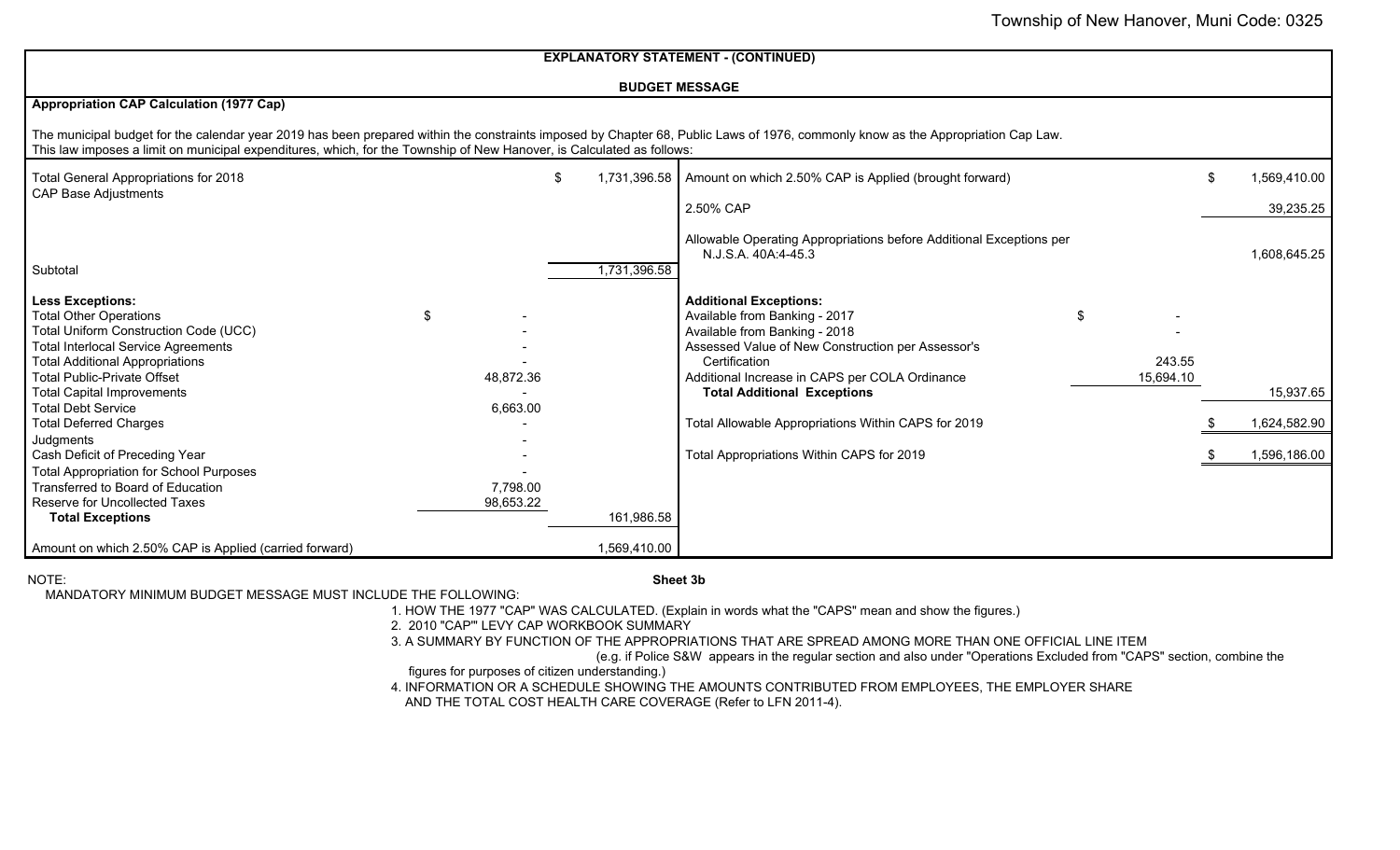| <b>EXPLANATORY STATEMENT - (CONTINUED)</b>                            |                                                                                                                                                                                                                                                                                                                                                                                                                                                                                                      |                                                                   |  |  |  |
|-----------------------------------------------------------------------|------------------------------------------------------------------------------------------------------------------------------------------------------------------------------------------------------------------------------------------------------------------------------------------------------------------------------------------------------------------------------------------------------------------------------------------------------------------------------------------------------|-------------------------------------------------------------------|--|--|--|
|                                                                       | <b>BUDGET MESSAGE</b>                                                                                                                                                                                                                                                                                                                                                                                                                                                                                |                                                                   |  |  |  |
| <b>Levy CAP Calculation</b>                                           | Chapter 62 of the Laws of 2007 imposed a Property Tax Levy CAP which was amended by P.L. 2008, Chapter 6 and further amended by P.L. 2010, Chapter 44 (S-29 R1) approved July 13, 2010<br>The law (N.J.S.A. 40A:4-45.44 through 45.47) establishes a formula that limits increases in the local unit amount to be raised by taxation for each local unit budget. The budget contair<br>herewith is within the limits imposed by this law and for the Township of New Hanover is calculated as follow |                                                                   |  |  |  |
| Prior Year Amount to be Raised by Taxation for Municipal Purposes     |                                                                                                                                                                                                                                                                                                                                                                                                                                                                                                      | Balance (carried forward)                                         |  |  |  |
| Cap Base Adjustment (+/-)                                             |                                                                                                                                                                                                                                                                                                                                                                                                                                                                                                      |                                                                   |  |  |  |
| Less: Prior Year Deferred Charges to Future Taxation Unfunded         |                                                                                                                                                                                                                                                                                                                                                                                                                                                                                                      | Less - Cancelled or Unexpended Exclusions                         |  |  |  |
| Less: Prior Year Deferred Charges - Emergencies                       |                                                                                                                                                                                                                                                                                                                                                                                                                                                                                                      |                                                                   |  |  |  |
| Less: Prior Year Recycling Tax                                        |                                                                                                                                                                                                                                                                                                                                                                                                                                                                                                      | <b>Adjusted Tax Levy After Exclusions</b>                         |  |  |  |
| Less: Changes in Service Provider - Transfer of Service/ Function     |                                                                                                                                                                                                                                                                                                                                                                                                                                                                                                      |                                                                   |  |  |  |
| Net Prior Year Tax Levy for Municipal Purpose Tax for Cap Calculation |                                                                                                                                                                                                                                                                                                                                                                                                                                                                                                      | <b>Additions:</b>                                                 |  |  |  |
| Plus: 2% Cap increase                                                 |                                                                                                                                                                                                                                                                                                                                                                                                                                                                                                      | New Ratables - Increased in Valuations                            |  |  |  |
| <b>Adjusted Tax Levy</b>                                              |                                                                                                                                                                                                                                                                                                                                                                                                                                                                                                      | Prior Year's Local Municipal Purpose Tax Rate (per \$100)         |  |  |  |
| Plus: Assumption of Service/ Function                                 |                                                                                                                                                                                                                                                                                                                                                                                                                                                                                                      | Net Ratable Adjustment to Levy                                    |  |  |  |
| <b>Adjusted Tax Levy Prior to Exclusions</b>                          |                                                                                                                                                                                                                                                                                                                                                                                                                                                                                                      | CY 2016 Cap Bank Utilized in CY 2019                              |  |  |  |
|                                                                       |                                                                                                                                                                                                                                                                                                                                                                                                                                                                                                      | CY 2017 Cap Bank Utilized in CY 2019                              |  |  |  |
| <b>Exclusions:</b>                                                    |                                                                                                                                                                                                                                                                                                                                                                                                                                                                                                      | CY 2018 Cap Bank Utilized in CY 2019                              |  |  |  |
| Allowable Shared Service Agreements Increase                          |                                                                                                                                                                                                                                                                                                                                                                                                                                                                                                      | Amounts Approved by Referendum                                    |  |  |  |
| Allowable Health Insurance Cost Increase                              |                                                                                                                                                                                                                                                                                                                                                                                                                                                                                                      |                                                                   |  |  |  |
| Allowable Pension Obligations Increase                                |                                                                                                                                                                                                                                                                                                                                                                                                                                                                                                      | Maximum Allowable Amount to be Raised by Taxation                 |  |  |  |
| Allowable LOSAP Increase                                              |                                                                                                                                                                                                                                                                                                                                                                                                                                                                                                      |                                                                   |  |  |  |
| Allowable Capital Improvements Increase                               |                                                                                                                                                                                                                                                                                                                                                                                                                                                                                                      | Amount to be Raised by Taxation for Municipal Purposes            |  |  |  |
| Allowable Debt Service and Capital Leases Increase                    |                                                                                                                                                                                                                                                                                                                                                                                                                                                                                                      |                                                                   |  |  |  |
| Recycling Tax Appropriation                                           |                                                                                                                                                                                                                                                                                                                                                                                                                                                                                                      | Unused CY 2019 Tax Levy Available for Banking (CY 2020 - CY 2022) |  |  |  |
| Deferred Charges to Future Taxation Unfunded                          |                                                                                                                                                                                                                                                                                                                                                                                                                                                                                                      |                                                                   |  |  |  |
| <b>Current Year Deferred Charges - Emergencies</b>                    |                                                                                                                                                                                                                                                                                                                                                                                                                                                                                                      |                                                                   |  |  |  |
| <b>Add Total Exclusions</b>                                           |                                                                                                                                                                                                                                                                                                                                                                                                                                                                                                      | Tax Levy Cap Not Applicable, Local Purpose Tax is Under 10 Cents  |  |  |  |
|                                                                       |                                                                                                                                                                                                                                                                                                                                                                                                                                                                                                      |                                                                   |  |  |  |
| Balance (carried forward)                                             |                                                                                                                                                                                                                                                                                                                                                                                                                                                                                                      |                                                                   |  |  |  |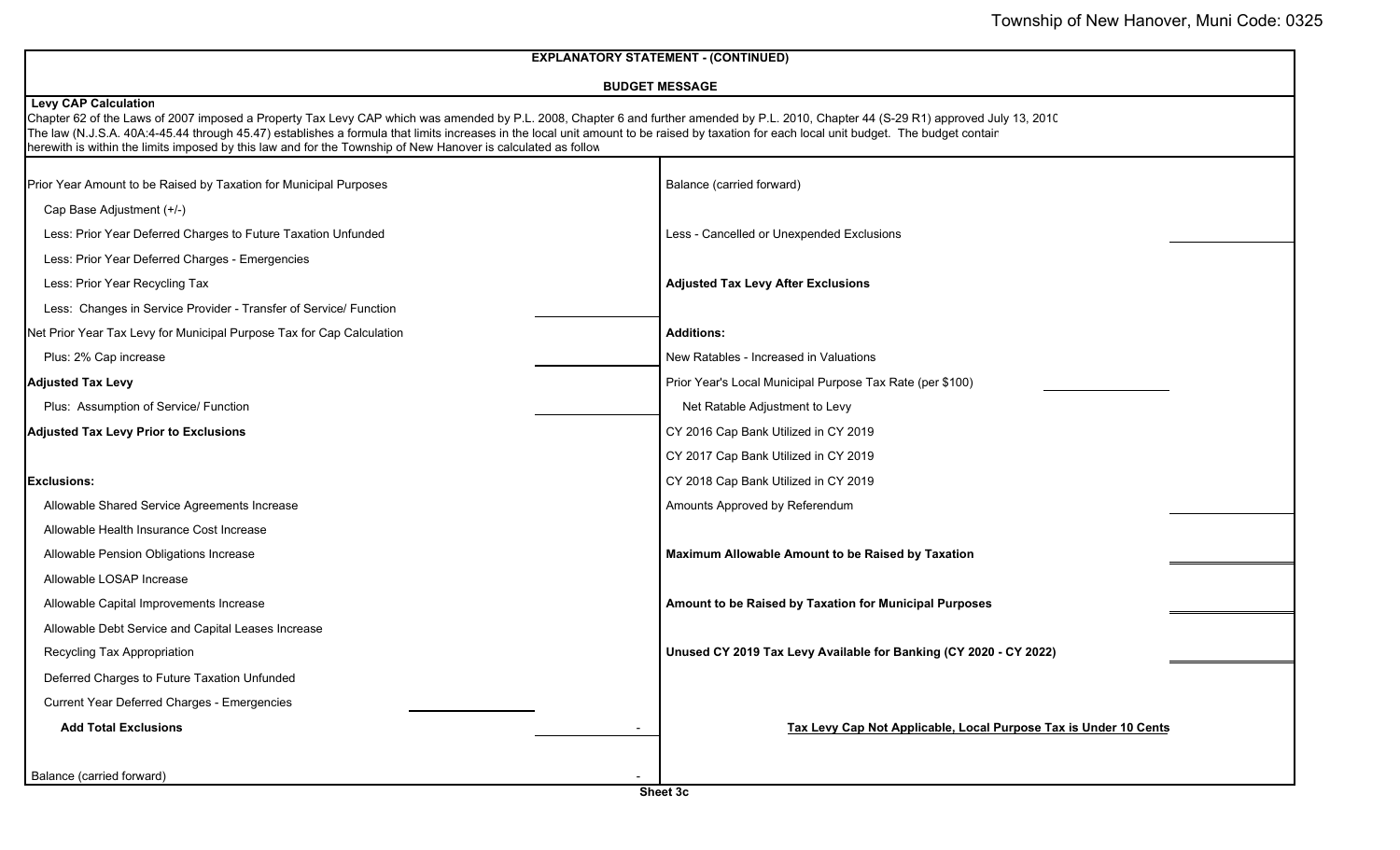| <b>EXPLANATORY STATEMENT - (CONTINUED)</b>                                                                     |                                                                                 |                                         |  |  |  |
|----------------------------------------------------------------------------------------------------------------|---------------------------------------------------------------------------------|-----------------------------------------|--|--|--|
|                                                                                                                | <b>BUDGET MESSAGE</b>                                                           |                                         |  |  |  |
| <b>Split Function Appropriations:</b>                                                                          | <b>Health Insurance Appropriation Recap:</b>                                    |                                         |  |  |  |
| The following appropriation(s) are appropriated inside and outside of the<br>appropriation CAP:<br><b>NONE</b> | The following is a recap of Health Insurance Costs for the Current Budget Year: |                                         |  |  |  |
|                                                                                                                | <b>Total Health Insurance Cost</b>                                              | 274,000.00<br>\$                        |  |  |  |
|                                                                                                                | <b>Less: Employee Contributions</b>                                             | 9,000.00                                |  |  |  |
|                                                                                                                | <b>Net Costs Appropriated</b>                                                   | 265,000.00<br>-SS                       |  |  |  |
|                                                                                                                | <b>Current Fund Budget Inside CAP</b><br><b>Current Fund Budget Outside CAP</b> | 265,000.00<br>$\boldsymbol{\mathsf{s}}$ |  |  |  |
|                                                                                                                |                                                                                 | 265,000.00                              |  |  |  |
|                                                                                                                |                                                                                 |                                         |  |  |  |
|                                                                                                                |                                                                                 |                                         |  |  |  |
|                                                                                                                |                                                                                 |                                         |  |  |  |
|                                                                                                                |                                                                                 |                                         |  |  |  |
|                                                                                                                |                                                                                 |                                         |  |  |  |
|                                                                                                                |                                                                                 |                                         |  |  |  |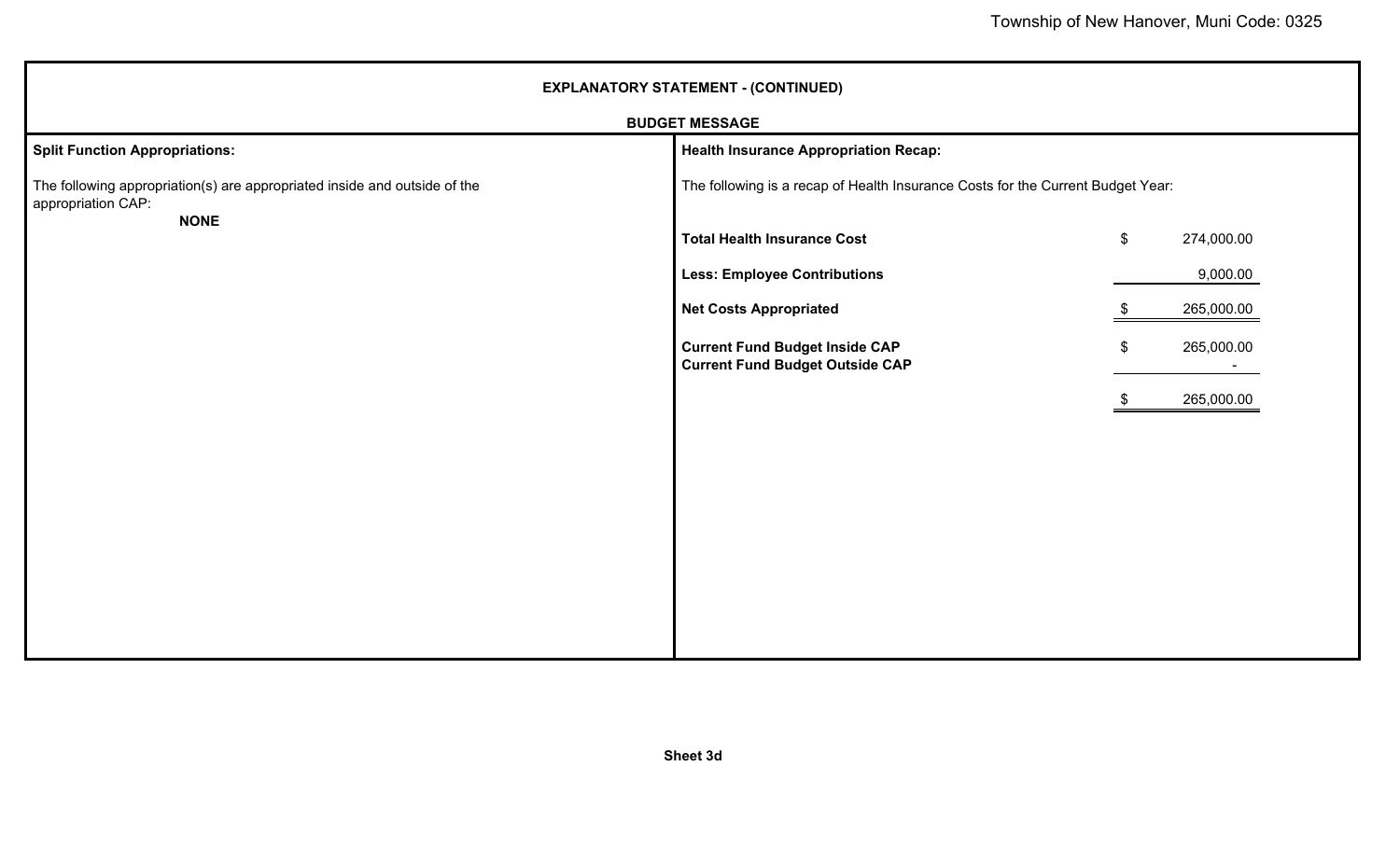#### **CURRENT FUND- ANTICIPATED REVENUES**

| <b>GENERAL REVENUES</b>                                                                    | <b>FCOA</b>    |                    | Anticipated        | <b>Realized in Cash</b> |
|--------------------------------------------------------------------------------------------|----------------|--------------------|--------------------|-------------------------|
|                                                                                            |                | 2019               | 2018               | in 2018                 |
| 1. Surplus Anticipated                                                                     | 08-101         | 639,500.00         | 618,202.00         | 618,202.00              |
| 2. Surplus Anticipated with Prior Written Consent of Director of Local Government Services | 08-102         |                    |                    |                         |
| <b>Total Surplus Anticipated</b>                                                           | 08-100         | 639,500.00         | 618,202.00         | 618,202.00              |
| 3. Miscellaneous Revenues - Section A: Local Revenues                                      | <b>XXXXXXX</b> | <b>XXXXXXXXXXX</b> | <b>XXXXXXXXXXX</b> | <b>XXXXXXXXXXX</b>      |
| Licenses:                                                                                  | <b>XXXXXXX</b> | <b>XXXXXXXXXXX</b> | <b>XXXXXXXXXXX</b> | <b>XXXXXXXXXXX</b>      |
| Alcoholic Beverages                                                                        | 08-103         |                    |                    |                         |
| Other                                                                                      | 08-104         |                    |                    |                         |
| Fees and Permits                                                                           | 08-105         |                    |                    |                         |
| Fines and Costs:                                                                           | <b>XXXXXXX</b> |                    |                    |                         |
| <b>Municipal Court</b>                                                                     | 08-110         | 49,000.00          | 50,000.00          | 49,068.02               |
| Other                                                                                      | 08-109         |                    |                    |                         |
| Interest and Costs on Taxes                                                                | 08-112         |                    |                    |                         |
| Interest and Costs on Assessments                                                          | 08-115         |                    |                    |                         |
| <b>Parking Meters</b>                                                                      | 08-111         |                    |                    |                         |
| Interest on Investments and Deposits                                                       | 08-113         | 12,350.00          | 10,000.00          | 41,862.12               |
| Anticipated Utility Operating Surplus                                                      | 08-114         |                    |                    |                         |
|                                                                                            |                |                    |                    |                         |
|                                                                                            |                |                    |                    |                         |
|                                                                                            |                |                    |                    |                         |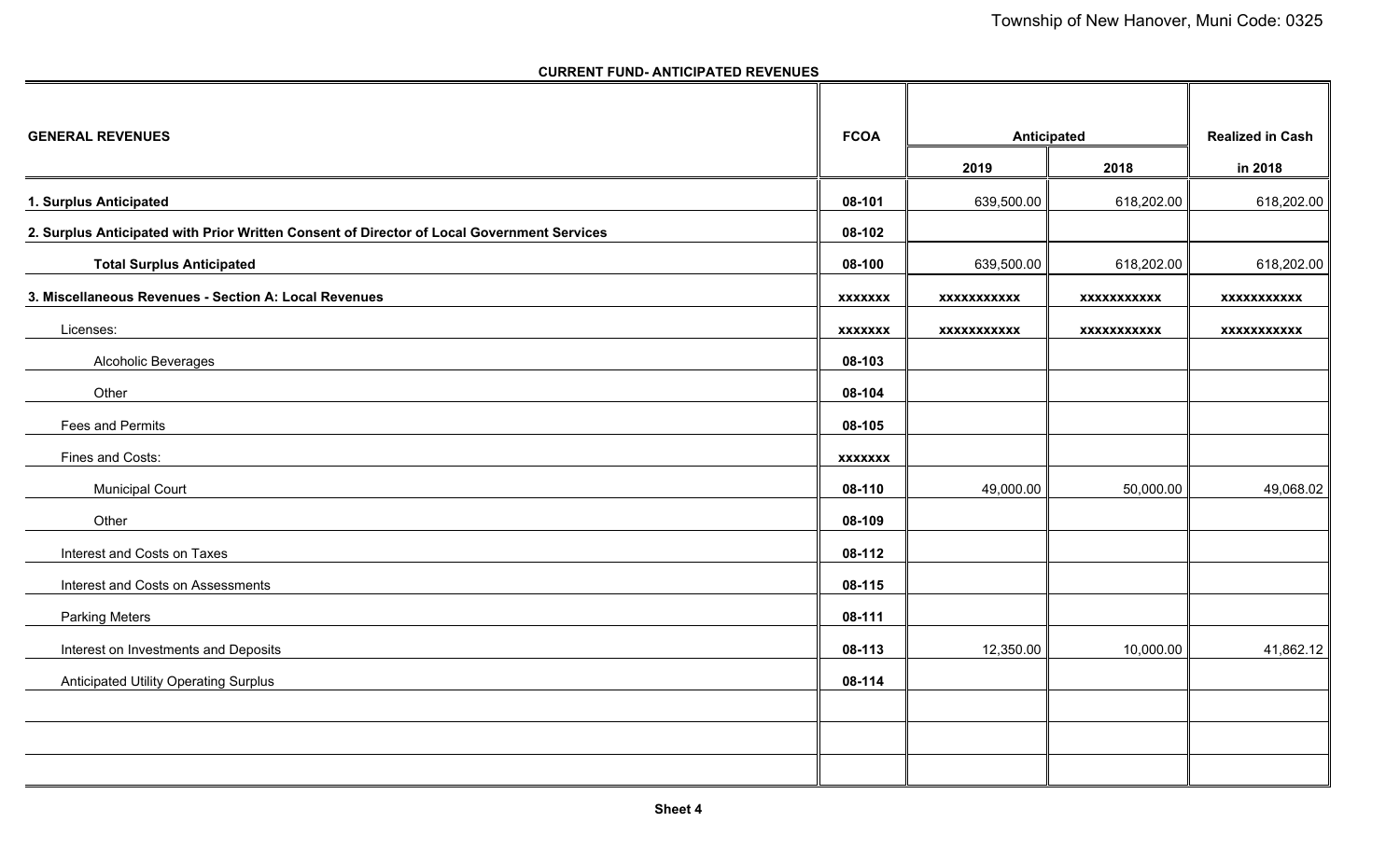| <b>GENERAL REVENUES</b>                                            | <b>FCOA</b>    | <b>Anticipated</b> |             | <b>Realized in Cash</b> |
|--------------------------------------------------------------------|----------------|--------------------|-------------|-------------------------|
|                                                                    |                | 2019               | 2018        | in 2018                 |
| 3. Miscellaneous Revenues - Section A: Local Revenues (continued): | <b>XXXXXXX</b> | xxxxxxxxxxx        | xxxxxxxxxxx | xxxxxxxxxxx             |
|                                                                    |                |                    |             |                         |
|                                                                    |                |                    |             |                         |
|                                                                    |                |                    |             |                         |
|                                                                    |                |                    |             |                         |
|                                                                    |                |                    |             |                         |
|                                                                    |                |                    |             |                         |
|                                                                    |                |                    |             |                         |
|                                                                    |                |                    |             |                         |
|                                                                    |                |                    |             |                         |
|                                                                    |                |                    |             |                         |
|                                                                    |                |                    |             |                         |
|                                                                    |                |                    |             |                         |
|                                                                    |                |                    |             |                         |
|                                                                    |                |                    |             |                         |
|                                                                    |                |                    |             |                         |
|                                                                    |                |                    |             |                         |
|                                                                    |                |                    |             |                         |
| <b>Total Section A: Local Revenues</b>                             | 08-001         | 61,350.00          | 60,000.00   | 90,930.14               |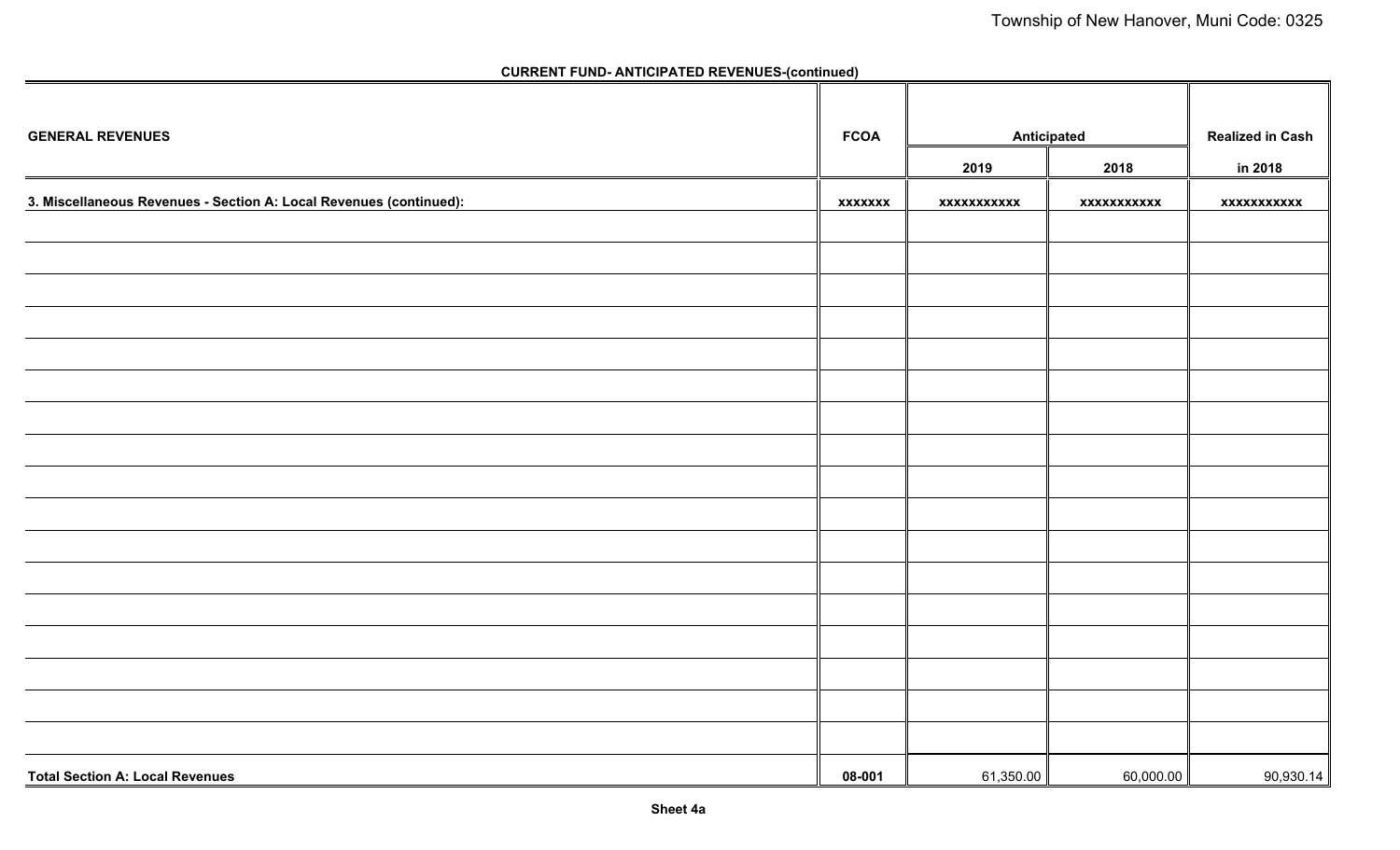| <b>GENERAL REVENUES</b>                                                            | <b>FCOA</b>    | <b>Anticipated</b> |             | <b>Realized in Cash</b> |
|------------------------------------------------------------------------------------|----------------|--------------------|-------------|-------------------------|
|                                                                                    |                | 2019               | 2018        | in 2018                 |
| 3. Miscellaneous Revenues - Section B: State Aid Without Offsetting Appropriations | <b>XXXXXXX</b> | xxxxxxxxxxx        | xxxxxxxxxxx | xxxxxxxxxxx             |
| <b>Transitional Aid</b>                                                            | 09-212         |                    |             |                         |
| Consolidated Municipal Property Tax Relief Act                                     | 09-200         | 144,818.00         | 144,818.00  | 144,818.00              |
| Energy Receipts Tax (P.L. 1997, Chapters 162 & 167)                                | 09-202         | 748,746.00         | 748,746.00  | 748,746.00              |
|                                                                                    |                |                    |             |                         |
|                                                                                    |                |                    |             |                         |
|                                                                                    |                |                    |             |                         |
|                                                                                    |                |                    |             |                         |
|                                                                                    |                |                    |             |                         |
|                                                                                    |                |                    |             |                         |
|                                                                                    |                |                    |             |                         |
|                                                                                    |                |                    |             |                         |
|                                                                                    |                |                    |             |                         |
|                                                                                    |                |                    |             |                         |
|                                                                                    |                |                    |             |                         |
|                                                                                    |                |                    |             |                         |
|                                                                                    |                |                    |             |                         |
|                                                                                    |                |                    |             |                         |
| Total Section B: State Aid Without Offsetting Appropriations                       | 09-001         | 893,564.00         | 893,564.00  | 893,564.00              |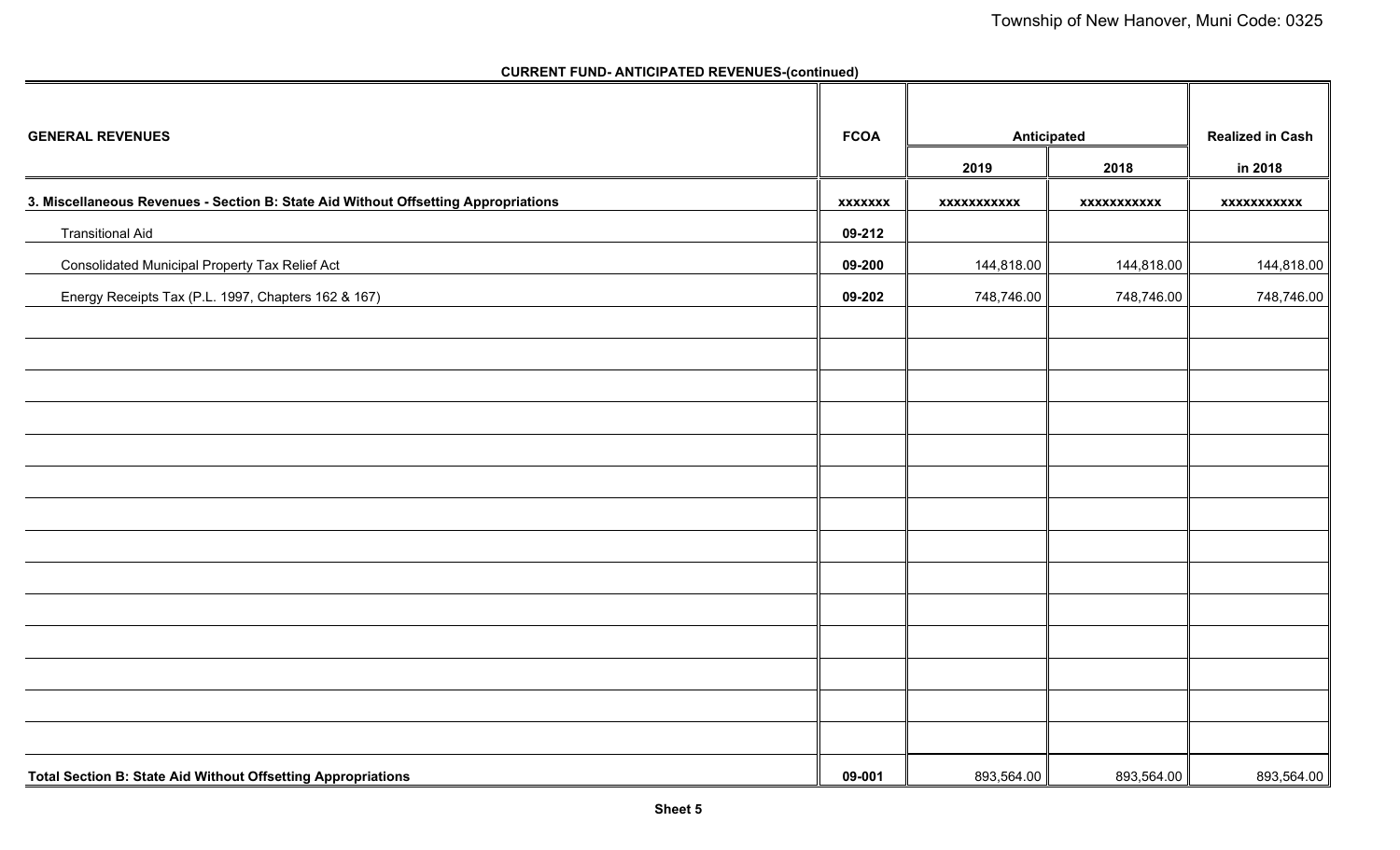| <b>GENERAL REVENUES</b>                                                              | <b>FCOA</b>    | Anticipated        |                    | <b>Realized in Cash</b> |
|--------------------------------------------------------------------------------------|----------------|--------------------|--------------------|-------------------------|
|                                                                                      |                | 2019               | 2018               | in 2018                 |
| 3. Miscellaneous Revenues - Section C: Dedicated Uniform Construction                |                |                    |                    |                         |
| Code Fees Offset with Appropriations(N.J.S. 40A:4-36 & N.J.A.C 5:23-4.17)            | <b>XXXXXXX</b> | XXXXXXXXXXX        | XXXXXXXXXXX        | XXXXXXXXXXX             |
| <b>Uniform Construction Code Fees</b>                                                | 08-160         | 5,000.00           | 5,000.00           | 9,454.79                |
|                                                                                      |                |                    |                    |                         |
|                                                                                      |                |                    |                    |                         |
|                                                                                      |                |                    |                    |                         |
|                                                                                      |                |                    |                    |                         |
|                                                                                      |                |                    |                    |                         |
| Special Item of General Revenue Anticipated with Prior Written                       |                |                    |                    |                         |
| <b>Consent of Director of Local Government Services:</b>                             | <b>XXXXXXX</b> | <b>XXXXXXXXXXX</b> | XXXXXXXXXXX        | <b>XXXXXXXXXXX</b>      |
| Additional Dedicated Uniform Construction Code Fees Offset with                      | <b>XXXXXXX</b> | XXXXXXXXXXX        | <b>XXXXXXXXXXX</b> | XXXXXXXXXXX             |
| Appropriations (NJS 40A:4-45.3h and NJAC 5:23-4.17)                                  | <b>XXXXXXX</b> | <b>XXXXXXXXXXX</b> | <b>XXXXXXXXXXX</b> | <b>XXXXXXXXXXX</b>      |
| <b>Uniform Construction Code Fees</b>                                                | 08-160         |                    |                    |                         |
|                                                                                      |                |                    |                    |                         |
|                                                                                      |                |                    |                    |                         |
|                                                                                      |                |                    |                    |                         |
|                                                                                      |                |                    |                    |                         |
| Total Section C: Dedicated Uniform Construction Code Fees Offset with Appropriations | 08-002         | 5,000.00           | 5,000.00           | 9,454.79                |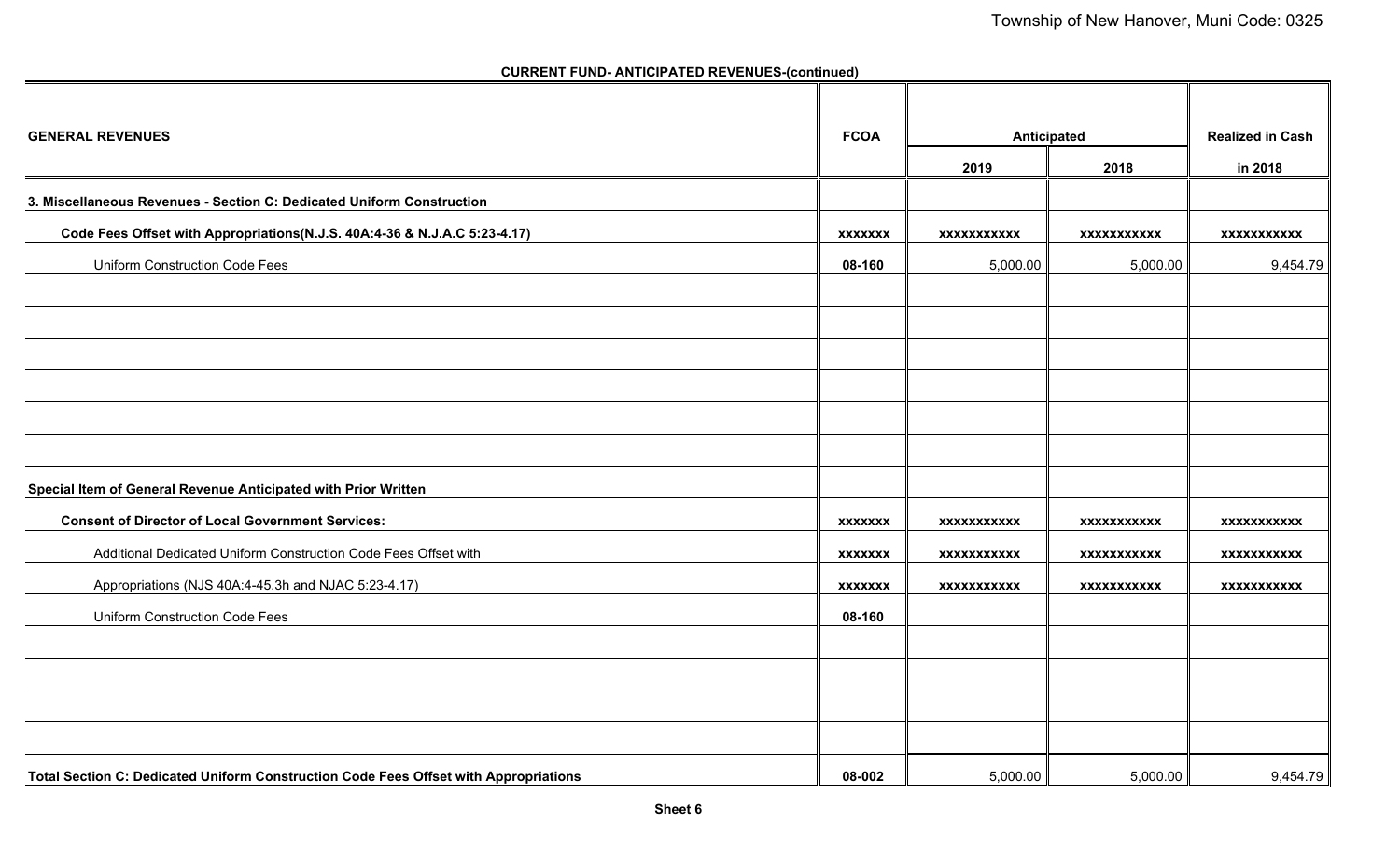| <b>GENERAL REVENUES</b>                                                            | <b>FCOA</b>    |                    | Anticipated        | <b>Realized in Cash</b> |
|------------------------------------------------------------------------------------|----------------|--------------------|--------------------|-------------------------|
|                                                                                    |                | 2019               | 2018               | in 2018                 |
| 3. Miscellaneous Revenues - Section D:Special Items of General Revenue Anticipated |                |                    |                    |                         |
| With Prior Written Consent of the Director of Local Government Services -          |                |                    |                    |                         |
| <b>Shared Service Agreements Offset with Appropriations</b>                        | <b>XXXXXXX</b> | <b>XXXXXXXXXXX</b> | <b>XXXXXXXXXXX</b> | <b>XXXXXXXXXXX</b>      |
|                                                                                    |                |                    |                    |                         |
|                                                                                    |                |                    |                    |                         |
|                                                                                    |                |                    |                    |                         |
|                                                                                    |                |                    |                    |                         |
|                                                                                    |                |                    |                    |                         |
|                                                                                    |                |                    |                    |                         |
|                                                                                    |                |                    |                    |                         |
|                                                                                    |                |                    |                    |                         |
|                                                                                    |                |                    |                    |                         |
|                                                                                    |                |                    |                    |                         |
|                                                                                    |                |                    |                    |                         |
|                                                                                    |                |                    |                    |                         |
|                                                                                    |                |                    |                    |                         |
|                                                                                    |                |                    |                    |                         |
|                                                                                    |                |                    |                    |                         |
| Total Section D: Shared Service Agreements Offset With Appropriations              | 11-001         | $\sim$             | $\sim$             | $\sim$                  |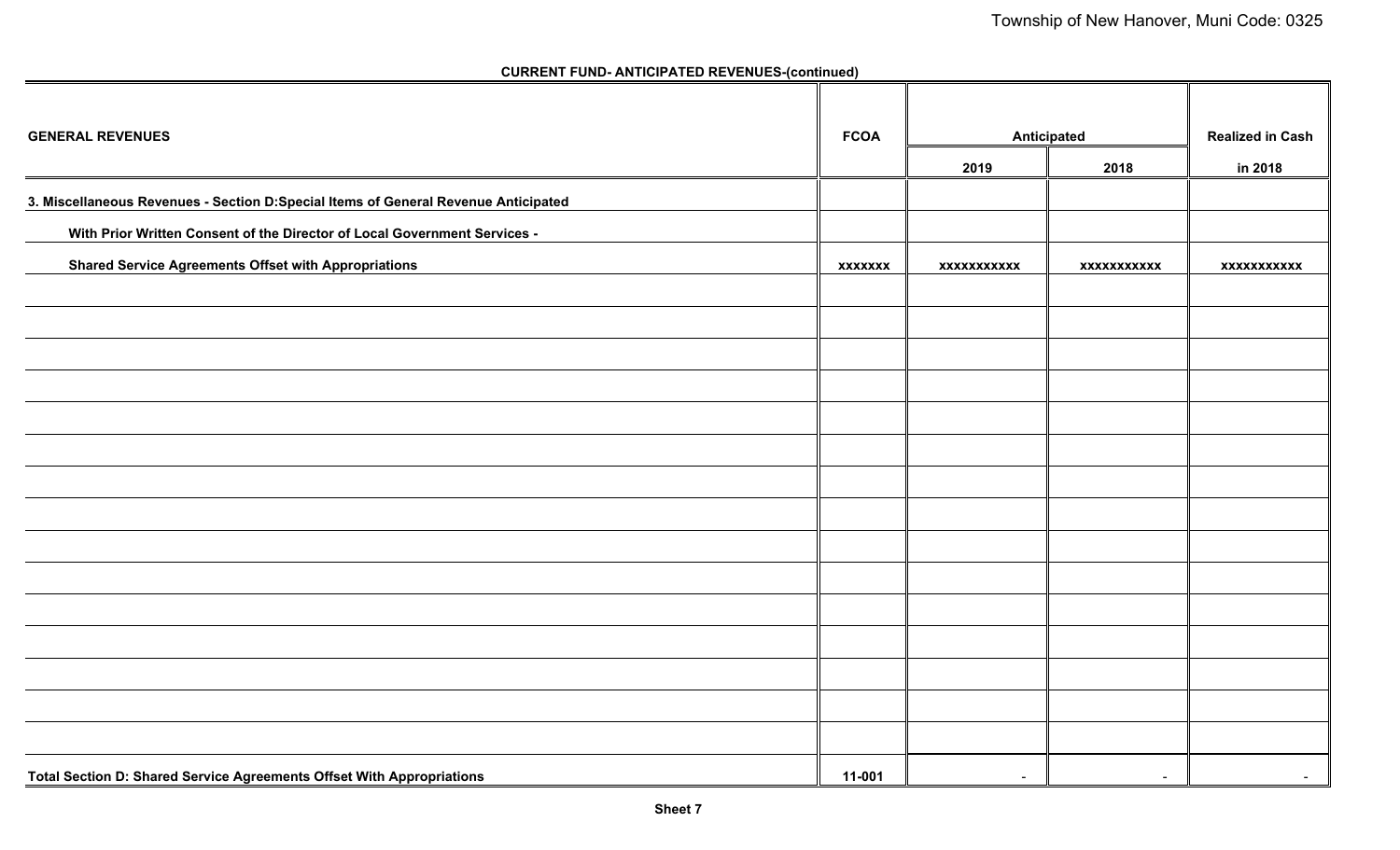| <b>GENERAL REVENUES</b>                                                                 | <b>FCOA</b>    | Anticipated        | <b>Realized in Cash</b> |                    |
|-----------------------------------------------------------------------------------------|----------------|--------------------|-------------------------|--------------------|
|                                                                                         |                | 2019               | 2018                    | in 2018            |
| 3. Miscellaneous Revenue - Section E: Special Items of General Revenue Anticipated With |                |                    |                         |                    |
| Prior Written Consent of Director of Local Government services - Additional             |                |                    |                         |                    |
| Revenue Offset with Appropriations (N.J.S. 40A:4-45.3h)                                 | <b>XXXXXXX</b> | <b>XXXXXXXXXXX</b> | <b>XXXXXXXXXXX</b>      | <b>XXXXXXXXXXX</b> |
|                                                                                         |                |                    |                         |                    |
|                                                                                         |                |                    |                         |                    |
|                                                                                         |                |                    |                         |                    |
|                                                                                         |                |                    |                         |                    |
|                                                                                         |                |                    |                         |                    |
|                                                                                         |                |                    |                         |                    |
|                                                                                         |                |                    |                         |                    |
|                                                                                         |                |                    |                         |                    |
|                                                                                         |                |                    |                         |                    |
|                                                                                         |                |                    |                         |                    |
|                                                                                         |                |                    |                         |                    |
|                                                                                         |                |                    |                         |                    |
|                                                                                         |                |                    |                         |                    |
|                                                                                         |                |                    |                         |                    |
| Total Section E: Special Item of General Revenue Anticipated with Prior Written         |                |                    |                         |                    |
| <b>Consent of Director of Local Government Services - Additional Revenues</b>           | 08-003         | $\sim$             | $\sim$                  | $\sim$             |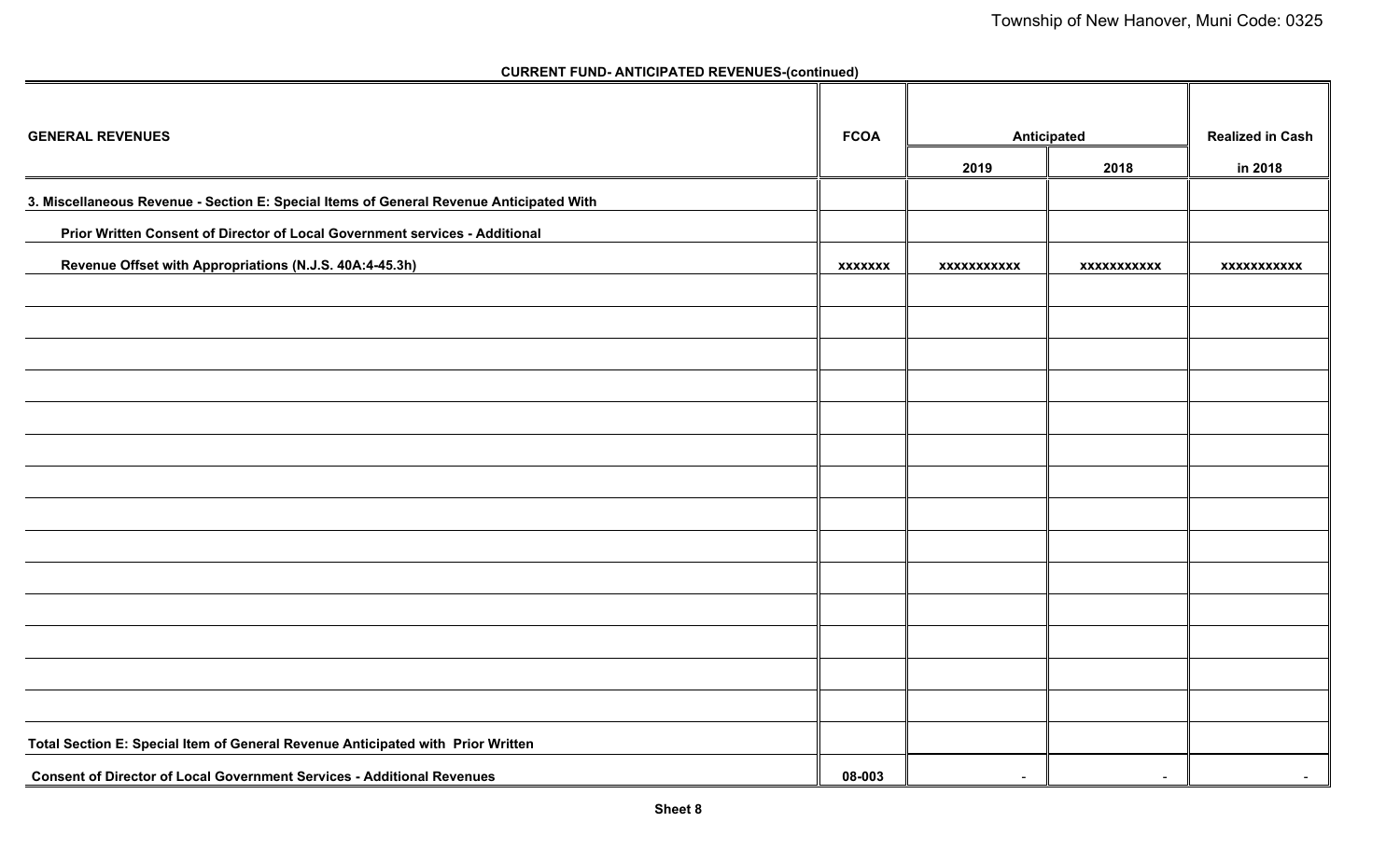| <b>GENERAL REVENUES</b>                                                                           | <b>FCOA</b>    | Anticipated        | <b>Realized in Cash</b> |                    |
|---------------------------------------------------------------------------------------------------|----------------|--------------------|-------------------------|--------------------|
|                                                                                                   |                | 2019               | 2018                    | in 2018            |
| 3. Miscellaneous Revenues - Section F: Special Items of General Revenue                           |                |                    |                         |                    |
| Anticipated with Prior Written Consent of Director of Local Government                            |                |                    |                         |                    |
| Services - Public and Private Revenues Offset with Appropriations:                                | <b>XXXXXXX</b> | <b>XXXXXXXXXXX</b> | <b>XXXXXXXXXXX</b>      | <b>XXXXXXXXXXX</b> |
| <b>Recycling Tonnage Grant</b>                                                                    | 10-705         |                    | 7,575.57                | 7,575.57           |
| <b>Body Armor Replacement Grant</b>                                                               | 10-710         |                    | 741.04                  | 741.04             |
| Safe and Secure Communities Program - P.L. 1994, Chapter 220 (N.J.S.40A:4-87) (PY Unappropriated) | 10-704         | 22,500.00          | 7,500.00                | 7,500.00           |
| Drive Sober or Get Pulled Over (PY Unappropriated)                                                | 10-733         | 5,500.00           | 10,500.00               | 10,500.00          |
| Clean Communities Program (PY Unappropriated)                                                     | 10-770         | 4,834.96           | 5,055.75                | 5,055.75           |
| USDA - Police Vehicle and Equipment Grant                                                         | 10-881         |                    | 17,500.00               | 17,500.00          |
| NJ Department of Transportation Grant                                                             | 10-801         |                    | 230,473.00              | 230,473.00         |
|                                                                                                   |                |                    |                         |                    |
|                                                                                                   |                |                    |                         |                    |
|                                                                                                   |                |                    |                         |                    |
|                                                                                                   |                |                    |                         |                    |
|                                                                                                   |                |                    |                         |                    |
|                                                                                                   |                |                    |                         |                    |
|                                                                                                   |                |                    |                         |                    |
|                                                                                                   |                |                    |                         |                    |
|                                                                                                   |                |                    |                         |                    |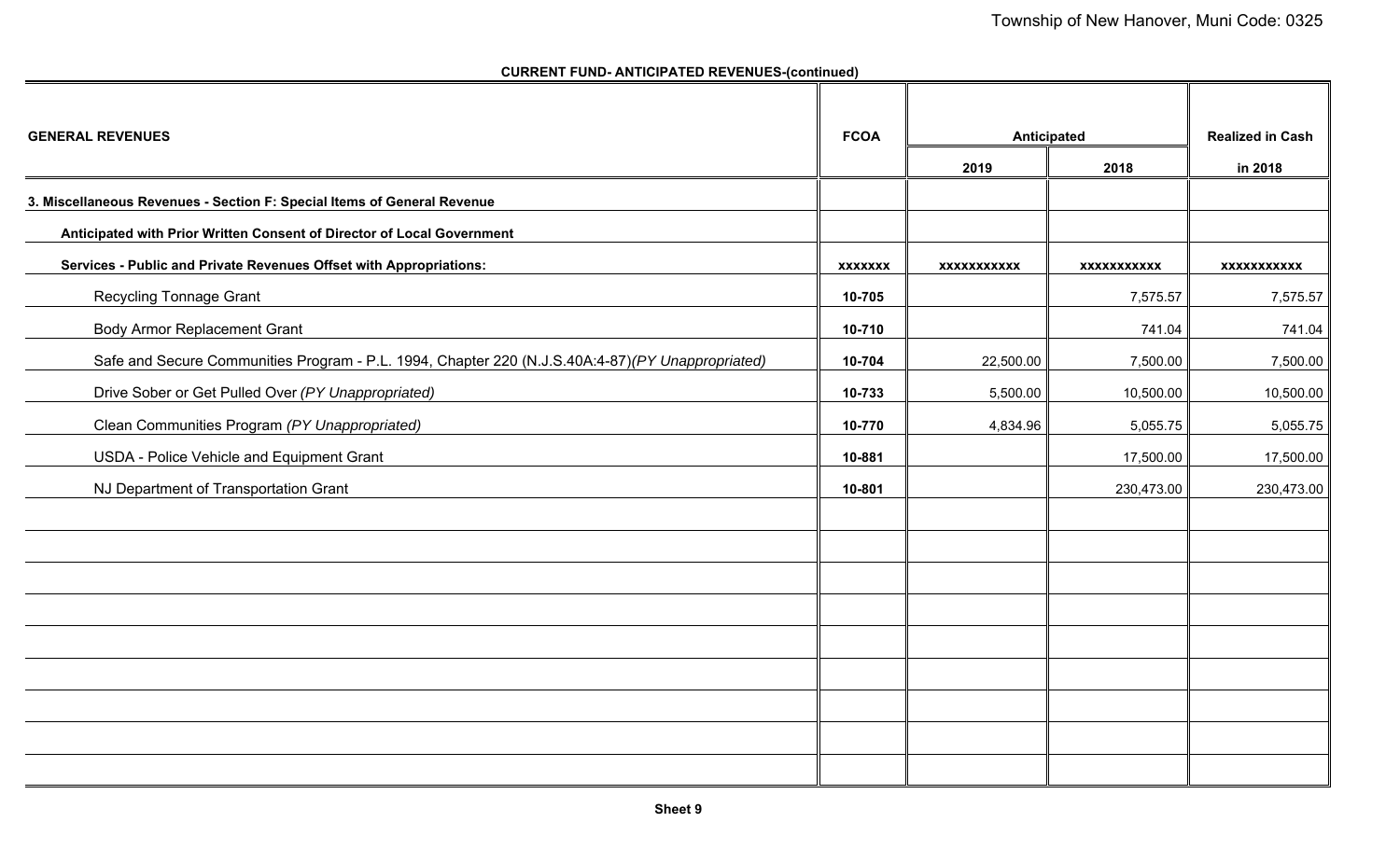| <b>GENERAL REVENUES</b>                                                          | <b>FCOA</b>    | Anticipated        | <b>Realized in Cash</b> |                    |
|----------------------------------------------------------------------------------|----------------|--------------------|-------------------------|--------------------|
|                                                                                  |                | 2019               | 2018                    | in 2018            |
| 3. Miscellaneous Revenues - Section F: Special Items of General Revenue          |                |                    |                         |                    |
| Anticipated with Prior Written Consent of Director of Local Government           |                |                    |                         |                    |
| Services - Public and Private Revenues Offset with Appropriations (Continued):   | <b>XXXXXXX</b> | <b>XXXXXXXXXXX</b> | <b>XXXXXXXXXXX</b>      | <b>XXXXXXXXXXX</b> |
|                                                                                  |                |                    |                         |                    |
|                                                                                  |                |                    |                         |                    |
|                                                                                  |                |                    |                         |                    |
|                                                                                  |                |                    |                         |                    |
|                                                                                  |                |                    |                         |                    |
|                                                                                  |                |                    |                         |                    |
|                                                                                  |                |                    |                         |                    |
|                                                                                  |                |                    |                         |                    |
|                                                                                  |                |                    |                         |                    |
|                                                                                  |                |                    |                         |                    |
|                                                                                  |                |                    |                         |                    |
|                                                                                  |                |                    |                         |                    |
|                                                                                  |                |                    |                         |                    |
|                                                                                  |                |                    |                         |                    |
| Total Section F: Special Items of General Revenue Anticipated with Prior Written |                |                    |                         |                    |
| Consent of Director of Local Government Services - Public and Private Revenues   | 10-001         | 32,834.96          | 279,345.36              | 279,345.36         |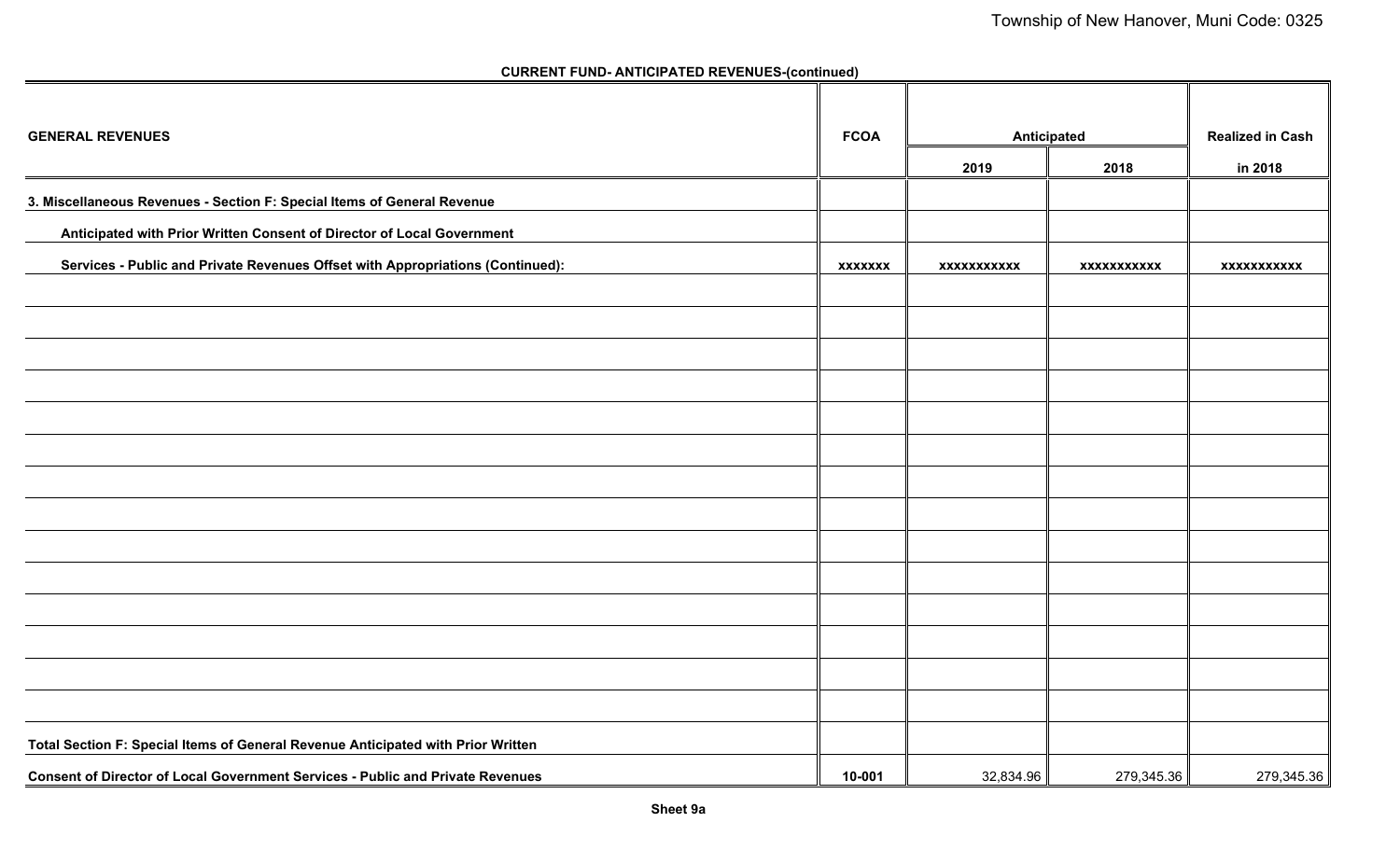| <b>GENERAL REVENUES</b>                                                                   | <b>FCOA</b>    | <b>Anticipated</b> | <b>Realized in Cash</b> |             |
|-------------------------------------------------------------------------------------------|----------------|--------------------|-------------------------|-------------|
|                                                                                           |                | 2019               | 2018                    | in 2018     |
| 3. Miscellaneous Revenues - Section G: Special Items of General Revenue Anticipated       |                |                    |                         |             |
| with Prior Written Consent of Director of Local Government Services - Other Special Items | <b>XXXXXXX</b> | <b>XXXXXXXXXXX</b> | xxxxxxxxxxx             | xxxxxxxxxxx |
| Interlocal Service Agreement - Wrightstown Municipal Court                                | 42-490         | 25,000.00          | 25,000.00               | 25,000.00   |
|                                                                                           |                |                    |                         |             |
|                                                                                           |                |                    |                         |             |
|                                                                                           |                |                    |                         |             |
|                                                                                           |                |                    |                         |             |
|                                                                                           |                |                    |                         |             |
|                                                                                           |                |                    |                         |             |
|                                                                                           |                |                    |                         |             |
|                                                                                           |                |                    |                         |             |
|                                                                                           |                |                    |                         |             |
|                                                                                           |                |                    |                         |             |
|                                                                                           |                |                    |                         |             |
|                                                                                           |                |                    |                         |             |
|                                                                                           |                |                    |                         |             |
|                                                                                           |                |                    |                         |             |
|                                                                                           |                |                    |                         |             |
|                                                                                           |                |                    |                         |             |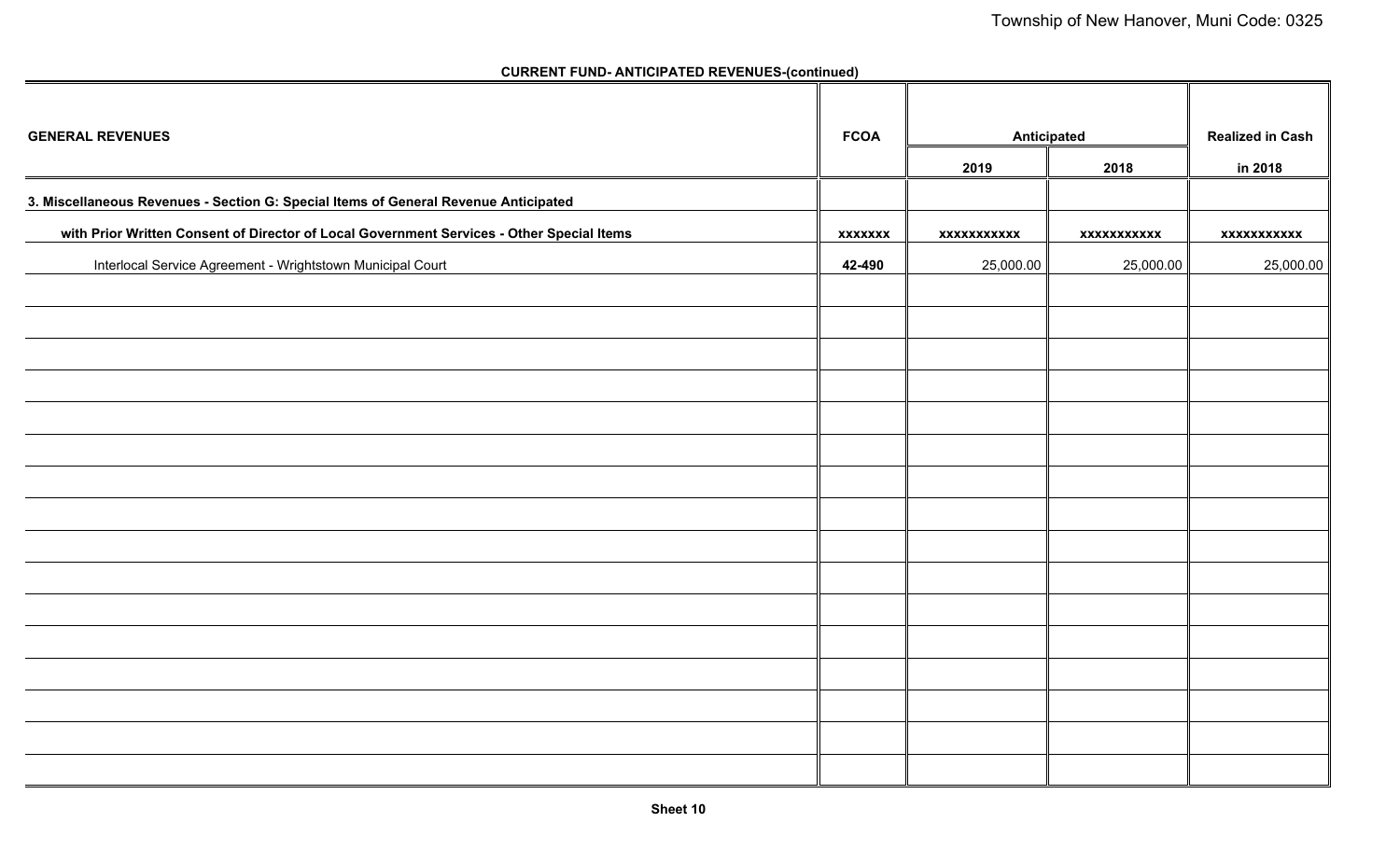| <b>GENERAL REVENUES</b>                                                          | <b>FCOA</b>    | Anticipated        | <b>Realized in Cash</b> |                    |
|----------------------------------------------------------------------------------|----------------|--------------------|-------------------------|--------------------|
|                                                                                  |                | 2019               | 2018                    | in 2018            |
| 3. Miscellaneous Revenues - Section G: Special Items of General                  |                |                    |                         |                    |
| Revenue Anticipated with Prior Written Consent of Director of Local              |                |                    |                         |                    |
| <b>Government Services - Other Special Items (continued):</b>                    | <b>XXXXXXX</b> | <b>XXXXXXXXXXX</b> | <b>XXXXXXXXXXX</b>      | <b>XXXXXXXXXXX</b> |
|                                                                                  |                |                    |                         |                    |
|                                                                                  |                |                    |                         |                    |
|                                                                                  |                |                    |                         |                    |
|                                                                                  |                |                    |                         |                    |
|                                                                                  |                |                    |                         |                    |
|                                                                                  |                |                    |                         |                    |
|                                                                                  |                |                    |                         |                    |
|                                                                                  |                |                    |                         |                    |
|                                                                                  |                |                    |                         |                    |
|                                                                                  |                |                    |                         |                    |
|                                                                                  |                |                    |                         |                    |
|                                                                                  |                |                    |                         |                    |
|                                                                                  |                |                    |                         |                    |
|                                                                                  |                |                    |                         |                    |
| Total Section G: Special Items of General Revenue Anticipated with Prior Written |                |                    |                         |                    |
| Consent of Director of Local Government Services - Other Special Items           | 08-004         | 25,000.00          | 25,000.00               | 25,000.00          |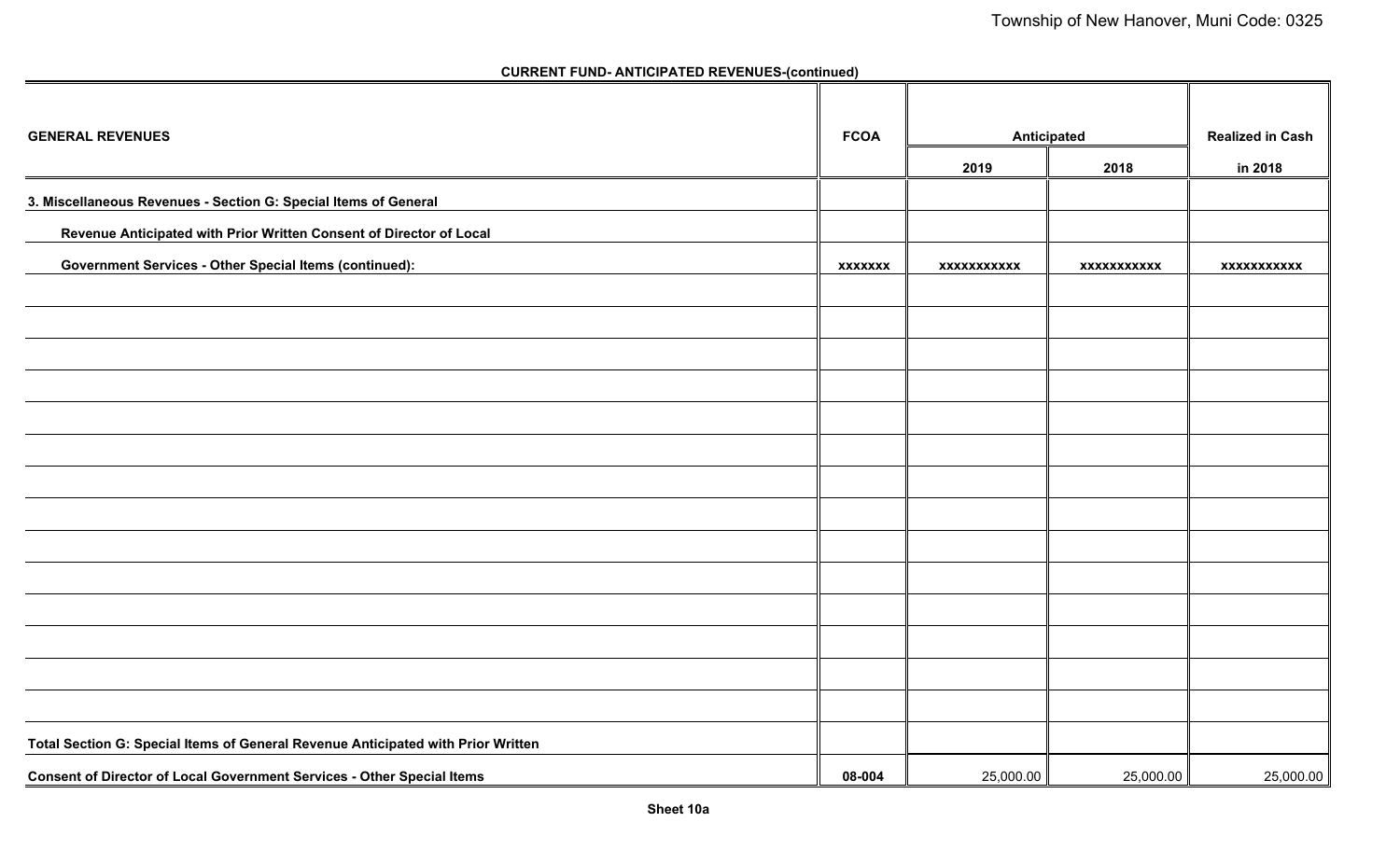**CURRENT FUND- ANTICIPATED REVENUES-(continued)**

| <b>GENERAL REVENUES</b>                                                                                 | <b>FCOA</b>    |                    | Anticipated        |                    |  |
|---------------------------------------------------------------------------------------------------------|----------------|--------------------|--------------------|--------------------|--|
|                                                                                                         |                | 2019               | 2018               | in 2018            |  |
| <b>Summary of Revenues</b>                                                                              |                |                    |                    |                    |  |
|                                                                                                         | <b>XXXXXXX</b> | <b>XXXXXXXXXXX</b> | <b>XXXXXXXXXXX</b> | <b>XXXXXXXXXXX</b> |  |
| 1. Surplus Anticipated (Sheet 4, #1)                                                                    | 08-101         | 639.500.00         | 618.202.00         | 618,202.00         |  |
| 2. Surplus Anticipated with Prior Written Consent of Director of Local Government Services(sheet 4, #2) | 08-102         |                    | $\sim$             |                    |  |
| 3. Miscellaneous Revenues                                                                               | <b>XXXXXXX</b> | <b>XXXXXXXXXXX</b> | <b>XXXXXXXXXXX</b> | <b>XXXXXXXXXXX</b> |  |
| <b>Total Section A: Local Revenues</b>                                                                  | 08-001         | 61,350.00          | 60,000.00          | 90,930.14          |  |
| Total Section B: State Aid Without Offsetting Appropriations                                            | 09-001         | 893,564.00         | 893,564.00         | 893,564.00         |  |
| Total Section C: Dedicated Uniform Construction Code Fees Offset with Appropriations                    | 08-002         | 5,000.00           | 5,000.00           | 9,454.79           |  |
| Special items of General Revenue Anticipated with Prior Written Consent of                              |                |                    |                    |                    |  |
| Total Section D: Director of Local Government Services - Shared Service Agreements                      | 11-001         |                    |                    |                    |  |
| Special items of General Revenue Anticipated with Prior Written Consent of                              |                |                    |                    |                    |  |
| Total Section E:Director of Local Government Services-Additional Revenues                               | 08-003         |                    |                    |                    |  |
| Special items of General Revenue Anticipated with Prior Written Consent of                              |                |                    |                    |                    |  |
| Total Section F:Director of Local Government Services-Public and Private Revenues                       | 10-001         | 32,834.96          | 279,345.36         | 279,345.36         |  |
| Special items of General Revenue Anticipated with Prior Written Consent of                              |                |                    |                    |                    |  |
| Total Section G:Director of Local Government Services-Other Special Items                               | 08-004         | 25,000.00          | 25,000.00          | 25,000.00          |  |
| <b>Total Miscellaneous Revenues</b>                                                                     | 13-099         | 1,017,748.96       | 1,262,909.36       | 1,298,294.29       |  |
| 4. Receipts from Delinquent Taxes                                                                       | 15-499         | 20,000.00          | 20,000.00          | 19,998.92          |  |
| 5. Subtotal General Revenues (Items 1,2,3 and 4)                                                        | 13-199         | 1,677,248.96       | 1,901,111.36       | 1,936,495.21       |  |
| 6. Amount to be Raised by Taxes for Support of Municipal Budget:                                        | <b>XXXXXXX</b> |                    |                    |                    |  |
| a) Local Tax for Municipal Purposes Including Reserve for Uncollected Taxes                             | 07-190         | 62,045.50          | 60,758.22          | 179,734.66         |  |
| b) Addition to Local District School Tax                                                                | 07-191         | $\blacksquare$     |                    | <b>XXXXXXXXXXX</b> |  |
| c) Minimum Library Tax                                                                                  | 07-192         |                    |                    |                    |  |
| Total Amount to be Raised by Taxes for Support of Municipal Budget                                      | 07-199         | 62,045.50          | 60,758.22          | 179,734.66         |  |
| <b>7. Total General Revenues</b>                                                                        | 13-299         | 1,739,294.46       | 1,961,869.58       | 2,116,229.87       |  |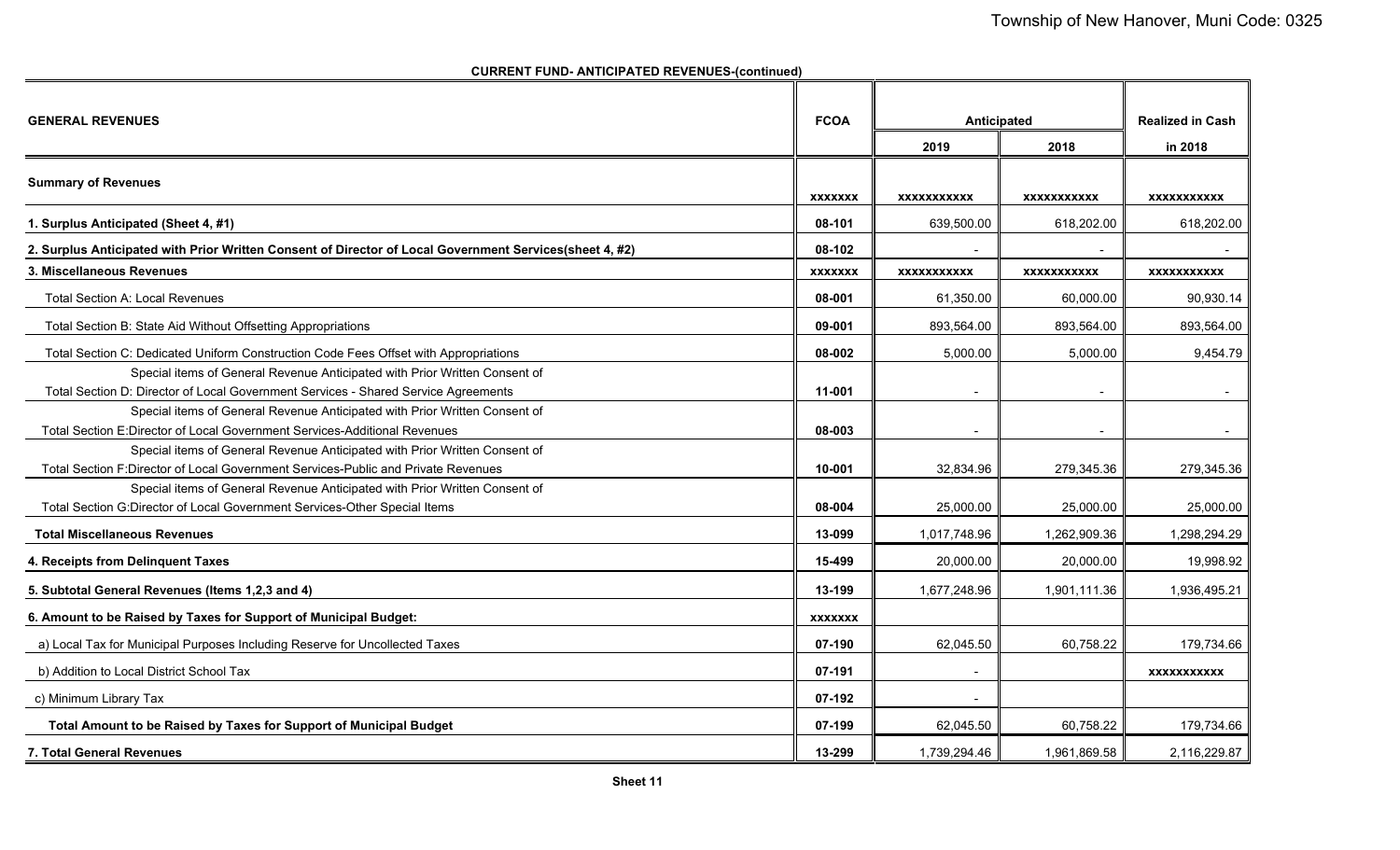| <b>8. GENERAL APPROPRIATIONS</b>         |             |           | Appropriated | <b>Expended 2018</b> |                       |           |                 |
|------------------------------------------|-------------|-----------|--------------|----------------------|-----------------------|-----------|-----------------|
|                                          |             |           |              | for 2018 by          | Total for 2018        |           |                 |
| (A) Operations - within "CAPS"           | <b>FCOA</b> |           |              | <b>Emergency</b>     | <b>As Modified By</b> | Paid or   | <b>Reserved</b> |
|                                          |             | for 2019  | for 2018     | Appropriation        | <b>All Transfers</b>  | Charged   |                 |
| <b>GENERAL GOVERNMENT FUNCTIONS</b>      |             |           |              |                      |                       |           |                 |
| <b>General Administration:</b>           |             |           |              |                      |                       |           |                 |
| Salaries and Wages                       | 20-100-1    | 22,000.00 | 37,000.00    |                      | 5,000.00              |           | 5,000.00        |
| <b>Other Expenses</b>                    | 20-100-2    | 7,500.00  | 7,500.00     |                      | 7,500.00              | 2,649.94  | 4,850.06        |
| Mayor and Committee:                     |             |           |              |                      |                       |           |                 |
| Salaries and Wages                       | 20-110-1    | 47,000.00 | 47,000.00    |                      | 47,000.00             | 46,525.00 | 475.00          |
| <b>Other Expenses</b>                    | 20-110-2    | 4,800.00  | 4,800.00     |                      | 4,800.00              | 1,731.73  | 3,068.27        |
| <b>Municipal Clerk:</b>                  |             |           |              |                      |                       |           |                 |
| <b>Salaries and Wages</b>                | 20-120-1    | 45,000.00 | 40,000.00    |                      | 40,000.00             | 38,795.93 | 1,204.07        |
| <b>Other Expenses</b>                    | 20-120-2    | 12,000.00 | 12,000.00    |                      | 12,000.00             | 4,931.77  | 7,068.23        |
| Financial Administration (Treasury):     |             |           |              |                      |                       |           |                 |
| Salaries and Wages                       | 20-130-1    | 15,000.00 | 15,000.00    |                      | 15,000.00             | 13,360.08 | 1,639.92        |
| <b>Other Expenses</b>                    | 20-130-2    | 14,500.00 | 14,500.00    |                      | 14,500.00             | 13,035.09 | 1,464.91        |
| <b>Audit Services:</b>                   |             |           |              |                      |                       |           |                 |
| <b>Other Expenses</b>                    | 20-135-2    | 40,000.00 | 40,000.00    |                      | 40,000.00             | 38,750.00 | 1,250.00        |
| Revenue Administration (Tax Collection): |             |           |              |                      |                       |           |                 |
| Salaries and Wages                       | 20-145-1    | 13,750.00 | 13,750.00    |                      | 13,750.00             | 12,360.40 | 1,389.60        |
| <b>Other Expenses</b>                    | 20-145-2    | 5,000.00  | 5,000.00     |                      | 5,000.00              | 3,623.80  | 1,376.20        |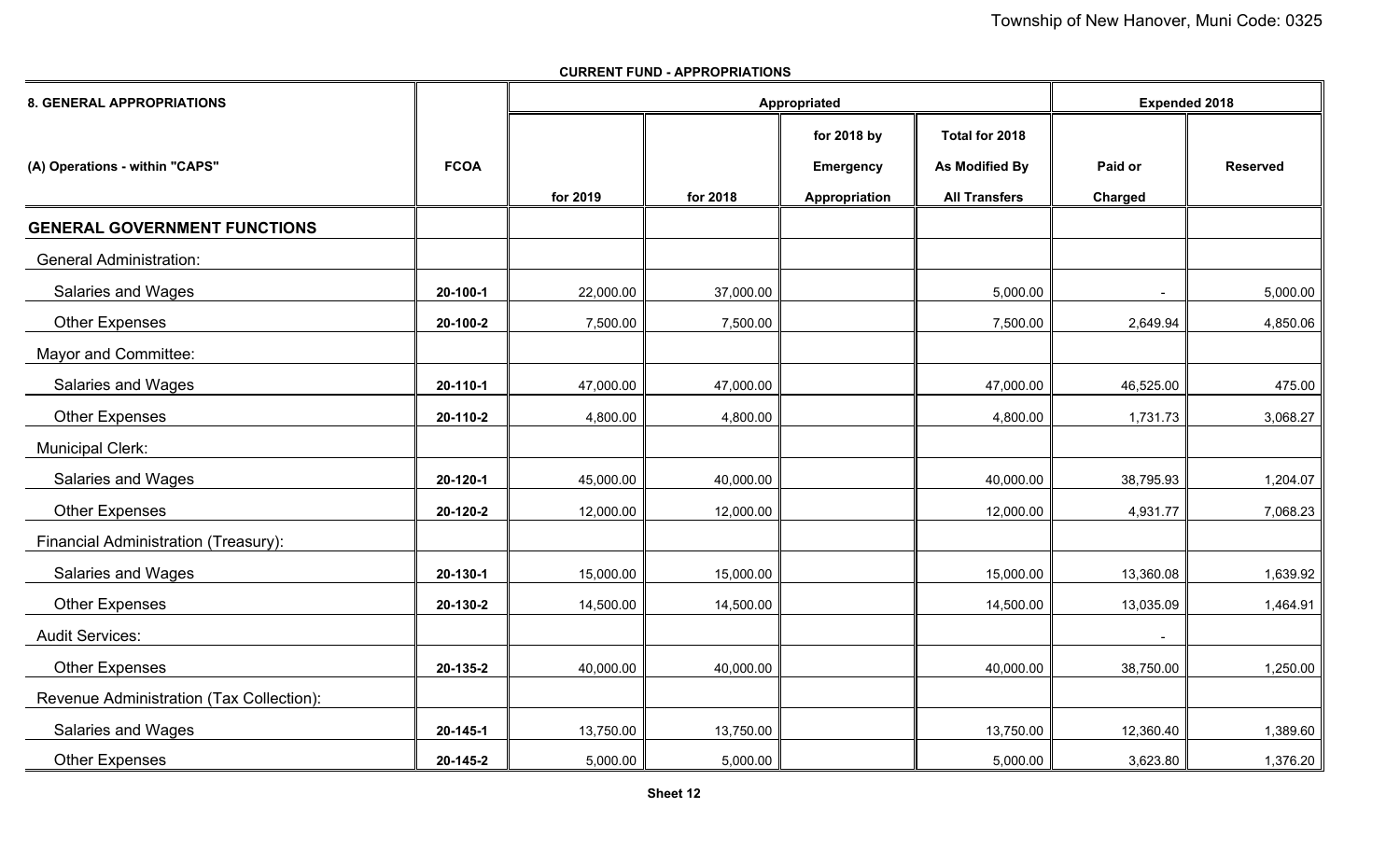| <b>8. GENERAL APPROPRIATIONS</b>             |             |           | Appropriated | <b>Expended 2018</b>                             |                                                                 |                    |                 |
|----------------------------------------------|-------------|-----------|--------------|--------------------------------------------------|-----------------------------------------------------------------|--------------------|-----------------|
| (A) Operations - within "CAPS" (Continued)   | <b>FCOA</b> | for 2019  | for 2018     | for 2018 by<br><b>Emergency</b><br>Appropriation | Total for 2018<br><b>As Modified By</b><br><b>All Transfers</b> | Paid or<br>Charged | <b>Reserved</b> |
| <b>GENERAL GOVERNMENT FUNCTIONS (CONT'D)</b> |             |           |              |                                                  |                                                                 |                    |                 |
| <b>Tax Assessment Administration:</b>        |             |           |              |                                                  |                                                                 |                    |                 |
| <b>Salaries and Wages</b>                    | 20-150-1    | 15,000.00 | 15,000.00    |                                                  | 15,000.00                                                       | 12,000.00          | 3,000.00        |
| <b>Other Expenses</b>                        | 20-150-2    | 3,000.00  | 3,000.00     |                                                  | 3,000.00                                                        | 1,789.57           | 1,210.43        |
| Reassessment                                 | 20-150-2    | 10,000.00 | 10,000.00    |                                                  | 10,000.00                                                       | $\sim$             | 10,000.00       |
| Legal Services:                              |             |           |              |                                                  |                                                                 | $\blacksquare$     |                 |
| <b>Salaries and Wages</b>                    | 20-155-1    | 3,000.00  | 3,000.00     |                                                  | 3,000.00                                                        | $\blacksquare$     | 3,000.00        |
| <b>Other Expenses</b>                        | 20-155-2    | 42,000.00 | 42,000.00    |                                                  | 42,000.00                                                       | 25,248.00          | 16,752.00       |
| <b>Engineering Services:</b>                 |             |           |              |                                                  |                                                                 |                    |                 |
| <b>Other Expenses</b>                        | 20-165-2    | 40,000.00 | 30,000.00    |                                                  | 30,000.00                                                       | 13,099.41          | 16,900.59       |
| <b>Economic Development:</b>                 |             |           |              |                                                  |                                                                 |                    |                 |
| <b>Other Expenses</b>                        | 20-170-2    | 2,000.00  | 2,000.00     |                                                  | 2,000.00                                                        | $\blacksquare$     | 2,000.00        |
| Land Use Administration:                     |             |           |              |                                                  |                                                                 | $\blacksquare$     |                 |
| Land Development Board:                      |             |           |              |                                                  |                                                                 | $\blacksquare$     |                 |
| <b>Salaries and Wages</b>                    | 21-191-1    | 3,000.00  | 3,000.00     |                                                  | 3,000.00                                                        | 2,000.00           | 1,000.00        |
| <b>Other Expenses</b>                        | 21-191-2    | 15,500.00 | 15,500.00    |                                                  | 15,500.00                                                       | 10,168.25          | 5,331.75        |
|                                              |             |           |              |                                                  |                                                                 |                    |                 |
|                                              |             |           |              |                                                  |                                                                 |                    |                 |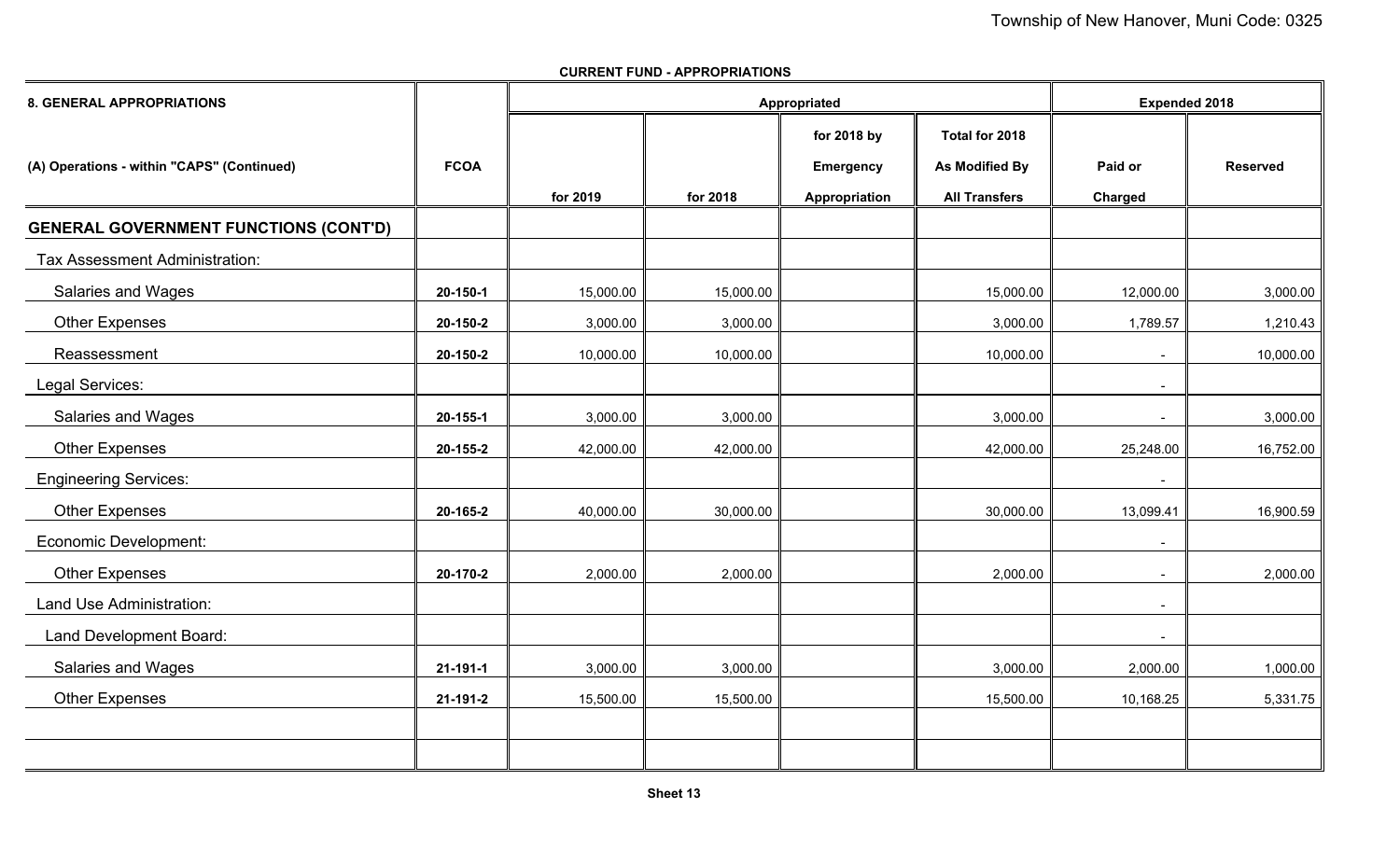| <b>8. GENERAL APPROPRIATIONS</b>             |             |            |            | Appropriated     |                      | <b>Expended 2018</b> |                 |  |
|----------------------------------------------|-------------|------------|------------|------------------|----------------------|----------------------|-----------------|--|
|                                              |             |            |            | for 2018 by      | Total for 2018       |                      |                 |  |
| (A) Operations - within "CAPS" (Continued)   | <b>FCOA</b> |            |            | <b>Emergency</b> | As Modified By       | Paid or              | <b>Reserved</b> |  |
|                                              |             | for 2019   | for 2018   | Appropriation    | <b>All Transfers</b> | Charged              |                 |  |
| <b>GENERAL GOVERNMENT FUNCTIONS (CONT'D)</b> |             |            |            |                  |                      |                      |                 |  |
| Insurance (Cont'd)                           |             |            |            |                  |                      |                      |                 |  |
| <b>General Liability Insurance</b>           | 23-210-2    | 75,000.00  | 75,000.00  |                  | 75,000.00            | 70,188.00            | 4,812.00        |  |
| <b>Workers Compensation Insurance</b>        | 23-215-2    | 28,000.00  | 28,000.00  |                  | 28,000.00            | 24,894.00            | 3,106.00        |  |
| Group Insurance for Employees                | 23-220-2    | 265,000.00 | 265,000.00 |                  | 265,000.00           | 237,885.20           | 27,114.80       |  |
|                                              |             |            |            |                  |                      |                      |                 |  |
| <b>PUBLIC SAFETY FUNCTIONS</b>               |             |            |            |                  |                      |                      |                 |  |
| Police:                                      |             |            |            |                  |                      |                      |                 |  |
| <b>Salaries and Wages</b>                    | 25-240-1    | 188,000.00 | 168,000.00 |                  | 168,000.00           | 166,913.90           | 1,086.10        |  |
| <b>Other Expenses</b>                        | 25-240-2    | 45,000.00  | 55,000.00  |                  | 33,000.00            | 7,423.94             | 25,576.06       |  |
| Office of Emergency Management:              |             |            |            |                  |                      |                      |                 |  |
| <b>Salaries and Wages</b>                    | 25-252-1    | 3,800.00   | 3,800.00   |                  | 3,800.00             | 3,000.00             | 800.00          |  |
| <b>Other Expenses</b>                        | 25-252-2    | 1,750.00   | 1,750.00   |                  | 1,750.00             |                      | 1,750.00        |  |
| Aid to Volunteer Fire Company                | 25-255-2    | 10,000.00  | 10,000.00  |                  | 10,000.00            | 10,000.00            |                 |  |
| Aid to Volunteer Ambulance Company           | 25-260-2    | 1,000.00   | 1,000.00   |                  | 1,000.00             | $\blacksquare$       | 1,000.00        |  |
| <b>Municipal Prosecutors Office:</b>         |             |            |            |                  |                      |                      |                 |  |
| <b>Other Expenses</b>                        | 25-275-2    | 9,000.00   | 9,000.00   |                  | 9,000.00             | 7,200.00             | 1,800.00        |  |
|                                              |             |            |            |                  |                      |                      |                 |  |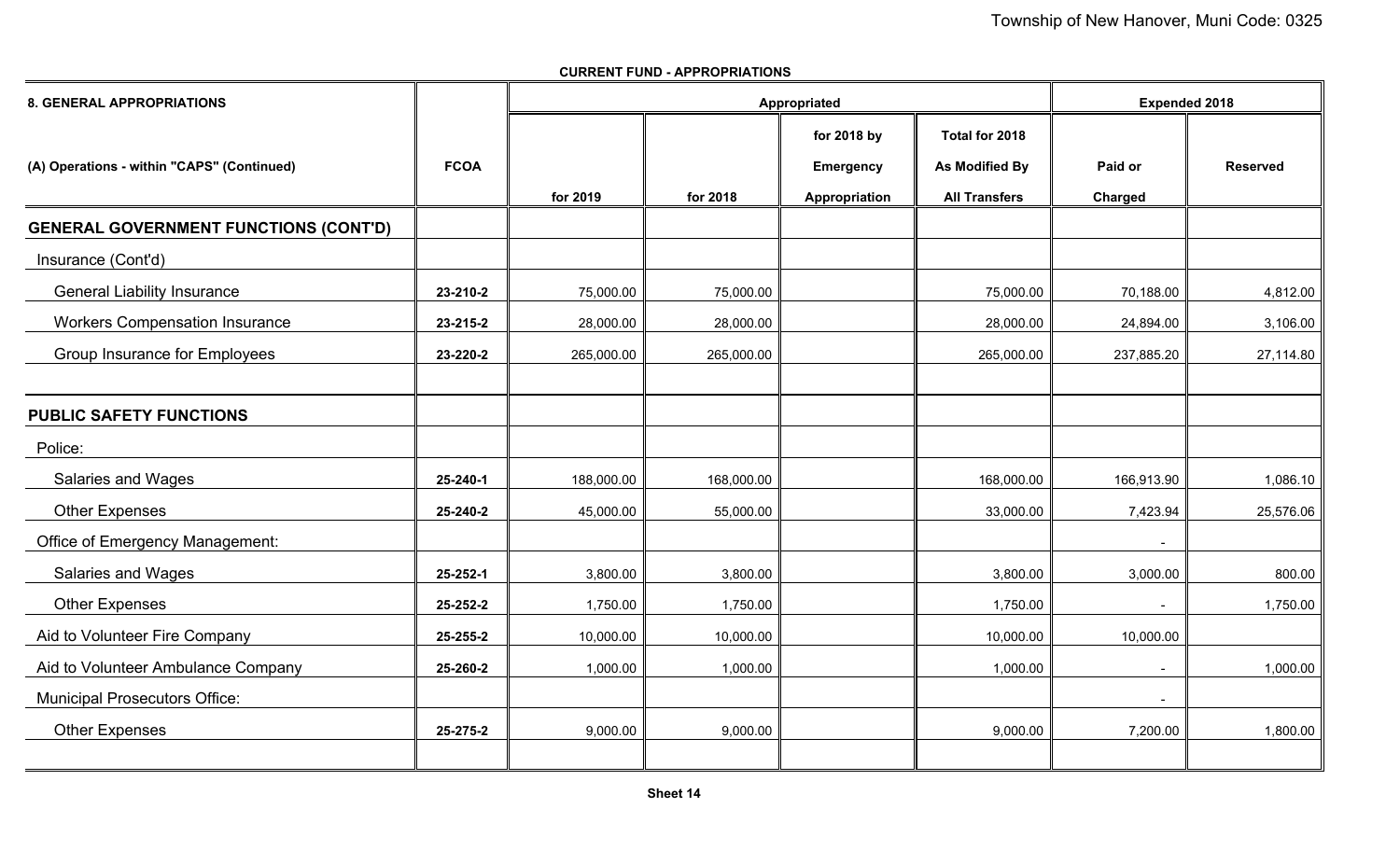| <b>8. GENERAL APPROPRIATIONS</b>           |             |           |           | Appropriated     |                      | <b>Expended 2018</b> |                 |  |
|--------------------------------------------|-------------|-----------|-----------|------------------|----------------------|----------------------|-----------------|--|
|                                            |             |           |           | for 2018 by      | Total for 2018       |                      |                 |  |
| (A) Operations - within "CAPS" (Continued) | <b>FCOA</b> |           |           | <b>Emergency</b> | As Modified By       | Paid or              | <b>Reserved</b> |  |
|                                            |             | for 2019  | for 2018  | Appropriation    | <b>All Transfers</b> | Charged              |                 |  |
| <b>PUBLIC WORKS FUNCTIONS</b>              |             |           |           |                  |                      |                      |                 |  |
| Road Repairs and Maintenance:              |             |           |           |                  |                      |                      |                 |  |
| <b>Salaries and Wages</b>                  | 26-290-1    | 42,000.00 | 42,000.00 |                  | 42,000.00            | 35,956.14            | 6,043.86        |  |
| <b>Other Expenses</b>                      | 26-290-2    | 14,000.00 | 14,000.00 |                  | 14,000.00            | 1,575.14             | 12,424.86       |  |
| <b>Other Public Works Functions:</b>       |             |           |           |                  |                      | $\blacksquare$       |                 |  |
| <b>Salaries and Wages</b>                  | 26-300-1    | 1,500.00  | 1,500.00  |                  | 1,500.00             | $\blacksquare$       | 1,500.00        |  |
| <b>Other Expenses</b>                      | 26-300-2    | 7,500.00  | 7,500.00  |                  | 7,500.00             | 897.89               | 6,602.11        |  |
| <b>Solid Waste Collection:</b>             |             |           |           |                  |                      |                      |                 |  |
| <b>Salaries and Wages</b>                  | 26-305-1    | 750.00    | 750.00    |                  | 750.00               | $\blacksquare$       | 750.00          |  |
| <b>Other Expenses</b>                      | 26-305-2    | 7,500.00  | 5,000.00  |                  | 5,000.00             | 3,115.76             | 1,884.24        |  |
| <b>Public Buildings and Grounds:</b>       |             |           |           |                  |                      |                      |                 |  |
| <b>Salaries and Wages</b>                  | 26-310-1    | 3,000.00  | 3,000.00  |                  | 3,000.00             | 2,142.00             | 858.00          |  |
| <b>Other Expenses</b>                      | 26-310-2    | 28,000.00 | 28,000.00 |                  | 82,000.00            | 17,875.64            | 64,124.36       |  |
| Vehicle Maintenance:                       |             |           |           |                  |                      | $\blacksquare$       |                 |  |
| <b>Other Expenses</b>                      | 26-315-2    | 20,500.00 | 20,500.00 |                  | 20,500.00            | 19,851.95            | 648.05          |  |
|                                            |             |           |           |                  |                      |                      |                 |  |
|                                            |             |           |           |                  |                      |                      |                 |  |
|                                            |             |           |           |                  |                      |                      |                 |  |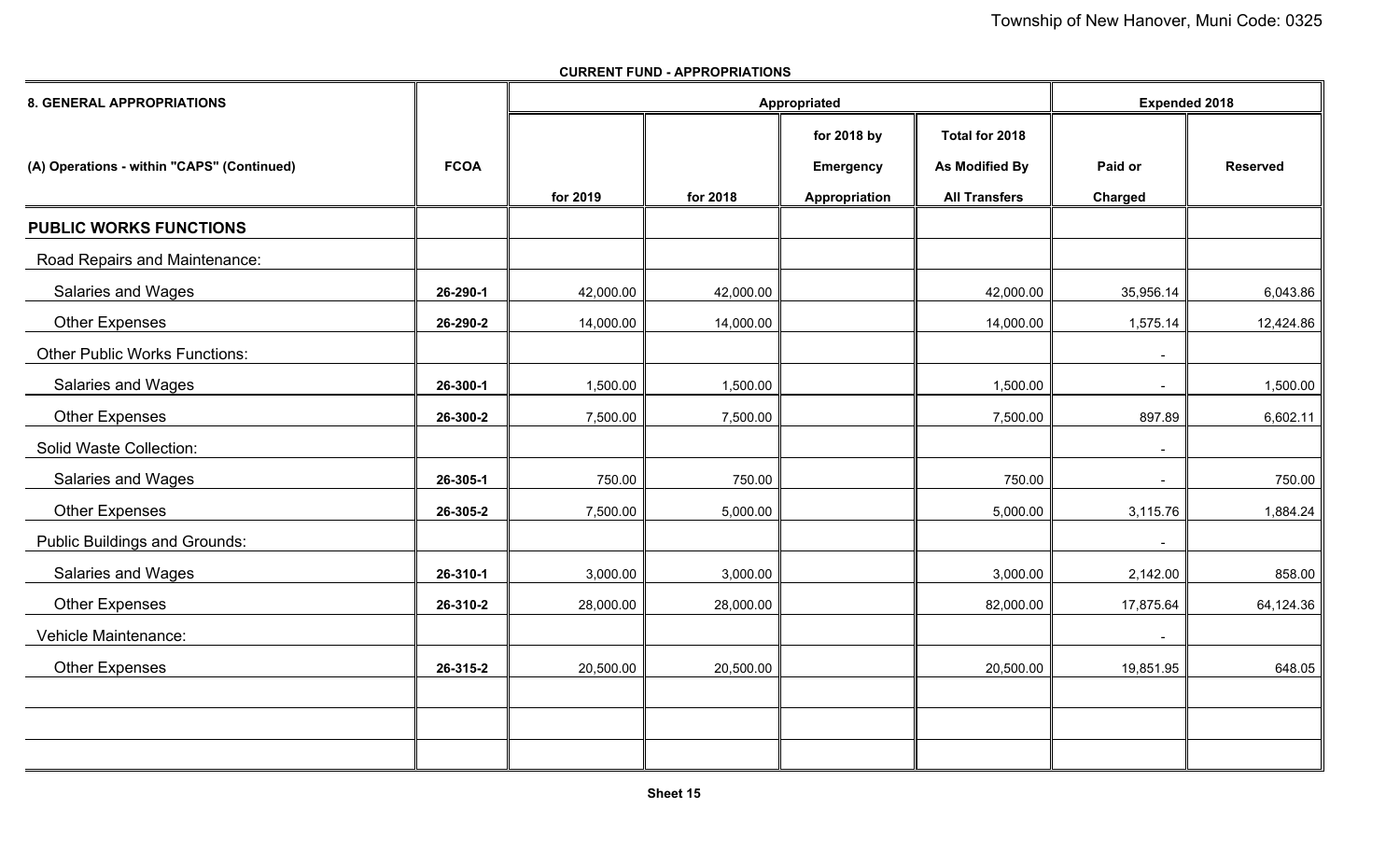# **8. GENERAL APPROPRIATIONSfor 2018 by Total for 2018 (A) Operations - within "CAPS" (Continued) FCOA Emergency As Modified By Paid or Reserved for 2019 for 2018 Appropriation All Transfers Charged HEALTH AND HUMAN SERVICES** Public Health Services: Salaries and Wages **2008** 27-330-1 **27-330-1** 2,000.00 **2**,000.00 **2**,000.00 **2,000.00** 2,000.00 **2,000.00** - 2,000.00 Other Expenses **27-330-2** 2,000.00 2,000.00 2,000.00 656.85 1,343.15 Animal Control Services: Other Expenses **27-340-2** 2,000.00 2,000.00 2,000.00 600.00 1,400.00 **PARK AND RECREATION FUNCTIONS** Recreation Services: Salaries and Wages **28 Contract 1 Contract 1 Contract 1 Contract 1 Contract 1 Contract 1 Contract 1 Contract 1 Contract 1 Contract 1 Contract 1 Contract 1 Contract 1 Contract 1 Contract 1 Contract 1 Contract 1 Contract 1 C**  Other Expenses **28-370-2** 5,000.00 5,000.00 5,000.00 5,000.00 Maintenance of Parks: Other Expenses **28-375-2** 10,000.00 10,000.00 10,000.00 3,179.66 6,820.34 Celebration of Public Events:Other Expenses ∥ 3**0-420-2** ∥ 7,000.00 ∥ 5,000.00 ∥ 5,000.00 ∥ 2,910.06 ∥ 2,089.94  **Appropriated Expended 2018**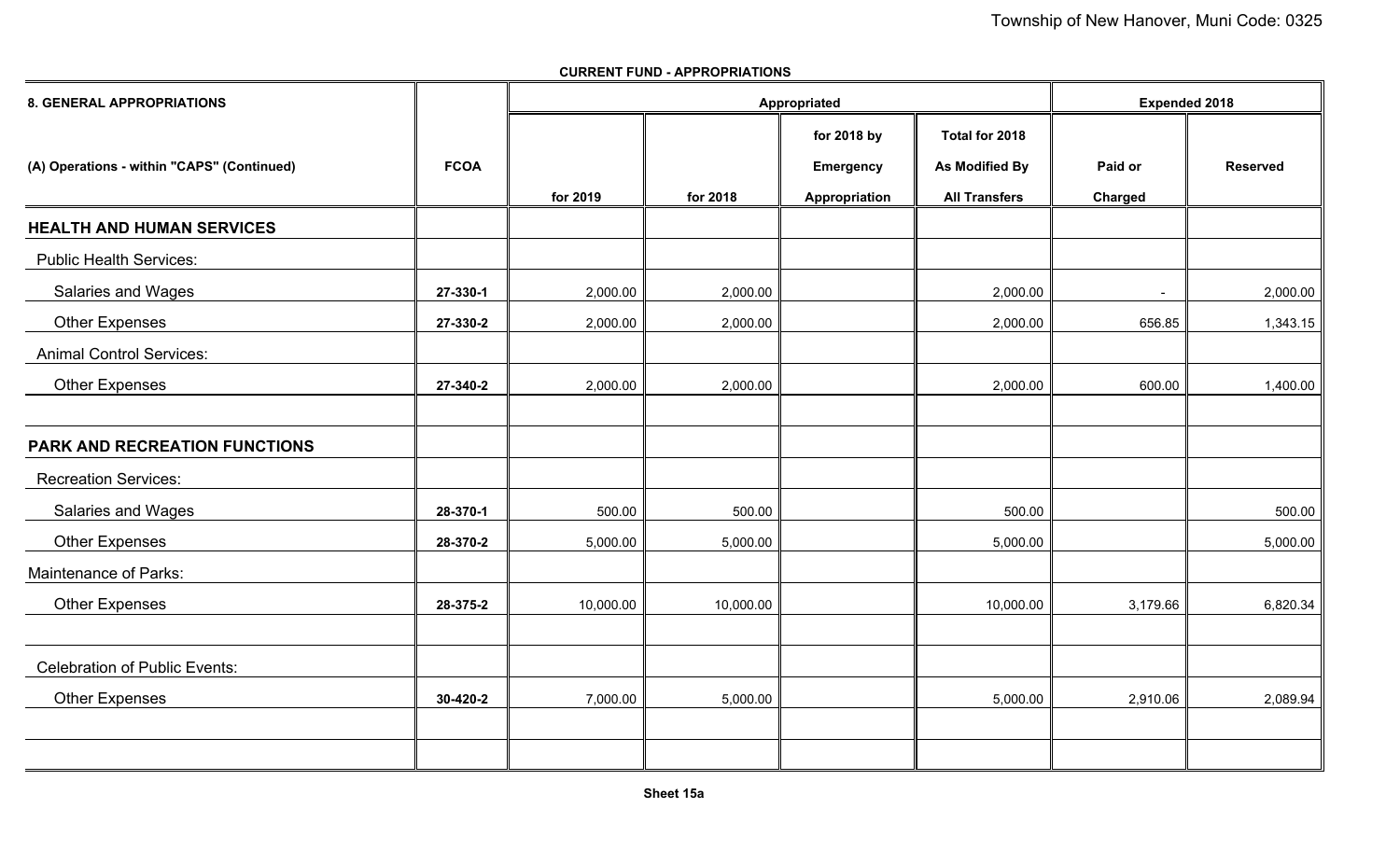| 8. GENERAL APPROPRIATIONS                  |             |           | Appropriated | <b>Expended 2018</b> |                      |                |                 |
|--------------------------------------------|-------------|-----------|--------------|----------------------|----------------------|----------------|-----------------|
|                                            |             |           |              | for 2018 by          | Total for 2018       |                |                 |
| (A) Operations - within "CAPS" (Continued) | <b>FCOA</b> |           |              | <b>Emergency</b>     | As Modified By       | Paid or        | <b>Reserved</b> |
|                                            |             | for 2019  | for 2018     | Appropriation        | <b>All Transfers</b> | <b>Charged</b> |                 |
| <b>OTHER FUNCTIONS</b>                     |             |           |              |                      |                      |                |                 |
| <b>Municipal Court:</b>                    |             |           |              |                      |                      |                |                 |
| Salaries and Wages                         | 43-490-1    | 70,000.00 | 70,000.00    |                      | 70,000.00            | 63,373.08      | 6,626.92        |
| <b>Other Expenses</b>                      | 43-490-2    | 10,000.00 | 10,000.00    |                      | 10,000.00            | 8,517.81       | 1,482.19        |
| Public Defender:                           |             |           |              |                      |                      | $\sim$         |                 |
| Salaries and Wages                         | 43-495-1    |           | $\sim$       |                      |                      | $\sim$         |                 |
| <b>Other Expenses</b>                      | 43-495-2    | 9,000.00  | 9,000.00     |                      | 9,000.00             | 7,200.00       | 1,800.00        |
|                                            |             |           |              |                      |                      |                |                 |
| Aid to Fire Department                     | 25-255-2    | 5,000.00  |              |                      |                      |                |                 |
|                                            |             |           |              |                      |                      |                |                 |
|                                            |             |           |              |                      |                      |                |                 |
|                                            |             |           |              |                      |                      |                |                 |
|                                            |             |           |              |                      |                      |                |                 |
|                                            |             |           |              |                      |                      |                |                 |
|                                            |             |           |              |                      |                      |                |                 |
|                                            |             |           |              |                      |                      |                |                 |
|                                            |             |           |              |                      |                      |                |                 |
|                                            |             |           |              |                      |                      |                |                 |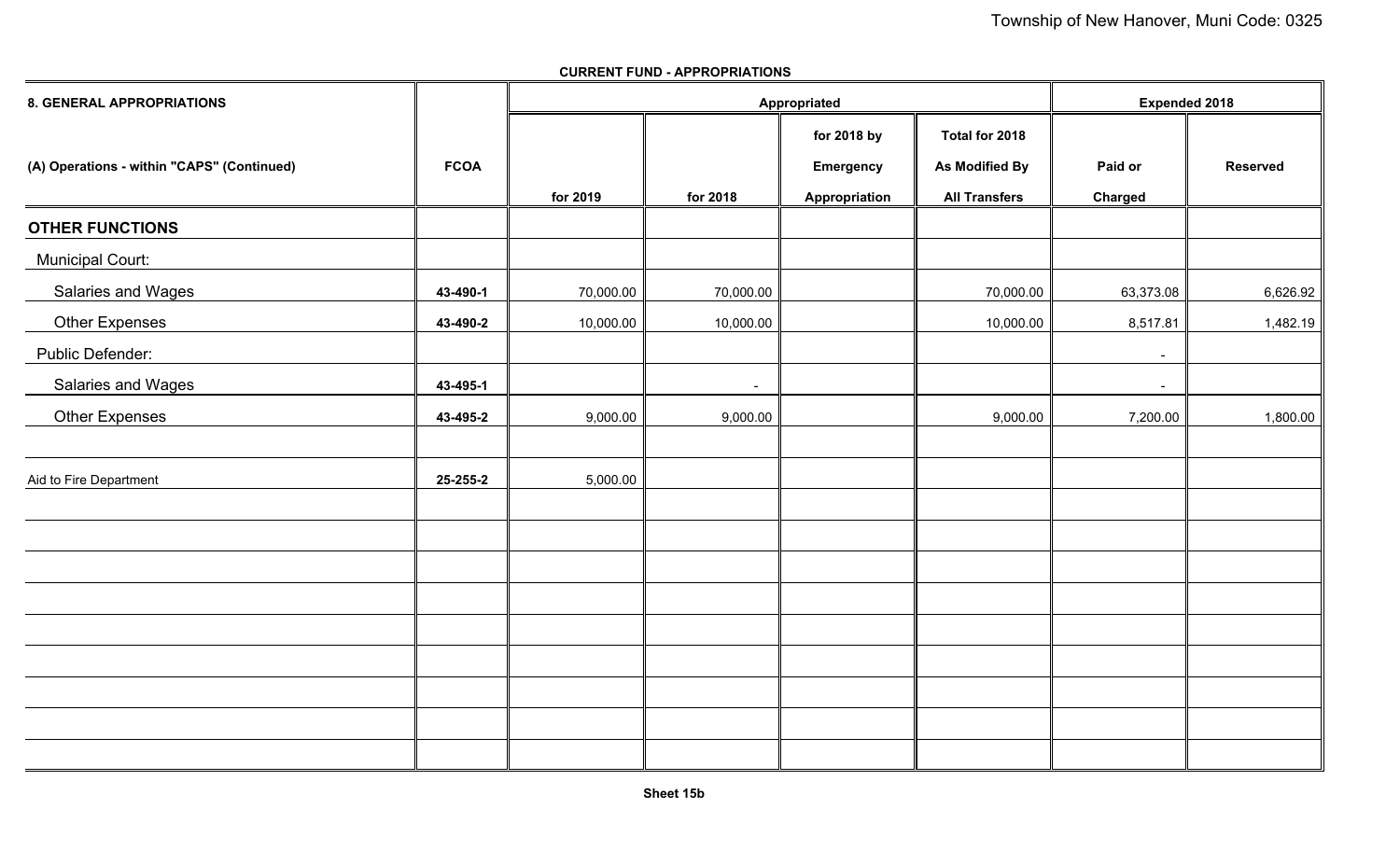| 8. GENERAL APPROPRIATIONS                         |              |                    |                    | Appropriated     |                       | <b>Expended 2018</b> |                    |
|---------------------------------------------------|--------------|--------------------|--------------------|------------------|-----------------------|----------------------|--------------------|
|                                                   |              |                    |                    | for 2018 by      | Total for 2018        |                      |                    |
| (A) Operations - within "CAPS" (Continued)        | <b>FCOA</b>  |                    |                    | <b>Emergency</b> | <b>As Modified By</b> | Paid or              | <b>Reserved</b>    |
|                                                   |              | for 2019           | for 2018           | Appropriation    | <b>All Transfers</b>  | Charged              |                    |
| <b>Uniform Construction Code - Appropriations</b> | <b>XXXXX</b> | <b>XXXXXXXXXXX</b> | <b>XXXXXXXXXXX</b> | xxxxxxxxxxx      | <b>XXXXXXXXXXX</b>    | <b>XXXXXXXXXXX</b>   | <b>XXXXXXXXXXX</b> |
| Offset by Dedicated Revenues (N.J.A.C. 5:23-4.17) | <b>XXXXX</b> | <b>XXXXXXXXXXX</b> | xxxxxxxxxxx        | xxxxxxxxxxx      | xxxxxxxxxxx           | xxxxxxxxxxx          | <b>XXXXXXXXXXX</b> |
| State Uniform Construction Code                   |              |                    |                    |                  |                       |                      |                    |
| <b>Construction Official</b>                      | 22-195       |                    |                    |                  |                       |                      |                    |
| Salaries and Wages                                | 22-195-1     | 28,500.00          | 28,500.00          |                  | 28,500.00             | 26,103.26            | 2,396.74           |
| <b>Other Expenses</b>                             | 22-195-2     | 5,000.00           | 5,000.00           |                  | 5,000.00              | 1,796.07             | 3,203.93           |
|                                                   |              |                    |                    |                  |                       |                      |                    |
|                                                   |              |                    |                    |                  |                       |                      |                    |
|                                                   |              |                    |                    |                  |                       |                      |                    |
|                                                   |              |                    |                    |                  |                       |                      |                    |
|                                                   |              |                    |                    |                  |                       |                      |                    |
|                                                   |              |                    |                    |                  |                       |                      |                    |
|                                                   |              |                    |                    |                  |                       |                      |                    |
|                                                   |              |                    |                    |                  |                       |                      |                    |
|                                                   |              |                    |                    |                  |                       |                      |                    |
|                                                   |              |                    |                    |                  |                       |                      |                    |
|                                                   |              |                    |                    |                  |                       |                      |                    |
|                                                   |              |                    |                    |                  |                       |                      |                    |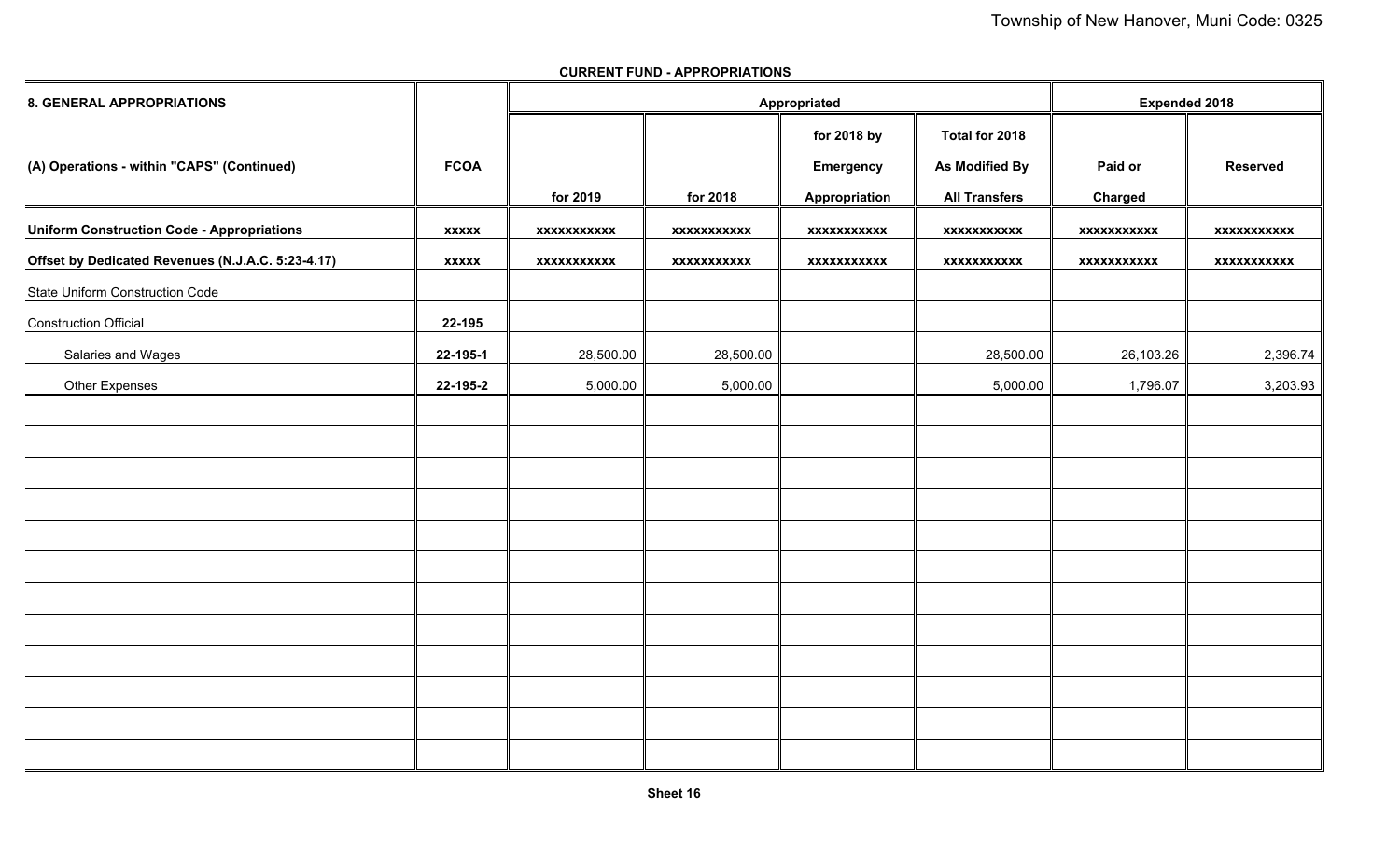| <b>8. GENERAL APPROPRIATIONS</b>           |              |             |             | Appropriated     |                      | <b>Expended 2018</b> |                 |
|--------------------------------------------|--------------|-------------|-------------|------------------|----------------------|----------------------|-----------------|
|                                            |              |             |             | for 2018 by      | Total for 2018       |                      |                 |
| (A) Operations - within "CAPS" (Continued) | <b>FCOA</b>  |             |             | <b>Emergency</b> | As Modified By       | Paid or              | <b>Reserved</b> |
|                                            |              | for 2019    | for 2018    | Appropriation    | <b>All Transfers</b> | Charged              |                 |
| <b>UNCLASSIFIED:</b>                       | <b>XXXXX</b> | xxxxxxxxxxx | xxxxxxxxxxx | xxxxxxxxxxx      | xxxxxxxxxxx          | xxxxxxxxxxx          | xxxxxxxxxxx     |
|                                            |              |             |             |                  |                      |                      |                 |
|                                            |              |             |             |                  |                      |                      |                 |
|                                            |              |             |             |                  |                      |                      |                 |
|                                            |              |             |             |                  |                      |                      |                 |
|                                            |              |             |             |                  |                      |                      |                 |
|                                            |              |             |             |                  |                      |                      |                 |
|                                            |              |             |             |                  |                      |                      |                 |
|                                            |              |             |             |                  |                      |                      |                 |
|                                            |              |             |             |                  |                      |                      |                 |
|                                            |              |             |             |                  |                      |                      |                 |
|                                            |              |             |             |                  |                      |                      |                 |
|                                            |              |             |             |                  |                      |                      |                 |
|                                            |              |             |             |                  |                      |                      |                 |
|                                            |              |             |             |                  |                      |                      |                 |
|                                            |              |             |             |                  |                      |                      |                 |
|                                            |              |             |             |                  |                      |                      |                 |
|                                            |              |             |             |                  |                      |                      |                 |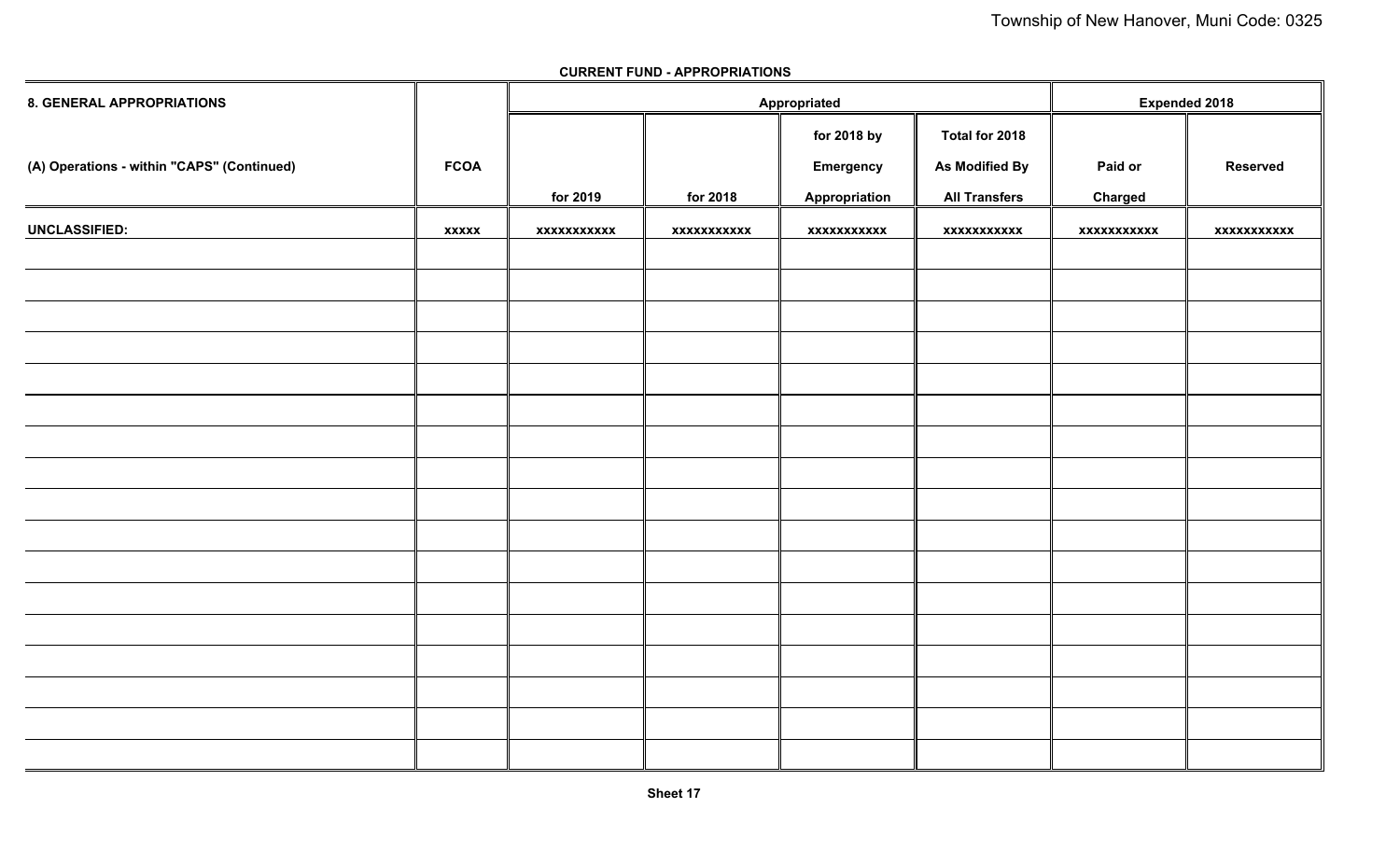| <b>8. GENERAL APPROPRIATIONS</b>                           |                |                    | Appropriated       | <b>Expended 2018</b>     |                       |                    |                 |
|------------------------------------------------------------|----------------|--------------------|--------------------|--------------------------|-----------------------|--------------------|-----------------|
|                                                            |                |                    |                    | for 2018 by              | Total for 2018        |                    |                 |
| (A) Operations - within "CAPS" (Continued)                 | <b>FCOA</b>    |                    |                    | <b>Emergency</b>         | <b>As Modified By</b> | Paid or            | <b>Reserved</b> |
|                                                            |                | for 2019           | for 2018           | Appropriation            | <b>All Transfers</b>  | Charged            |                 |
| <b>UNCLASSIFIED (CONTINUED):</b>                           | <b>XXXXX</b>   | <b>XXXXXXXXXXX</b> | <b>XXXXXXXXXXX</b> | <b>XXXXXXXXXXX</b>       | <b>XXXXXXXXXXX</b>    | <b>XXXXXXXXXXX</b> | XXXXXXXXXXX     |
| <b>Utility Expense and Bulk Purchases:</b>                 |                |                    |                    |                          |                       |                    |                 |
| Electricity                                                | 31-435-2       | 32,000.00          | 32,000.00          |                          | 32,000.00             | 16,855.66          | 15,144.34       |
| <b>Street Lighting</b>                                     | 31-435-2       | 36,000.00          | 36,000.00          |                          | 36,000.00             | 22,707.73          | 13,292.27       |
| Telephone                                                  | 31-440-2       | 7,000.00           | 7,000.00           |                          | 7,000.00              | 4,689.08           | 2,310.92        |
| <b>Natural Gas</b>                                         | 31-435-2       | 15,000.00          | 15,000.00          |                          | 15,000.00             | 12,237.35          | 2,762.65        |
| <b>Telecommunication Costs</b>                             | 31-440-2       | 12,000.00          | 7,000.00           |                          | 7,000.00              | 5,347.86           | 1,652.14        |
| <b>Sewerage Processing</b>                                 | 31-455-2       | 5,000.00           | 5,000.00           |                          | 5,000.00              | 500.00             | 4,500.00        |
| Gasoline                                                   | 31-447-2       | 19,000.00          | 19,000.00          |                          | 19,000.00             | 12,288.50          | 6,711.50        |
| Solid Waste Disposal Costs                                 |                |                    |                    |                          |                       |                    |                 |
| Garbage and Trash Removal -- Contractual                   | 32-465-2       | 70,000.00          | 60,000.00          |                          | 60,000.00             | 52,052.00          | 7,948.00        |
| Reserve for Tax Appeals                                    | 30-426-2       | 30,000.00          | 40,000.00          |                          | 40,000.00             |                    | 40,000.00       |
| Total Operations {item 8(A)} within "CAPS"                 | 34-199         | 1,493,350.00       | 1,468,850.00       |                          | 1,468,850.00          | 1,090,003.50       | 378,846.50      |
| <b>B. Contingent</b>                                       | 35-470         |                    |                    |                          |                       |                    |                 |
| <b>Total Operations Including Contingent-within "CAPS"</b> | 34-201         | 1,493,350.00       | 1,468,850.00       |                          | 1,468,850.00          | 1,090,003.50       | 378,846.50      |
| Detail:                                                    |                |                    |                    |                          |                       |                    |                 |
| <b>Salaries and Wages</b>                                  | 34-201-1       | 503,800.00         | 493,800.00         | $\overline{\phantom{a}}$ | 461,800.00            | 422,529.79         | 39,270.21       |
| <b>Other Expenses (Including Contingent)</b>               | $34 - 201 - 2$ | 989,550.00         | 975,050.00         |                          | 1,007,050.00          | 667,473.71         | 339,576.29      |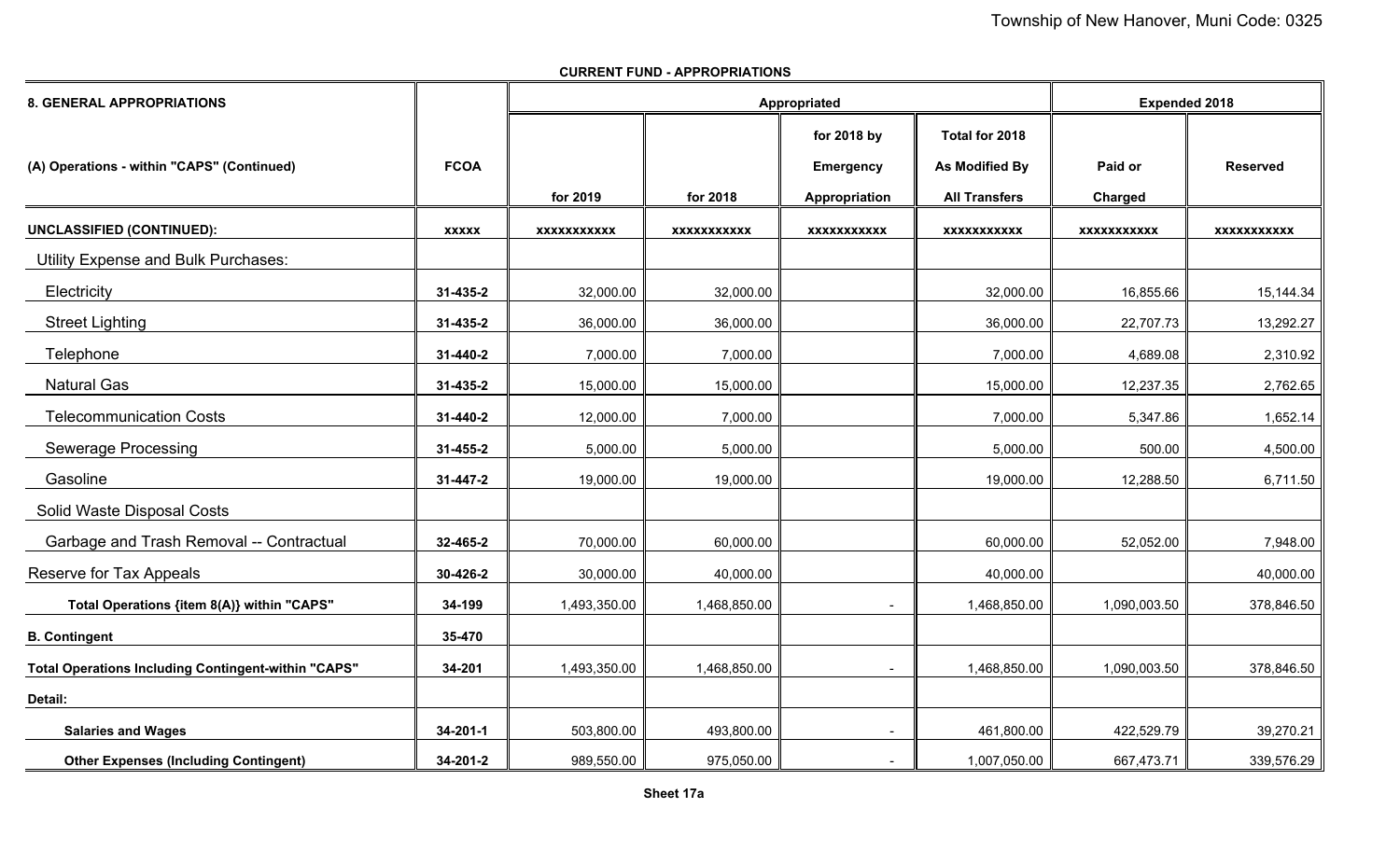| <b>8. GENERAL APPROPRIATIONS</b>                 |              |             |             | Appropriated       |                      | <b>Expended 2018</b> |                    |
|--------------------------------------------------|--------------|-------------|-------------|--------------------|----------------------|----------------------|--------------------|
|                                                  |              |             |             | for 2018 by        | Total for 2018       |                      |                    |
|                                                  | <b>FCOA</b>  |             |             | <b>Emergency</b>   | As Modified By       | Paid or              | <b>Reserved</b>    |
|                                                  |              | for 2019    | for 2018    | Appropriation      | <b>All Transfers</b> | Charged              |                    |
| (E) Deferred Charges and Statutory Expenditures- | <b>XXXXX</b> | XXXXXXXXXXX | XXXXXXXXXXX | XXXXXXXXXXX        | <b>XXXXXXXXXXX</b>   | XXXXXXXXXXX          | XXXXXXXXXXX        |
| <b>Municipal within "CAPS"</b>                   | <b>XXXXX</b> | XXXXXXXXXXX | XXXXXXXXXXX | XXXXXXXXXXX        | <b>XXXXXXXXXXX</b>   | XXXXXXXXXXX          | XXXXXXXXXXX        |
| (1) DEFERRED CHARGES                             | <b>XXXXX</b> | XXXXXXXXXXX | xxxxxxxxxxx | <b>XXXXXXXXXXX</b> | XXXXXXXXXXX          | XXXXXXXXXXX          | XXXXXXXXXXX        |
| <b>Emergency Authorizations</b>                  | 46-870       |             |             | XXXXXXXXXXX        |                      |                      | <b>XXXXXXXXXXX</b> |
|                                                  |              |             |             | xxxxxxxxxxx        |                      |                      | <b>XXXXXXXXXXX</b> |
|                                                  |              |             |             | <b>XXXXXXXXXXX</b> |                      |                      | XXXXXXXXXXX        |
|                                                  |              |             |             | xxxxxxxxxxx        |                      |                      | xxxxxxxxxxx        |
|                                                  |              |             |             | <b>XXXXXXXXXXX</b> |                      |                      | <b>XXXXXXXXXXX</b> |
|                                                  |              |             |             | <b>XXXXXXXXXXX</b> |                      |                      | <b>XXXXXXXXXXX</b> |
|                                                  |              |             |             | XXXXXXXXXXX        |                      |                      | XXXXXXXXXXX        |
|                                                  |              |             |             | XXXXXXXXXXX        |                      |                      | <b>XXXXXXXXXXX</b> |
|                                                  |              |             |             | <b>XXXXXXXXXXX</b> |                      |                      | <b>XXXXXXXXXXX</b> |
|                                                  |              |             |             | xxxxxxxxxxx        |                      |                      | <b>XXXXXXXXXXX</b> |
|                                                  |              |             |             | xxxxxxxxxxx        |                      |                      | xxxxxxxxxxx        |
|                                                  |              |             |             | <b>XXXXXXXXXXX</b> |                      |                      | <b>XXXXXXXXXXX</b> |
|                                                  |              |             |             | XXXXXXXXXXX        |                      |                      | XXXXXXXXXXX        |
|                                                  |              |             |             | xxxxxxxxxxx        |                      |                      | <b>XXXXXXXXXXX</b> |
|                                                  |              |             |             | XXXXXXXXXXX        |                      |                      | XXXXXXXXXXX        |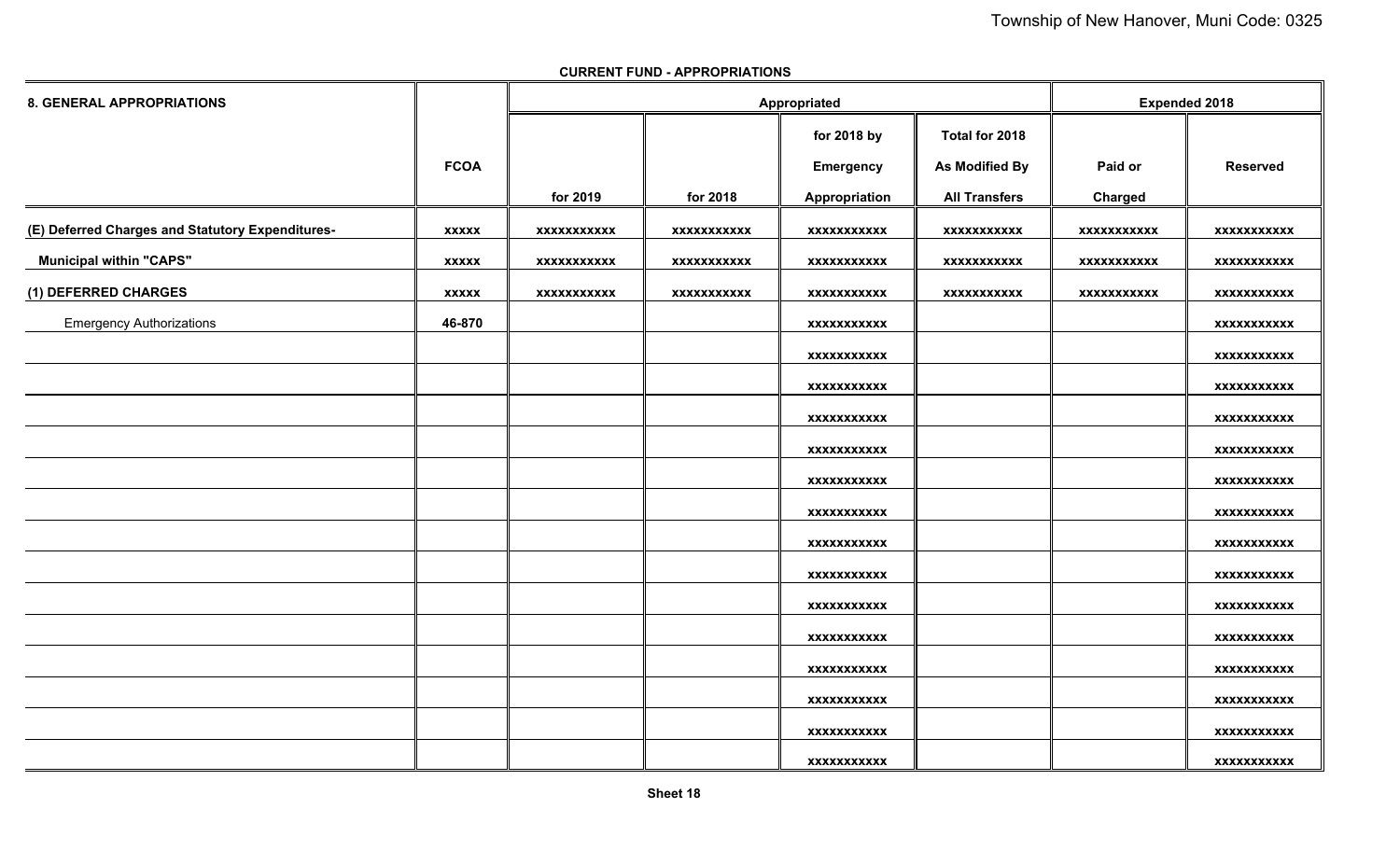| <b>8. GENERAL APPROPRIATIONS</b>                 |              |                    |                    | Appropriated       |                      | <b>Expended 2018</b> |                    |
|--------------------------------------------------|--------------|--------------------|--------------------|--------------------|----------------------|----------------------|--------------------|
|                                                  |              |                    |                    | for 2018 by        | Total for 2018       |                      |                    |
|                                                  | <b>FCOA</b>  |                    |                    | <b>Emergency</b>   | As Modified By       | Paid or              | <b>Reserved</b>    |
|                                                  |              | for 2019           | for 2018           | Appropriation      | <b>All Transfers</b> | Charged              |                    |
| (E) Deferred Charges and Statutory Expenditures- | <b>XXXXX</b> | <b>XXXXXXXXXXX</b> | <b>XXXXXXXXXXX</b> | <b>XXXXXXXXXXX</b> | <b>XXXXXXXXXXX</b>   | <b>XXXXXXXXXXX</b>   | <b>XXXXXXXXXXX</b> |
| <b>Municipal within "CAPS"(continued)</b>        | <b>XXXXX</b> | <b>XXXXXXXXXXX</b> | XXXXXXXXXXX        | <b>XXXXXXXXXXX</b> | <b>XXXXXXXXXXX</b>   | XXXXXXXXXXX          | XXXXXXXXXXX        |
| (2) STATUTORY EXPENDITURES:                      | <b>XXXXX</b> | <b>XXXXXXXXXXX</b> | <b>XXXXXXXXXXX</b> | <b>XXXXXXXXXXX</b> | <b>XXXXXXXXXXX</b>   | <b>XXXXXXXXXXX</b>   | <b>XXXXXXXXXXX</b> |
| Contribution to:                                 |              |                    |                    |                    |                      |                      |                    |
| Public Employees' Retirement System              | 36-471       | 24,282.00          | 22,006.00          |                    | 22,006.00            | 22,005.28            | 0.72               |
| Social Security System (O.A.S.I)                 | 36-472       | 38,500.00          | 38,500.00          |                    | 38,500.00            | 31,454.84            | 7,045.16           |
| Police and Firemen's Retirement System of N.J.   | 36-475       | 37,654.00          | 37,654.00          |                    | 37,654.00            | 37,653.54            | 0.46               |
| Unemployment Insurance                           | 23-225       | 2,400.00           | 2,400.00           |                    | 2,400.00             | 2,062.81             | 337.19             |
|                                                  |              |                    |                    |                    |                      |                      |                    |
|                                                  |              |                    |                    |                    |                      |                      |                    |
|                                                  |              |                    |                    |                    |                      |                      |                    |
| <b>Total Deferred Charges and Statutory</b>      |              |                    |                    |                    |                      |                      |                    |
| <b>Expenditures - Municipal within "CAPS"</b>    | 34-209       | 102,836.00         | 100,560.00         |                    | 100,560.00           | 93,176.47            | 7,383.53           |
| (F) Judgments                                    | 37-480       |                    |                    |                    |                      |                      |                    |
| (G) Cash Deficit of Preceding Year               | 46-855       |                    |                    |                    |                      |                      |                    |
| (H-1)Total General Appropriations for Municipal  |              |                    |                    |                    |                      |                      |                    |
| <b>Purposes within "Caps"</b>                    | 34-299       | 1,596,186.00       | 1,569,410.00       |                    | 1,569,410.00         | 1,183,179.97         | 386,230.03         |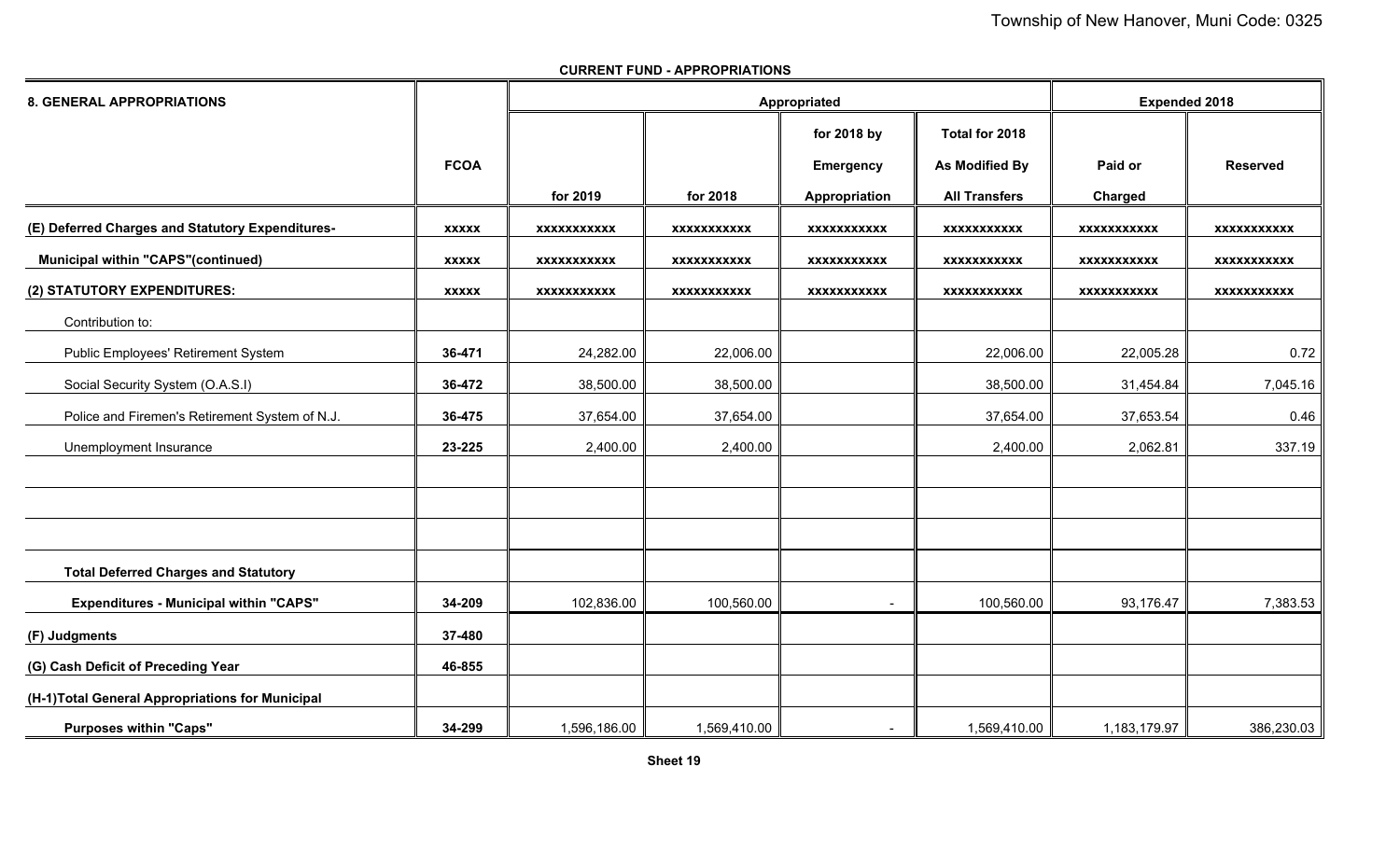| <b>8. GENERAL APPROPRIATIONS</b>      |             |          |          | Appropriated  |                      | <b>Expended 2018</b> |                 |
|---------------------------------------|-------------|----------|----------|---------------|----------------------|----------------------|-----------------|
|                                       |             |          |          | for 2018 by   | Total for 2018       |                      |                 |
| (A) Operations - Excluded from "CAPS" | <b>FCOA</b> |          |          | Emergency     | As Modified By       | Paid or              | <b>Reserved</b> |
|                                       |             | for 2019 | for 2018 | Appropriation | <b>All Transfers</b> | Charged              |                 |
|                                       |             |          |          |               |                      |                      |                 |
|                                       |             |          |          |               |                      |                      |                 |
|                                       |             |          |          |               |                      |                      |                 |
|                                       |             |          |          |               |                      |                      |                 |
|                                       |             |          |          |               |                      |                      |                 |
|                                       |             |          |          |               |                      |                      |                 |
|                                       |             |          |          |               |                      |                      |                 |
|                                       |             |          |          |               |                      |                      |                 |
|                                       |             |          |          |               |                      |                      |                 |
|                                       |             |          |          |               |                      |                      |                 |
|                                       |             |          |          |               |                      |                      |                 |
|                                       |             |          |          |               |                      |                      |                 |
|                                       |             |          |          |               |                      |                      |                 |
|                                       |             |          |          |               |                      |                      |                 |
|                                       |             |          |          |               |                      |                      |                 |
|                                       |             |          |          |               |                      |                      |                 |
|                                       |             |          |          |               |                      |                      |                 |
|                                       |             |          |          |               |                      |                      |                 |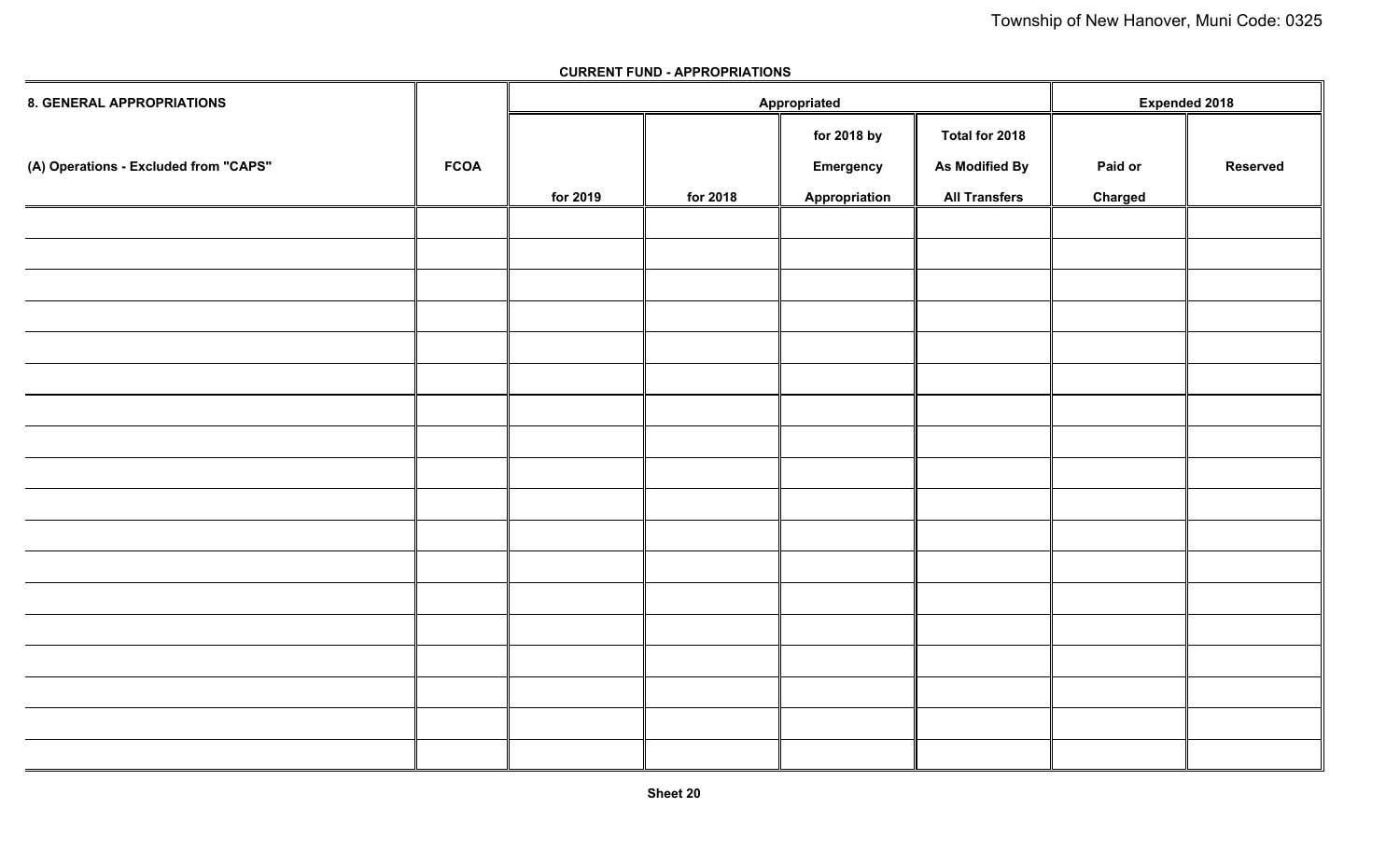| <b>8. GENERAL APPROPRIATIONS</b>                     |             |          |          | Appropriated     |                          | <b>Expended 2018</b> |                 |
|------------------------------------------------------|-------------|----------|----------|------------------|--------------------------|----------------------|-----------------|
|                                                      |             |          |          | for 2018 by      | Total for 2018           |                      |                 |
| (A) Operations - Excluded from "CAPS" (Continued)    | <b>FCOA</b> |          |          | <b>Emergency</b> | As Modified By           | Paid or              | <b>Reserved</b> |
|                                                      |             | for 2019 | for 2018 | Appropriation    | <b>All Transfers</b>     | Charged              |                 |
|                                                      |             |          |          |                  |                          |                      |                 |
|                                                      |             |          |          |                  |                          |                      |                 |
|                                                      |             |          |          |                  |                          |                      |                 |
|                                                      |             |          |          |                  |                          |                      |                 |
|                                                      |             |          |          |                  |                          |                      |                 |
|                                                      |             |          |          |                  |                          |                      |                 |
|                                                      |             |          |          |                  |                          |                      |                 |
|                                                      |             |          |          |                  |                          |                      |                 |
|                                                      |             |          |          |                  |                          |                      |                 |
|                                                      |             |          |          |                  |                          |                      |                 |
|                                                      |             |          |          |                  |                          |                      |                 |
|                                                      |             |          |          |                  |                          |                      |                 |
|                                                      |             |          |          |                  |                          |                      |                 |
|                                                      |             |          |          |                  |                          |                      |                 |
|                                                      |             |          |          |                  |                          |                      |                 |
|                                                      |             |          |          |                  |                          |                      |                 |
|                                                      |             |          |          |                  |                          |                      |                 |
| <b>Total Other Operations - Excluded from "CAPS"</b> | 34-300      | $\sim$   | $\sim$   | $\sim$           | $\overline{\phantom{a}}$ | $\blacksquare$       | $\sim$          |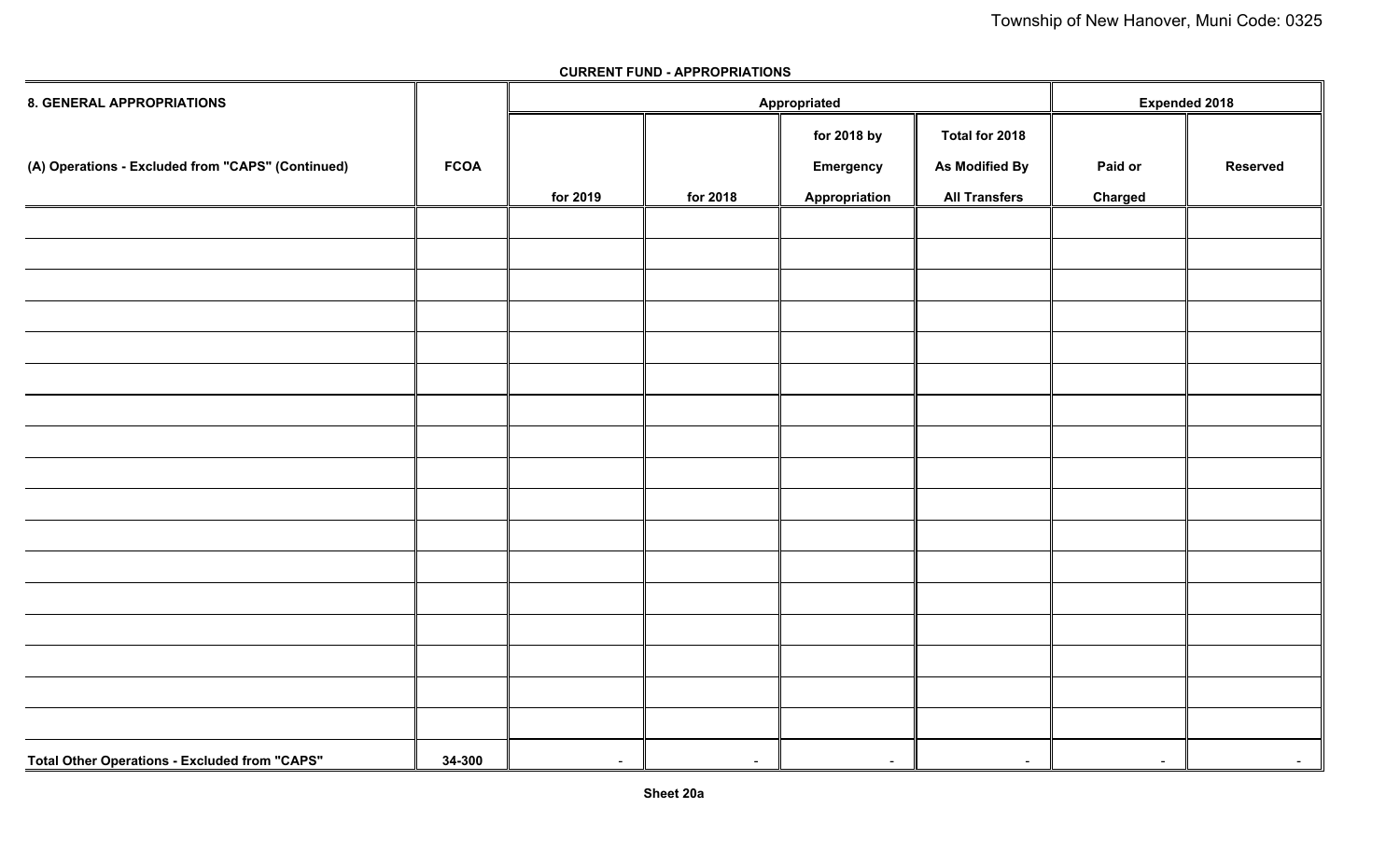| <b>8. GENERAL APPROPRIATIONS</b>                      |              |                    |             | Appropriated       |                      | <b>Expended 2018</b> |                    |  |
|-------------------------------------------------------|--------------|--------------------|-------------|--------------------|----------------------|----------------------|--------------------|--|
|                                                       |              |                    |             | for 2018 by        | Total for 2018       |                      |                    |  |
| (A) Operations - Excluded from "CAPS" (Continued)     | <b>FCOA</b>  |                    |             | <b>Emergency</b>   | As Modified By       | Paid or              | <b>Reserved</b>    |  |
|                                                       |              | for 2019           | for 2018    | Appropriation      | <b>All Transfers</b> | Charged              |                    |  |
| <b>Uniform Construction Code Appropriations</b>       | <b>XXXXX</b> | <b>XXXXXXXXXXX</b> | xxxxxxxxxxx | <b>XXXXXXXXXXX</b> | xxxxxxxxxxx          | <b>XXXXXXXXXXX</b>   | <b>XXXXXXXXXXX</b> |  |
| Offset by Increased Fee Revenues (NJAC 5:23-4.17)     | <b>XXXXX</b> | <b>XXXXXXXXXXX</b> | xxxxxxxxxxx | xxxxxxxxxxx        | xxxxxxxxxxx          | xxxxxxxxxxx          | xxxxxxxxxxx        |  |
|                                                       |              |                    |             |                    |                      |                      |                    |  |
|                                                       |              |                    |             |                    |                      |                      |                    |  |
|                                                       |              |                    |             |                    |                      |                      |                    |  |
|                                                       |              |                    |             |                    |                      |                      |                    |  |
|                                                       |              |                    |             |                    |                      |                      |                    |  |
|                                                       |              |                    |             |                    |                      |                      |                    |  |
|                                                       |              |                    |             |                    |                      |                      |                    |  |
|                                                       |              |                    |             |                    |                      |                      |                    |  |
|                                                       |              |                    |             |                    |                      |                      |                    |  |
|                                                       |              |                    |             |                    |                      |                      |                    |  |
|                                                       |              |                    |             |                    |                      |                      |                    |  |
|                                                       |              |                    |             |                    |                      |                      |                    |  |
|                                                       |              |                    |             |                    |                      |                      |                    |  |
|                                                       |              |                    |             |                    |                      |                      |                    |  |
|                                                       |              |                    |             |                    |                      |                      |                    |  |
| <b>Total Uniform Construction Code Appropriations</b> | 22-999       | $\sim$             | $\sim$      | $\sim$             | $\sim$               | $\sim$               | $\sim$             |  |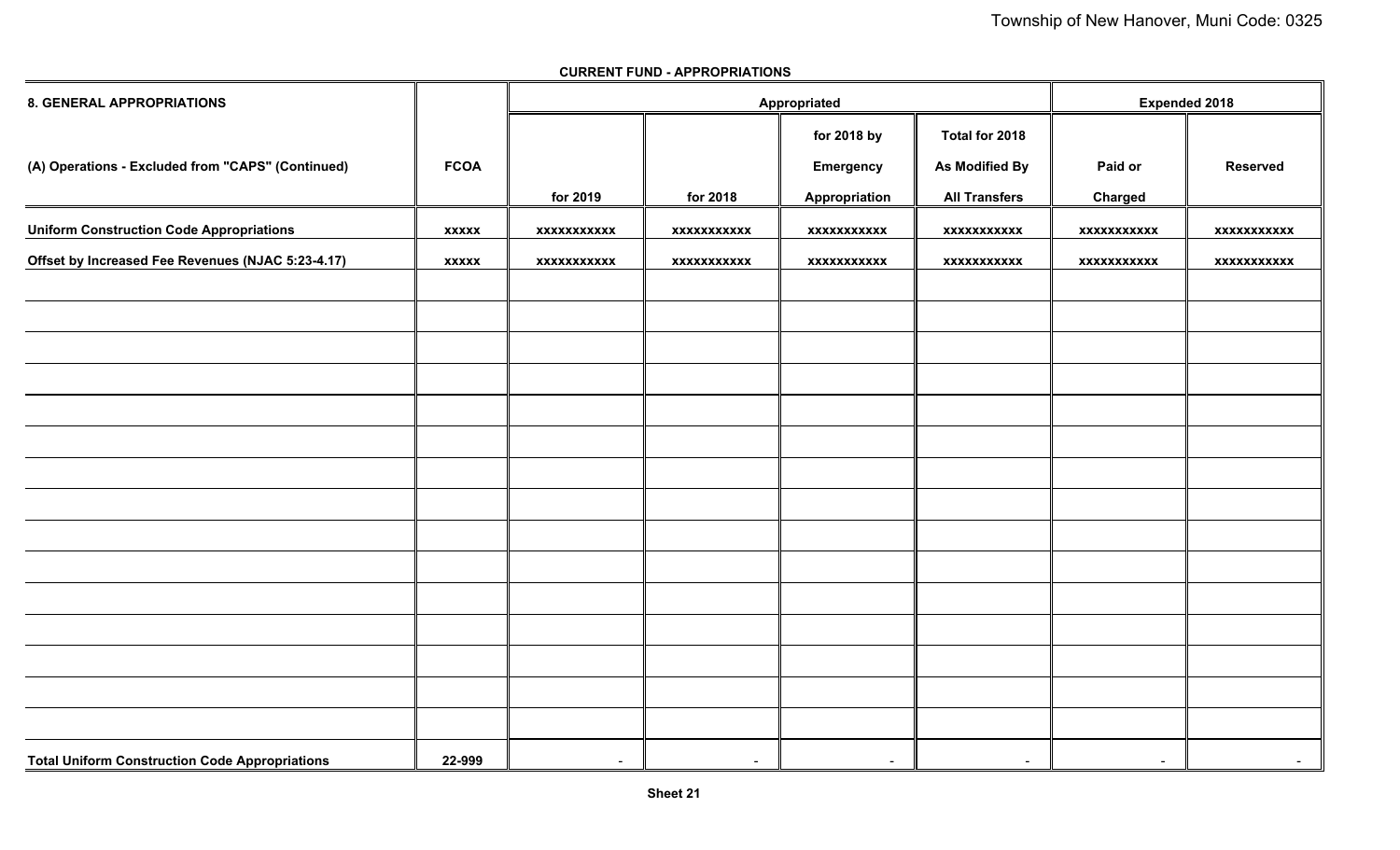| <b>8. GENERAL APPROPRIATIONS</b>                  |              |                    |                          | Appropriated             |                      | <b>Expended 2018</b>     |                 |
|---------------------------------------------------|--------------|--------------------|--------------------------|--------------------------|----------------------|--------------------------|-----------------|
|                                                   |              |                    |                          | for 2018 by              | Total for 2018       |                          |                 |
| (A) Operations - Excluded from "CAPS" (Continued) | <b>FCOA</b>  |                    |                          | <b>Emergency</b>         | As Modified By       | Paid or                  | <b>Reserved</b> |
|                                                   |              | for 2019           | for 2018                 | Appropriation            | <b>All Transfers</b> | Charged                  |                 |
| <b>Shared Service Agreements</b>                  | <b>XXXXX</b> | <b>XXXXXXXXXXX</b> | xxxxxxxxxxx              | XXXXXXXXXXX              | <b>XXXXXXXXXXX</b>   | <b>XXXXXXXXXXX</b>       | xxxxxxxxxxx     |
|                                                   |              |                    |                          |                          |                      |                          |                 |
|                                                   |              |                    |                          |                          |                      |                          |                 |
|                                                   |              |                    |                          |                          |                      |                          |                 |
|                                                   |              |                    |                          |                          |                      |                          |                 |
|                                                   |              |                    |                          |                          |                      |                          |                 |
|                                                   |              |                    |                          |                          |                      |                          |                 |
|                                                   |              |                    |                          |                          |                      |                          |                 |
|                                                   |              |                    |                          |                          |                      |                          |                 |
|                                                   |              |                    |                          |                          |                      |                          |                 |
|                                                   |              |                    |                          |                          |                      |                          |                 |
|                                                   |              |                    |                          |                          |                      |                          |                 |
|                                                   |              |                    |                          |                          |                      |                          |                 |
|                                                   |              |                    |                          |                          |                      |                          |                 |
|                                                   |              |                    |                          |                          |                      |                          |                 |
|                                                   |              |                    |                          |                          |                      |                          |                 |
|                                                   |              |                    |                          |                          |                      |                          |                 |
| <b>Total Shared Service Agreements</b>            | 42-999       | $\sim$             | $\overline{\phantom{0}}$ | $\overline{\phantom{a}}$ | $\sim$               | $\overline{\phantom{0}}$ | $\sim$          |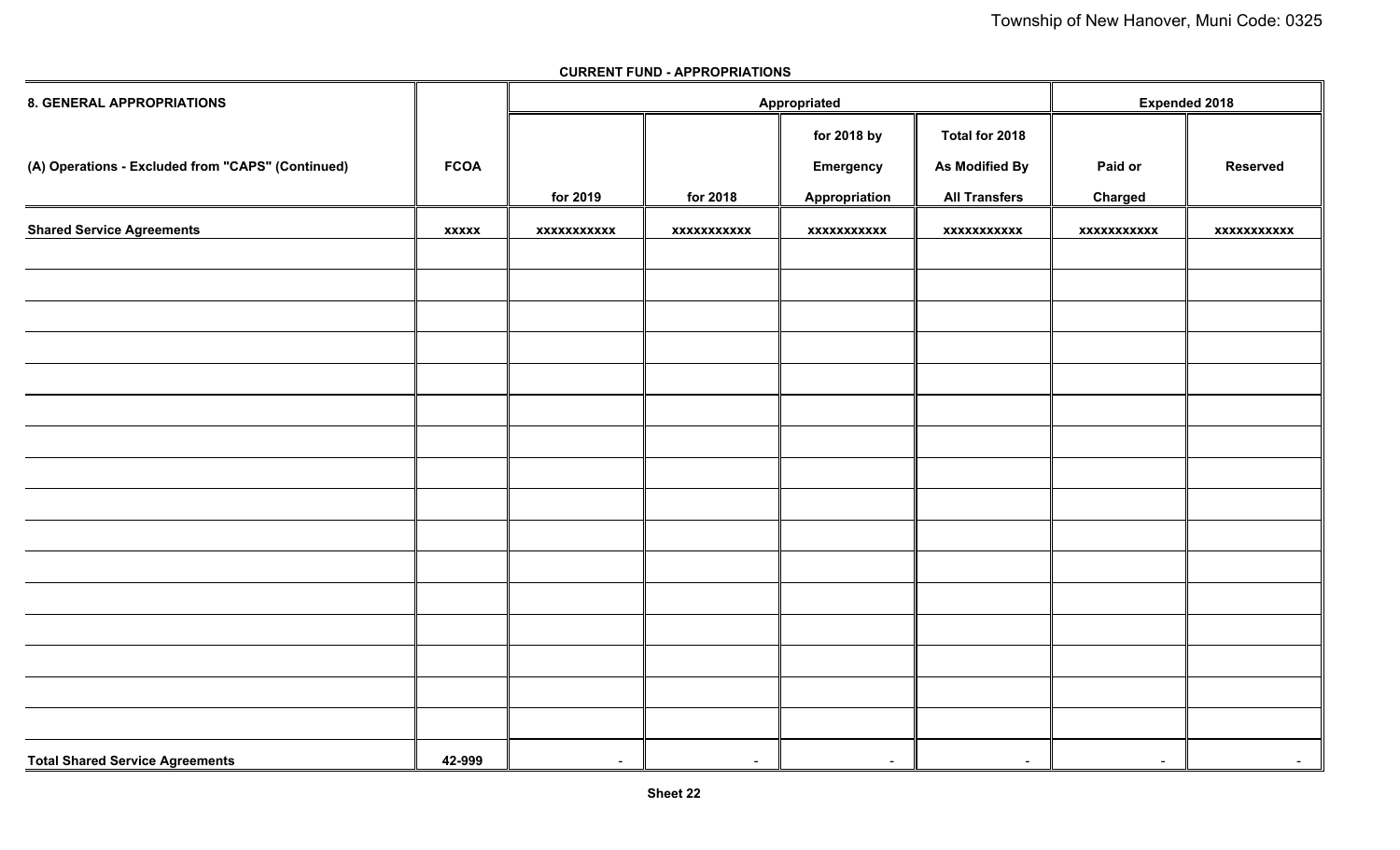| 8. GENERAL APPROPRIATIONS                         |              |                          | Appropriated       | <b>Expended 2018</b>     |                      |                    |                    |
|---------------------------------------------------|--------------|--------------------------|--------------------|--------------------------|----------------------|--------------------|--------------------|
|                                                   |              |                          |                    | for 2018 by              | Total for 2018       |                    |                    |
| (A) Operations - Excluded from "CAPS" (Continued) | <b>FCOA</b>  |                          |                    | <b>Emergency</b>         | As Modified By       | Paid or            | <b>Reserved</b>    |
|                                                   |              | for 2019                 | for 2018           | Appropriation            | <b>All Transfers</b> | <b>Charged</b>     |                    |
| <b>Additional Appropriations Offset by</b>        | <b>XXXXX</b> | <b>XXXXXXXXXXX</b>       | <b>XXXXXXXXXXX</b> | XXXXXXXXXXX              | <b>XXXXXXXXXXX</b>   | <b>XXXXXXXXXXX</b> | <b>XXXXXXXXXXX</b> |
| Revenues (N.J.S. 40A:4-45.3h)                     | <b>XXXXX</b> | <b>XXXXXXXXXXX</b>       | XXXXXXXXXXX        | xxxxxxxxxxx              | xxxxxxxxxxx          | <b>XXXXXXXXXXX</b> | XXXXXXXXXXX        |
|                                                   |              |                          |                    |                          |                      |                    |                    |
|                                                   |              |                          |                    |                          |                      |                    |                    |
|                                                   |              |                          |                    |                          |                      |                    |                    |
|                                                   |              |                          |                    |                          |                      |                    |                    |
|                                                   |              |                          |                    |                          |                      |                    |                    |
|                                                   |              |                          |                    |                          |                      |                    |                    |
|                                                   |              |                          |                    |                          |                      |                    |                    |
|                                                   |              |                          |                    |                          |                      |                    |                    |
|                                                   |              |                          |                    |                          |                      |                    |                    |
|                                                   |              |                          |                    |                          |                      |                    |                    |
|                                                   |              |                          |                    |                          |                      |                    |                    |
|                                                   |              |                          |                    |                          |                      |                    |                    |
|                                                   |              |                          |                    |                          |                      |                    |                    |
|                                                   |              |                          |                    |                          |                      |                    |                    |
| <b>Total Additional Appropriations Offset by</b>  |              |                          |                    |                          |                      |                    |                    |
| Revenues (N.J.S. 40A:4-45.3h)                     | 34-303       | $\overline{\phantom{0}}$ | $\sim$             | $\overline{\phantom{a}}$ | $\sim$               | $\sim$             | $\sim$             |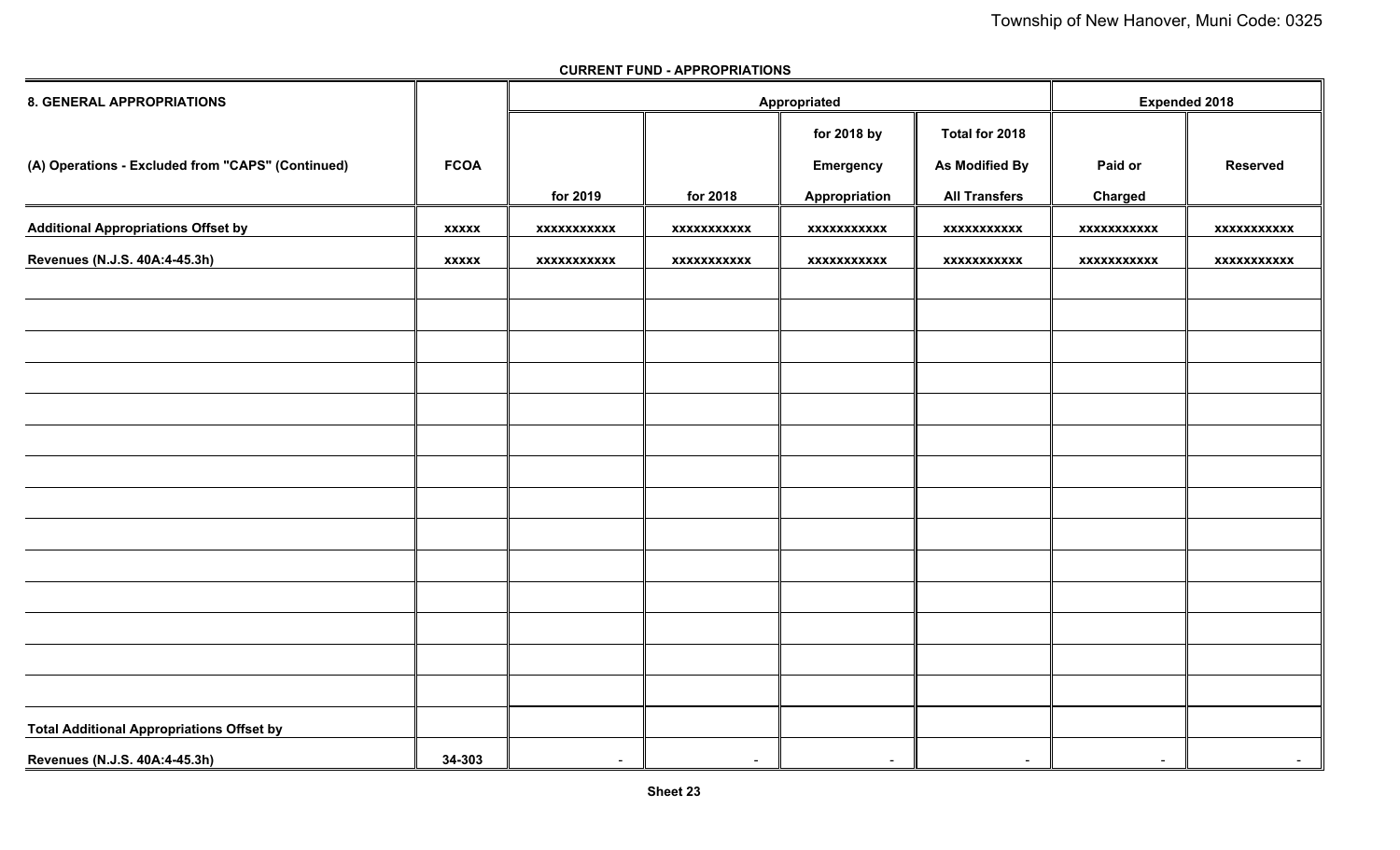| <b>8. GENERAL APPROPRIATIONS</b>                      |              |                    |                    | Appropriated                                     |                                                                 | <b>Expended 2018</b>      |                    |
|-------------------------------------------------------|--------------|--------------------|--------------------|--------------------------------------------------|-----------------------------------------------------------------|---------------------------|--------------------|
| (A) Operations - Excluded from "CAPS" (Continued)     | <b>FCOA</b>  | for 2019           | for 2018           | for 2018 by<br><b>Emergency</b><br>Appropriation | Total for 2018<br><b>As Modified By</b><br><b>All Transfers</b> | Paid or<br><b>Charged</b> | <b>Reserved</b>    |
| <b>Public and Private Programs Offset by Revenues</b> | <b>XXXXX</b> | <b>XXXXXXXXXXX</b> | <b>XXXXXXXXXXX</b> | <b>XXXXXXXXXXX</b>                               | <b>XXXXXXXXXXX</b>                                              | <b>XXXXXXXXXXX</b>        | <b>XXXXXXXXXXX</b> |
| Recycling Tonnage Grant                               | 41-754-2     | 4,834.96           | 7,575.57           |                                                  | 7,575.57                                                        | 7,575.57                  |                    |
| <b>Body Armor Replacement Grant</b>                   | 41-703-2     |                    | 741.04             |                                                  | 741.04                                                          | 741.04                    |                    |
| Safe and Secure Communities Program (NJSA 40A:4-87)   | 41-756-2     | 22,500.00          | 7,500.00           |                                                  | 7,500.00                                                        | 7,500.00                  |                    |
| Drive Sober or Get Pulled Over                        | 41-721-1     | 5,500.00           | 10,500.00          |                                                  | 10,500.00                                                       | 10,500.00                 |                    |
| <b>Clean Communities Program</b>                      | 41-707-2     |                    | 5,055.75           |                                                  | 5,055.75                                                        | 5,055.75                  |                    |
| USDA - Police Vehicle and Equipment Grant             | 41-881-2     |                    | 17,500.00          |                                                  | 17,500.00                                                       | 17,500.00                 |                    |
| NJ Department of Transportation Grant                 | 41800-2      |                    | 230,473.00         |                                                  | 230,473.00                                                      | 230,473.00                |                    |
|                                                       |              |                    |                    |                                                  |                                                                 |                           |                    |
|                                                       |              |                    |                    |                                                  |                                                                 |                           |                    |
|                                                       |              |                    |                    |                                                  |                                                                 |                           |                    |
|                                                       |              |                    |                    |                                                  |                                                                 |                           |                    |
|                                                       |              |                    |                    |                                                  |                                                                 |                           |                    |
|                                                       |              |                    |                    |                                                  |                                                                 |                           |                    |
|                                                       |              |                    |                    |                                                  |                                                                 |                           |                    |
|                                                       |              |                    |                    |                                                  |                                                                 |                           |                    |
|                                                       |              |                    |                    |                                                  |                                                                 |                           |                    |
|                                                       |              |                    |                    |                                                  |                                                                 |                           |                    |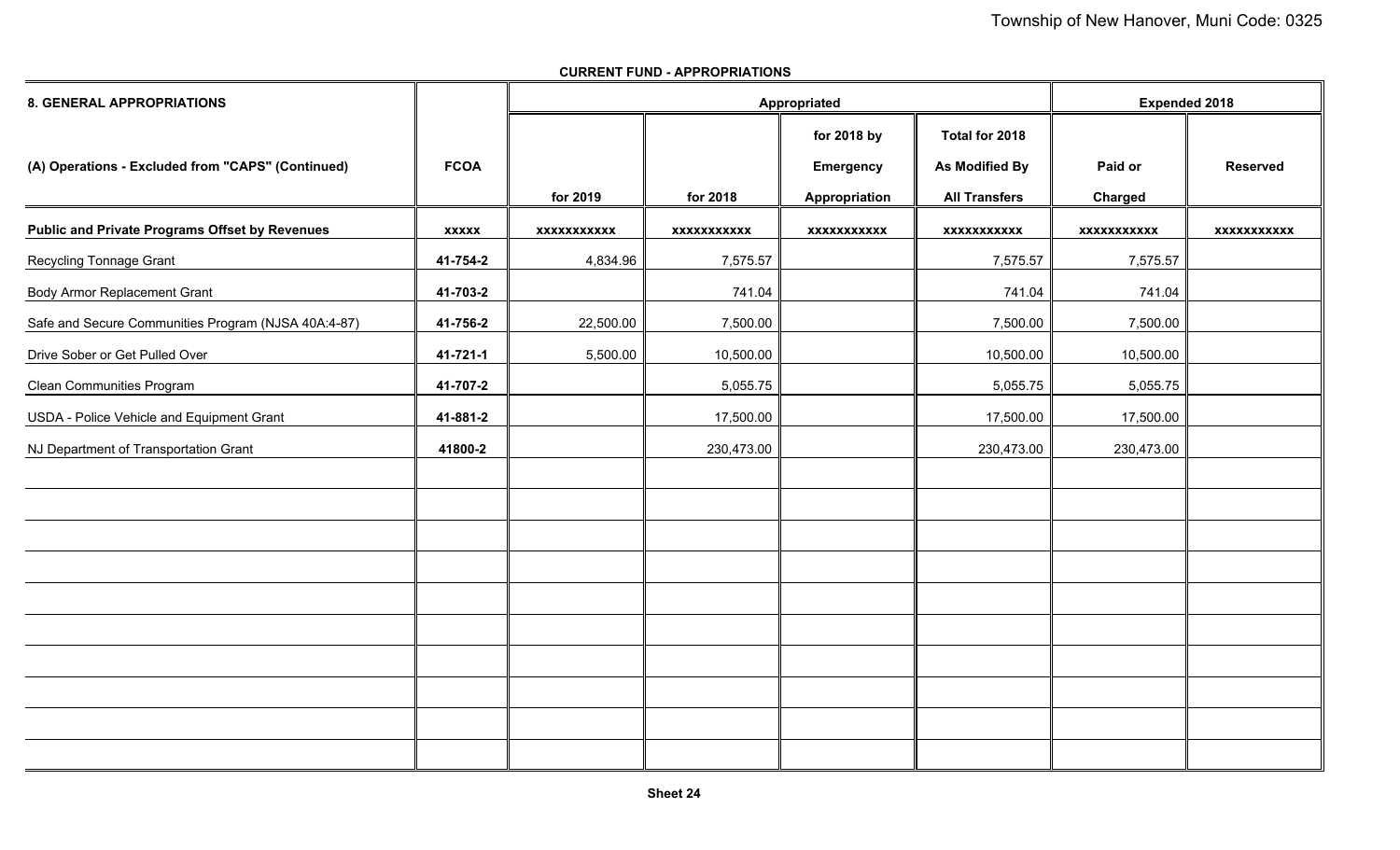| <b>8. GENERAL APPROPRIATIONS</b>                      |              |                    | Appropriated       |                          | <b>Expended 2018</b>  |                    |                    |
|-------------------------------------------------------|--------------|--------------------|--------------------|--------------------------|-----------------------|--------------------|--------------------|
|                                                       |              |                    |                    | for 2018 by              | Total for 2018        |                    |                    |
| (A) Operations - Excluded from "CAPS" (Continued)     | <b>FCOA</b>  |                    |                    | <b>Emergency</b>         | <b>As Modified By</b> | Paid or            | <b>Reserved</b>    |
|                                                       |              | for 2019           | for 2018           | Appropriation            | <b>All Transfers</b>  | Charged            |                    |
| <b>Public and Private Programs Offset by Revenues</b> | <b>XXXXX</b> | <b>XXXXXXXXXXX</b> | <b>XXXXXXXXXXX</b> | <b>XXXXXXXXXXX</b>       | <b>XXXXXXXXXXX</b>    | <b>XXXXXXXXXXX</b> | <b>XXXXXXXXXXX</b> |
| (Continued)                                           | <b>XXXXX</b> | <b>XXXXXXXXXXX</b> | <b>XXXXXXXXXXX</b> | xxxxxxxxxxx              | <b>XXXXXXXXXXX</b>    | <b>XXXXXXXXXXX</b> | <b>XXXXXXXXXXX</b> |
|                                                       |              |                    |                    |                          |                       |                    |                    |
|                                                       |              |                    |                    |                          |                       |                    |                    |
|                                                       |              |                    |                    |                          |                       |                    |                    |
|                                                       |              |                    |                    |                          |                       |                    |                    |
|                                                       |              |                    |                    |                          |                       |                    |                    |
|                                                       |              |                    |                    |                          |                       |                    |                    |
|                                                       |              |                    |                    |                          |                       |                    |                    |
|                                                       |              |                    |                    |                          |                       |                    |                    |
|                                                       |              |                    |                    |                          |                       |                    |                    |
| <b>Total Public and Private Programs Offset</b>       |              |                    |                    |                          |                       |                    |                    |
| by Revenues                                           | 40-999       | 32,834.96          | 279,345.36         | $\overline{\phantom{a}}$ | 279,345.36            | 279,345.36         | $\sim$             |
|                                                       |              |                    |                    |                          |                       |                    | $\sim$             |
| <b>Total Operations - Excluded from "CAPS"</b>        | 34-305       | 32,834.96          | 279,345.36         | $\blacksquare$           | 279,345.36            | 279,345.36         | $\sim 100$         |
| Detail:                                               |              |                    |                    |                          |                       |                    |                    |
| <b>Salaries &amp; Wages</b>                           | 34-305-1     | 5,500.00           | 10,500.00          | $\blacksquare$           | 10,500.00             | 10,500.00          | $\sim$             |
| <b>Other Expenses</b>                                 | 34-305-2     | 27,334.96          | 268,845.36         | -                        | 268,845.36            | 268,845.36         | $\sim$             |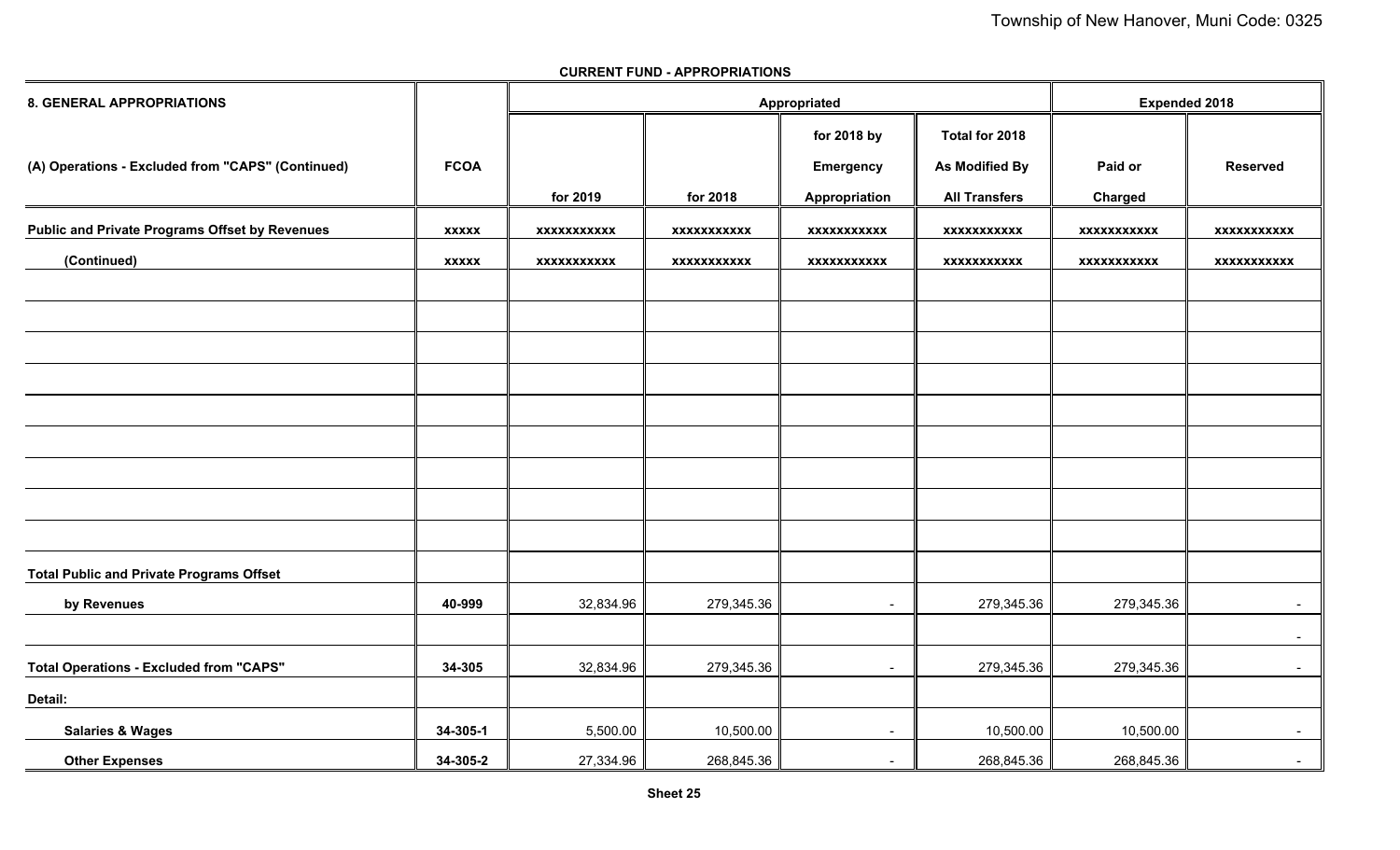| 8. GENERAL APPROPRIATIONS                       |             |          | Appropriated |                  | <b>Expended 2018</b> |         |                 |
|-------------------------------------------------|-------------|----------|--------------|------------------|----------------------|---------|-----------------|
|                                                 |             |          |              | for 2018 by      | Total for 2018       |         |                 |
| (C) Capital Improvements - Excluded from "CAPS" | <b>FCOA</b> |          |              | <b>Emergency</b> | As Modified By       | Paid or | <b>Reserved</b> |
|                                                 |             | for 2019 | for 2018     | Appropriation    | <b>All Transfers</b> | Charged |                 |
| Down Payments on Improvements                   | 44-902      |          |              |                  |                      |         |                 |
| <b>Capital Improvement Fund</b>                 | 44-901      |          |              |                  |                      |         |                 |
|                                                 |             |          |              |                  |                      |         |                 |
|                                                 |             |          |              |                  |                      |         |                 |
|                                                 |             |          |              |                  |                      |         |                 |
|                                                 |             |          |              |                  |                      |         |                 |
|                                                 |             |          |              |                  |                      |         |                 |
|                                                 |             |          |              |                  |                      |         |                 |
|                                                 |             |          |              |                  |                      |         |                 |
|                                                 |             |          |              |                  |                      |         |                 |
|                                                 |             |          |              |                  |                      |         |                 |
|                                                 |             |          |              |                  |                      |         |                 |
|                                                 |             |          |              |                  |                      |         |                 |
|                                                 |             |          |              |                  |                      |         |                 |
|                                                 |             |          |              |                  |                      |         |                 |
|                                                 |             |          |              |                  |                      |         |                 |
|                                                 |             |          |              |                  |                      |         |                 |
|                                                 |             |          |              |                  |                      |         |                 |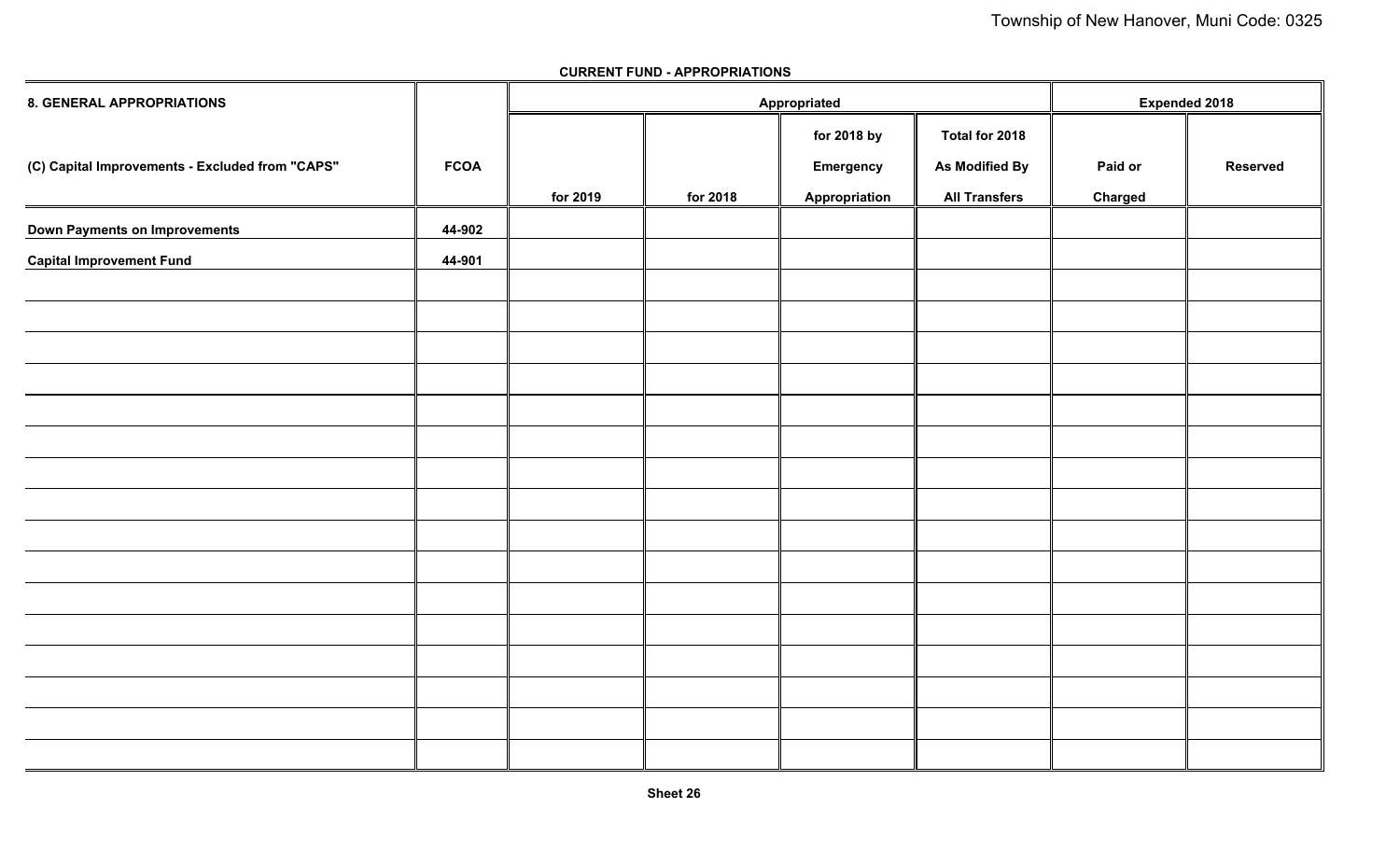| <b>8. GENERAL APPROPRIATIONS</b>                       |              |                          | Appropriated |                    | <b>Expended 2018</b> |             |                 |
|--------------------------------------------------------|--------------|--------------------------|--------------|--------------------|----------------------|-------------|-----------------|
|                                                        |              |                          |              | for 2018 by        | Total for 2018       |             |                 |
| (C) Capital Improvements - Excluded from "CAPS"        | <b>FCOA</b>  |                          |              | <b>Emergency</b>   | As Modified By       | Paid or     | <b>Reserved</b> |
| (Continued)                                            |              | for 2019                 | for 2018     | Appropriation      | <b>All Transfers</b> | Charged     |                 |
|                                                        |              |                          |              |                    |                      |             |                 |
|                                                        |              |                          |              |                    |                      |             |                 |
|                                                        |              |                          |              |                    |                      |             |                 |
|                                                        |              |                          |              |                    |                      |             |                 |
|                                                        |              |                          |              |                    |                      |             |                 |
| <b>Public and Private Programs Offset by Revenues:</b> | <b>XXXXX</b> | xxxxxxxxxxx              | xxxxxxxxxxx  | <b>XXXXXXXXXXX</b> | xxxxxxxxxxx          | xxxxxxxxxxx | xxxxxxxxxxx     |
|                                                        |              |                          |              |                    |                      |             |                 |
|                                                        |              |                          |              |                    |                      |             |                 |
|                                                        |              |                          |              |                    |                      |             |                 |
|                                                        |              |                          |              |                    |                      |             |                 |
|                                                        |              |                          |              |                    |                      |             |                 |
|                                                        |              |                          |              |                    |                      |             |                 |
|                                                        |              |                          |              |                    |                      |             |                 |
|                                                        |              |                          |              |                    |                      |             |                 |
|                                                        |              |                          |              |                    |                      |             |                 |
|                                                        |              |                          |              |                    |                      |             |                 |
|                                                        |              |                          |              |                    |                      |             |                 |
| Total Capital Improvements Excluded from "CAPS"        | 44-999       | $\overline{\phantom{0}}$ | $\sim$       | $\sim$             | $\sim$               | $\sim$      | $\sim$          |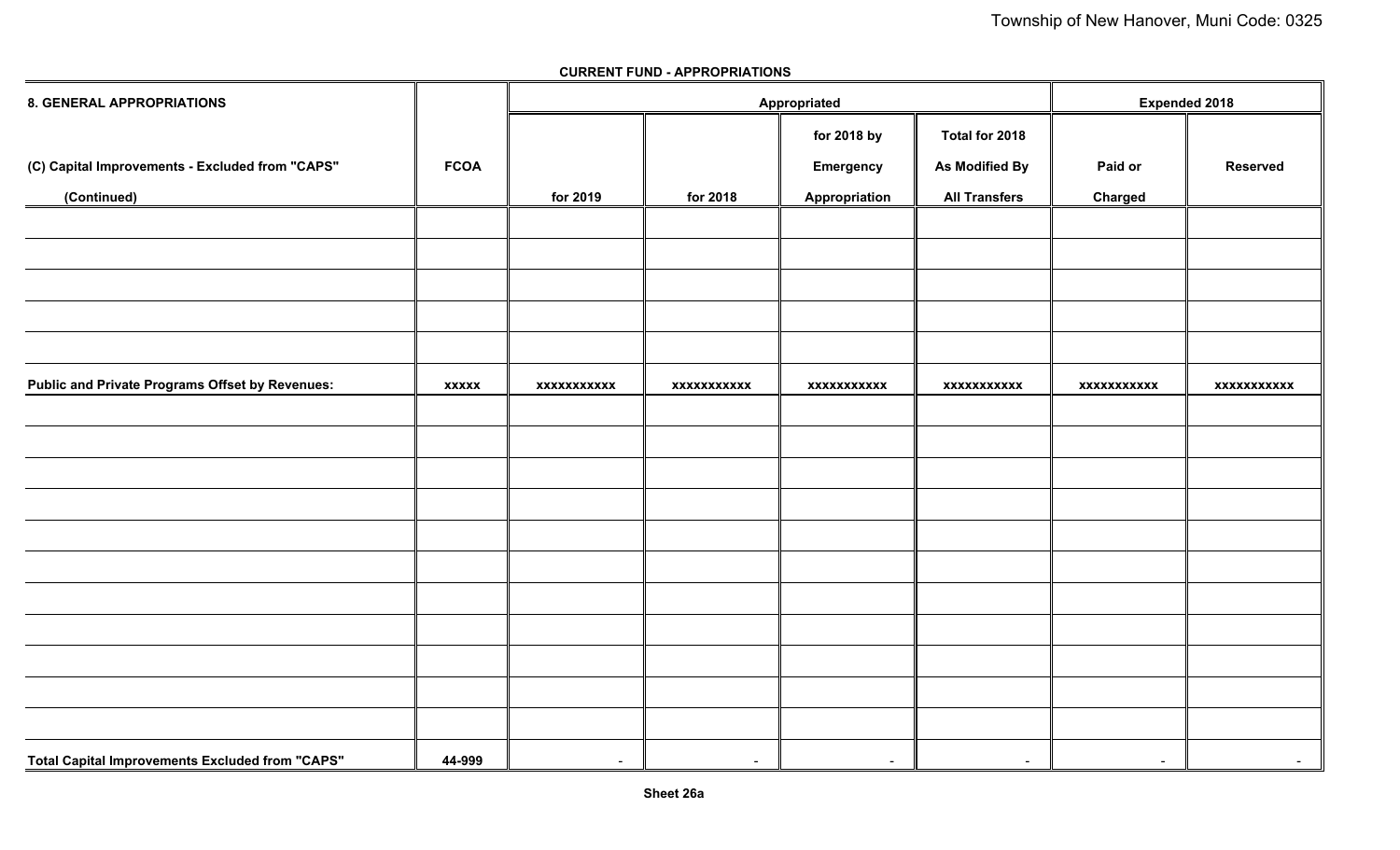| <b>8. GENERAL APPROPRIATIONS</b>                     |              |                    | Appropriated       |                          | <b>Expended 2018</b> |             |                    |
|------------------------------------------------------|--------------|--------------------|--------------------|--------------------------|----------------------|-------------|--------------------|
|                                                      |              |                    |                    | for 2018 by              | Total for 2018       |             |                    |
| (D)Municipal Debt Service - Excluded from "CAPS"     | <b>FCOA</b>  |                    |                    | <b>Emergency</b>         | As Modified By       | Paid or     | <b>Reserved</b>    |
|                                                      |              | for 2019           | for 2018           | Appropriation            | <b>All Transfers</b> | Charged     |                    |
| Payment of Bond Principal                            | 45-920       |                    |                    |                          |                      |             | <b>XXXXXXXXXXX</b> |
| Payment of Bond Anticipation Notes and Capital Notes | 45-925       |                    |                    |                          |                      |             | <b>XXXXXXXXXXX</b> |
| Interest on Bonds                                    | 45-930       |                    |                    |                          |                      |             | <b>XXXXXXXXXXX</b> |
| Interest on Notes                                    | 45-935       |                    |                    |                          |                      |             | <b>XXXXXXXXXXX</b> |
| <b>Green Trust Loan Program:</b>                     | <b>XXXXX</b> | <b>XXXXXXXXXXX</b> | <b>XXXXXXXXXXX</b> | <b>XXXXXXXXXXX</b>       | <b>XXXXXXXXXXX</b>   | xxxxxxxxxxx | <b>XXXXXXXXXXX</b> |
| Loan Repayments for Principal and Interest           | 45-940       | 6,663.00           | 6,663.00           |                          | 6,663.00             | 6,662.62    | <b>XXXXXXXXXXX</b> |
|                                                      |              |                    |                    |                          |                      |             | <b>XXXXXXXXXXX</b> |
|                                                      |              |                    |                    |                          |                      |             | XXXXXXXXXXX        |
|                                                      |              |                    |                    |                          |                      |             | <b>XXXXXXXXXXX</b> |
|                                                      |              |                    |                    |                          |                      |             | <b>XXXXXXXXXXX</b> |
|                                                      |              |                    |                    |                          |                      |             | <b>XXXXXXXXXXX</b> |
|                                                      |              |                    |                    |                          |                      |             | <b>XXXXXXXXXXX</b> |
|                                                      |              |                    |                    |                          |                      |             | xxxxxxxxxxx        |
|                                                      |              |                    |                    |                          |                      |             | <b>XXXXXXXXXXX</b> |
|                                                      |              |                    |                    |                          |                      |             | XXXXXXXXXXX        |
|                                                      |              |                    |                    |                          |                      |             | <b>XXXXXXXXXXX</b> |
|                                                      |              |                    |                    |                          |                      |             | <b>XXXXXXXXXXX</b> |
| Total Municipal Debt Service-Excluded from "CAPS"    | 45-999       | 6,663.00           | 6,663.00           | $\overline{\phantom{a}}$ | 6,663.00             | 6,662.62    | <b>XXXXXXXXXXX</b> |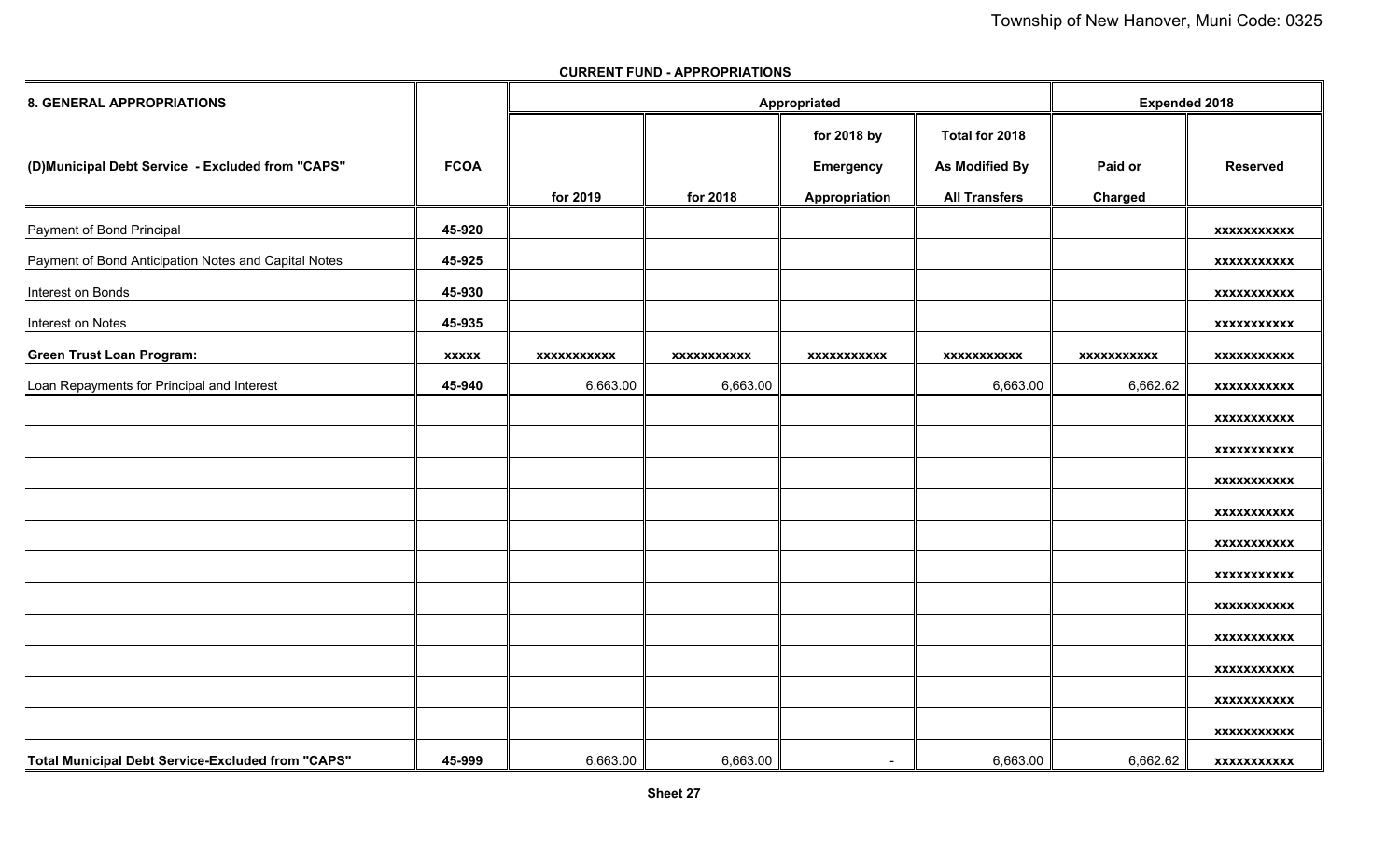| <b>8. GENERAL APPROPRIATIONS</b>                 |              |                          | Appropriated       |                    | <b>Expended 2018</b> |                    |                    |
|--------------------------------------------------|--------------|--------------------------|--------------------|--------------------|----------------------|--------------------|--------------------|
|                                                  |              |                          |                    | for 2018 by        | Total for 2018       |                    |                    |
| (E) Deferred Charges - Municipal                 | <b>FCOA</b>  |                          |                    | <b>Emergency</b>   | As Modified By       | Paid or            | <b>Reserved</b>    |
| <b>Excluded from "CAPS"</b>                      |              | for 2019                 | for 2018           | Appropriation      | <b>All Transfers</b> | <b>Charged</b>     |                    |
| (1) DEFERRED CHARGES:                            | <b>XXXXX</b> | <b>XXXXXXXXXXX</b>       | <b>XXXXXXXXXXX</b> | <b>XXXXXXXXXXX</b> | <b>XXXXXXXXXXX</b>   | <b>XXXXXXXXXXX</b> | <b>XXXXXXXXXXX</b> |
| <b>Emergency Authorizations</b>                  | 46-870       |                          |                    | XXXXXXXXXXX        |                      |                    | <b>XXXXXXXXXXX</b> |
| <b>Special Emergency Authorizations-</b>         |              |                          |                    | <b>XXXXXXXXXXX</b> |                      |                    | <b>XXXXXXXXXXX</b> |
| 5 Years(N.J.S.40A:4-55)                          | 46-875       |                          |                    | XXXXXXXXXXX        |                      |                    | <b>XXXXXXXXXXX</b> |
| <b>Special Emergency Authorizations-</b>         |              |                          |                    | <b>XXXXXXXXXXX</b> |                      |                    | <b>XXXXXXXXXXX</b> |
| 3 Years (N.J.S. 40A:4-55.1 & 40A:4-55.13)        | 46-871       |                          |                    | XXXXXXXXXXX        |                      |                    | <b>XXXXXXXXXXX</b> |
|                                                  |              |                          |                    | <b>XXXXXXXXXXX</b> |                      |                    | <b>XXXXXXXXXXX</b> |
|                                                  |              |                          |                    | <b>XXXXXXXXXXX</b> |                      |                    | <b>XXXXXXXXXXX</b> |
|                                                  |              |                          |                    | XXXXXXXXXXX        |                      |                    | <b>XXXXXXXXXXX</b> |
| <b>Total Deferred Charges - Municipal-</b>       |              |                          |                    | <b>XXXXXXXXXXX</b> |                      |                    | <b>XXXXXXXXXXX</b> |
| <b>Excluded from "CAPS"</b>                      | 46-999       | $\overline{\phantom{a}}$ |                    | <b>XXXXXXXXXXX</b> |                      |                    | <b>XXXXXXXXXXX</b> |
| (F) Judgments (N.J.S.A. 40A:4-45.3cc)            | 37-480       |                          |                    | <b>XXXXXXXXXXX</b> |                      |                    | <b>XXXXXXXXXXX</b> |
| (N)Transferred to Board of Education for Use of  |              |                          |                    | <b>XXXXXXXXXXX</b> |                      |                    | <b>XXXXXXXXXXX</b> |
| Local Schools (N.J.S.A. 40:48-17.1 & 17.3)       | 29-405       | 7,798.00                 | 7,798.00           | <b>XXXXXXXXXXX</b> | 7,798.00             | 7,798.00           | <b>XXXXXXXXXXX</b> |
|                                                  |              |                          |                    | XXXXXXXXXXX        |                      |                    | <b>XXXXXXXXXXX</b> |
| (G) With Prior Consent of Local Finance Board:   |              |                          |                    | <b>XXXXXXXXXXX</b> |                      |                    | <b>XXXXXXXXXXX</b> |
| <b>Cash Deficit of Preceding Year</b>            | 46-885       |                          |                    | XXXXXXXXXXX        |                      |                    | XXXXXXXXXXX        |
|                                                  |              |                          |                    | <b>XXXXXXXXXXX</b> |                      |                    | <b>XXXXXXXXXXX</b> |
| (H-2) Total General Appropriations for Municipal |              |                          |                    | <b>XXXXXXXXXXX</b> |                      |                    | <b>XXXXXXXXXXX</b> |
| <b>Purposes Excluded from "CAPS"</b>             | 34-309       | 47,295.96                | 293,806.36         |                    | 293,806.36           | 293,805.98         | $\sim$             |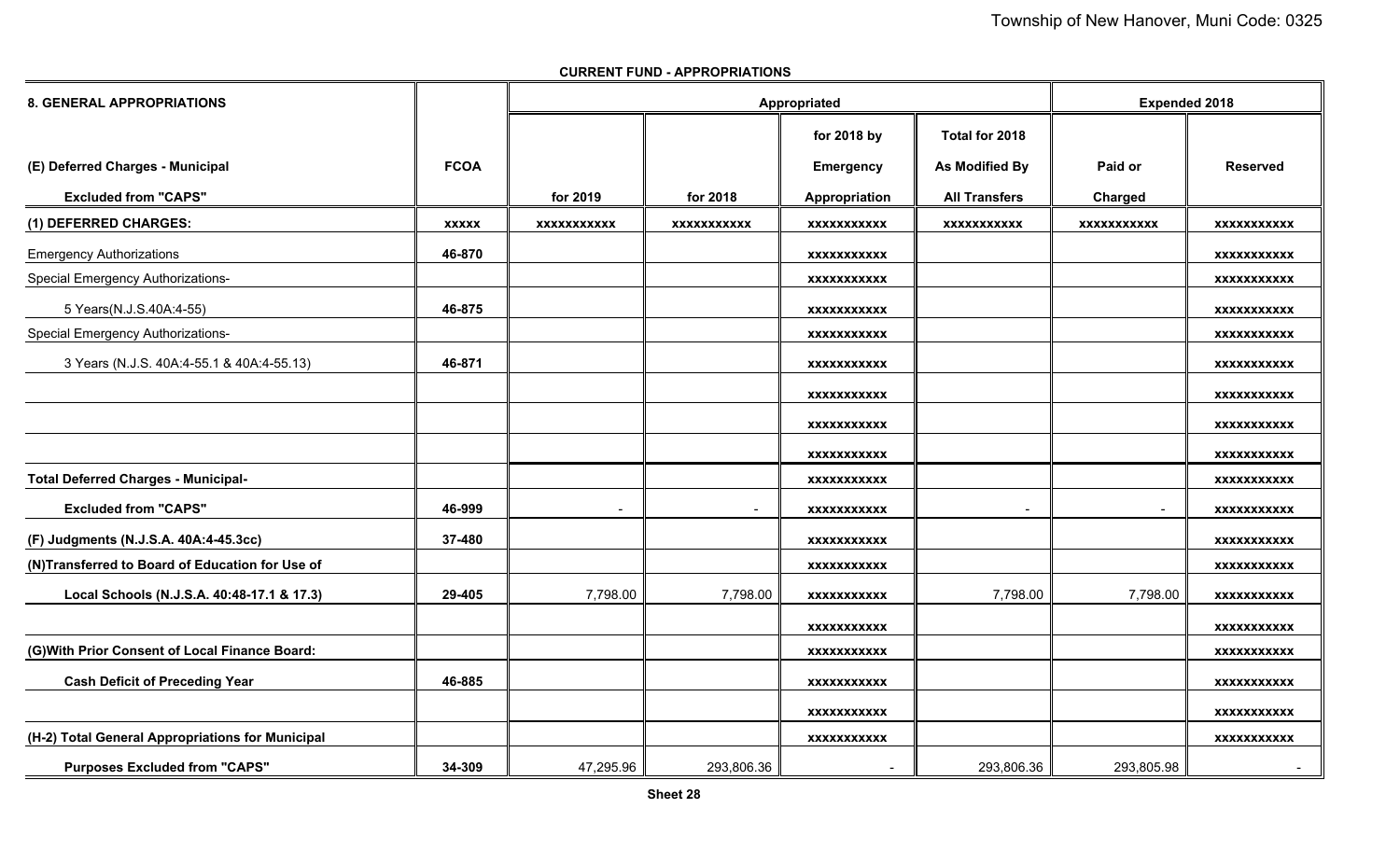| <b>8. GENERAL APPROPRIATIONS</b>                                 |               |                    |                    | Appropriated       |                       | <b>Expended 2018</b> |                    |
|------------------------------------------------------------------|---------------|--------------------|--------------------|--------------------|-----------------------|----------------------|--------------------|
|                                                                  |               |                    |                    | for 2018 by        | Total for 2018        |                      |                    |
|                                                                  | <b>FCOA</b>   |                    |                    | Emergency          | <b>As Modified By</b> | Paid or              | <b>Reserved</b>    |
|                                                                  |               | for 2019           | for 2018           | Appropriation      | <b>All Transfers</b>  | Charged              |                    |
| For Local District School Purposes-Excluded from "CAPS"          | <b>XXXXXX</b> | <b>XXXXXXXXXXX</b> | <b>XXXXXXXXXXX</b> | <b>XXXXXXXXXXX</b> | <b>XXXXXXXXXXX</b>    | <b>XXXXXXXXXXX</b>   | <b>XXXXXXXXXXX</b> |
| <b>Type 1 District School Debt Service</b><br>(1)                | <b>XXXXXX</b> | <b>XXXXXXXXXXX</b> | <b>XXXXXXXXXXX</b> | XXXXXXXXXXX        | <b>XXXXXXXXXXX</b>    | <b>XXXXXXXXXXX</b>   | <b>XXXXXXXXXXX</b> |
| Payment of Bond Principal                                        | 48-920        |                    |                    |                    |                       |                      | <b>XXXXXXXXXXX</b> |
| Payment of Bond Anticipation Notes                               | 48-925        |                    |                    |                    |                       |                      | <b>XXXXXXXXXXX</b> |
| Interest on Bonds                                                | 48-930        |                    |                    |                    |                       |                      | <b>XXXXXXXXXXX</b> |
| Interest on Notes                                                | 48-935        |                    |                    |                    |                       |                      | <b>XXXXXXXXXXX</b> |
| <b>Total of Type 1 District School Debt Service</b>              |               |                    |                    |                    |                       |                      |                    |
| -Excluded from "CAPS"                                            | 48-999        |                    |                    |                    |                       |                      | <b>XXXXXXXXXXX</b> |
| (J) Deferred Charges and Statutory Expenditures-                 |               |                    |                    |                    |                       |                      |                    |
| Local School - Excluded from "CAPS"                              | <b>XXXXXX</b> | <b>XXXXXXXXXXX</b> | <b>XXXXXXXXXXX</b> | <b>XXXXXXXXXXX</b> | <b>XXXXXXXXXXX</b>    | <b>XXXXXXXXXXX</b>   | <b>XXXXXXXXXXX</b> |
| <b>Emergency Authorizations - Schools</b>                        | 29-406        |                    |                    | <b>XXXXXXXXXXX</b> |                       |                      | <b>XXXXXXXXXXX</b> |
| Capital Project for Land, Building or Equipment N.J.S. 18A:22-20 | 29-407        |                    |                    |                    |                       |                      | <b>XXXXXXXXXXX</b> |
| Total of Deferred Charges and Statutory Expend-                  |               |                    |                    |                    |                       |                      |                    |
| ditures- Local School- Excluded from "CAPS"                      | 29-409        |                    |                    |                    |                       |                      | <b>XXXXXXXXXXX</b> |
| (K)Total Municipal Appropriations for Local District School      |               |                    |                    |                    |                       |                      |                    |
| Purposes {(item (1) and (j)- Excluded from "CAPS"                | 29-410        |                    |                    |                    |                       |                      | <b>XXXXXXXXXXX</b> |
| (O) Total General Appropriations - Excluded from "CAPS"          | 34-399        | 47,295.96          | 293,806.36         |                    | 293,806.36            | 293,805.98           |                    |
| (L)Subtotal General Appropriations {items (H-1) and (O)}         | 34-400        | 1,643,481.96       | 1,863,216.36       | $\blacksquare$     | 1,863,216.36          | 1,476,985.95         | 386,230.03         |
| (M) Reserve for Uncollected Taxes                                | 50-899        | 95,812.50          | 98,653.22          | XXXXXXXXXX         | 98,653.22             | 98,653.22            | <b>XXXXXXXXXXX</b> |
| 9. Total General Appropriations                                  | 34-499        | 1,739,294.46       | 1,961,869.58       |                    | 1,961,869.58          | 1,575,639.17         | 386,230.03         |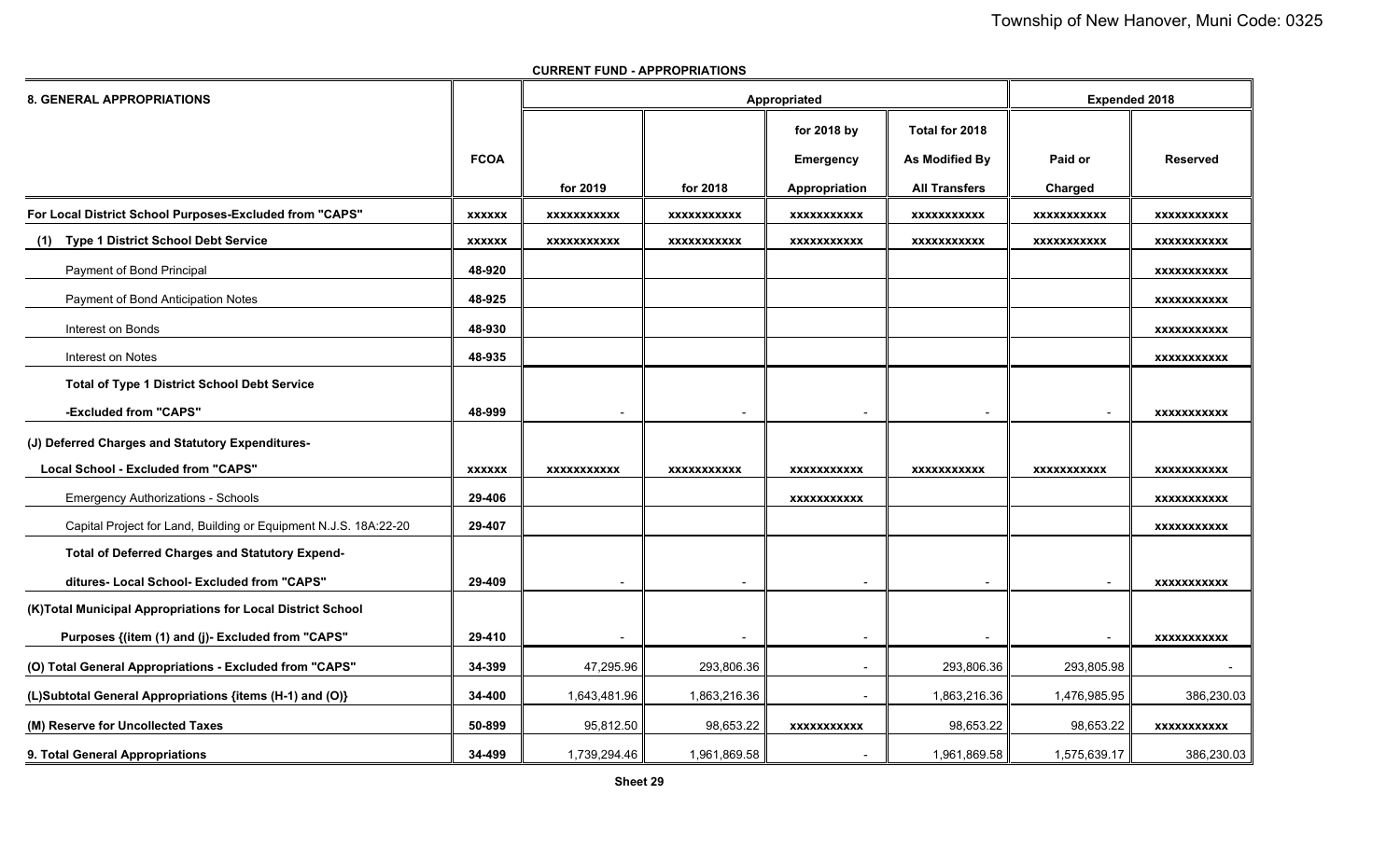| <b>8. GENERAL APPROPRIATIONS</b>                 |                |                          | Appropriated |                          | <b>Expended 2018</b>     |                          |                    |
|--------------------------------------------------|----------------|--------------------------|--------------|--------------------------|--------------------------|--------------------------|--------------------|
|                                                  |                |                          |              | for 2018 by              | Total for 2018           |                          |                    |
| <b>Summary of Appropriations</b>                 | <b>FCOA</b>    |                          |              | <b>Emergency</b>         | <b>As Modified By</b>    | Paid or                  | <b>Reserved</b>    |
|                                                  |                | for 2019                 | for 2018     | Appropriation            | <b>All Transfers</b>     | Charged                  |                    |
| (H-1) Total General Appropriations for           |                |                          |              |                          |                          |                          |                    |
| <b>Municipal Purposes within "CAPS"</b>          | 34-299         | 1,596,186.00             | 1,569,410.00 |                          | 1,569,410.00             | 1,183,179.97             | 386,230.03         |
|                                                  | <b>XXXXXXX</b> |                          |              |                          |                          |                          |                    |
| (A) Operations- Excluded from "CAPS"             | <b>XXXXXXX</b> | XXXXXXXXXX               | XXXXXXXXXX   | <b>XXXXXXXXXXX</b>       | <b>XXXXXXXXXXX</b>       | XXXXXXXXXXX              | XXXXXXXXXXX        |
| <b>Other Operations</b>                          | 34-300         |                          |              |                          |                          |                          | $\blacksquare$     |
| <b>Uniform Construction Code</b>                 | 22-999         | $\overline{\phantom{0}}$ | $\sim$       | $\blacksquare$           | $\overline{\phantom{0}}$ | $\blacksquare$           | $\sim$             |
| <b>Shared Service Agreements</b>                 | 42-999         |                          |              |                          |                          |                          |                    |
| <b>Additional Appropriations Offset by Revs.</b> | 34-303         |                          |              |                          |                          |                          | $\blacksquare$     |
| Public & Private Progs Offset by Revs.           | 40-999         | 32,834.96                | 279,345.36   |                          | 279,345.36               | 279,345.36               | $\sim$             |
| <b>Total Operations- Excluded from "CAPS"</b>    | 34-305         | 32,834.96                | 279,345.36   | $\overline{\phantom{a}}$ | 279,345.36               | 279,345.36               | $\blacksquare$     |
| (C) Capital Improvements                         | 44-999         |                          |              |                          |                          |                          |                    |
| (D) Municipal Debt Service                       | 45-999         | 6,663.00                 | 6,663.00     |                          | 6,663.00                 | 6,662.62                 | XXXXXXXXXXX        |
| (E) Total Deferred Charges (sheet 28)            | 46-999         | $\blacksquare$           |              | <b>XXXXXXXXXXX</b>       |                          | $\overline{\phantom{a}}$ | <b>XXXXXXXXXXX</b> |
| (F) Judgments                                    | 37-480         |                          |              | <b>XXXXXXXXXXX</b>       |                          |                          | <b>XXXXXXXXXXX</b> |
| (G) Cash Deficit                                 | 46-885         | $\blacksquare$           |              | <b>XXXXXXXXXXX</b>       |                          | $\blacksquare$           | <b>XXXXXXXXXXX</b> |
| (K) Local District School Purposes               | 24-410         | $\overline{\phantom{a}}$ |              |                          |                          | $\overline{\phantom{a}}$ | XXXXXXXXXXX        |
| (N) Transferred to Board of Education            | 29-405         | 7,798.00                 | 7,798.00     | <b>XXXXXXXXXXX</b>       | 7,798.00                 | 7,798.00                 | <b>XXXXXXXXXXX</b> |
| (M) Reserve for Uncollected Taxes                | 50-899         | 95,812.50                | 98,653.22    | <b>XXXXXXXXXXX</b>       | 98,653.22                | 98,653.22                | XXXXXXXXXXX        |
| <b>Total General Appropriations</b>              | 34-499         | 1,739,294.46             | 1,961,869.58 |                          | 1,961,869.58             | 1,575,639.17             | 386,230.03         |

**CURRENT FUND - APPROPRIATIONS**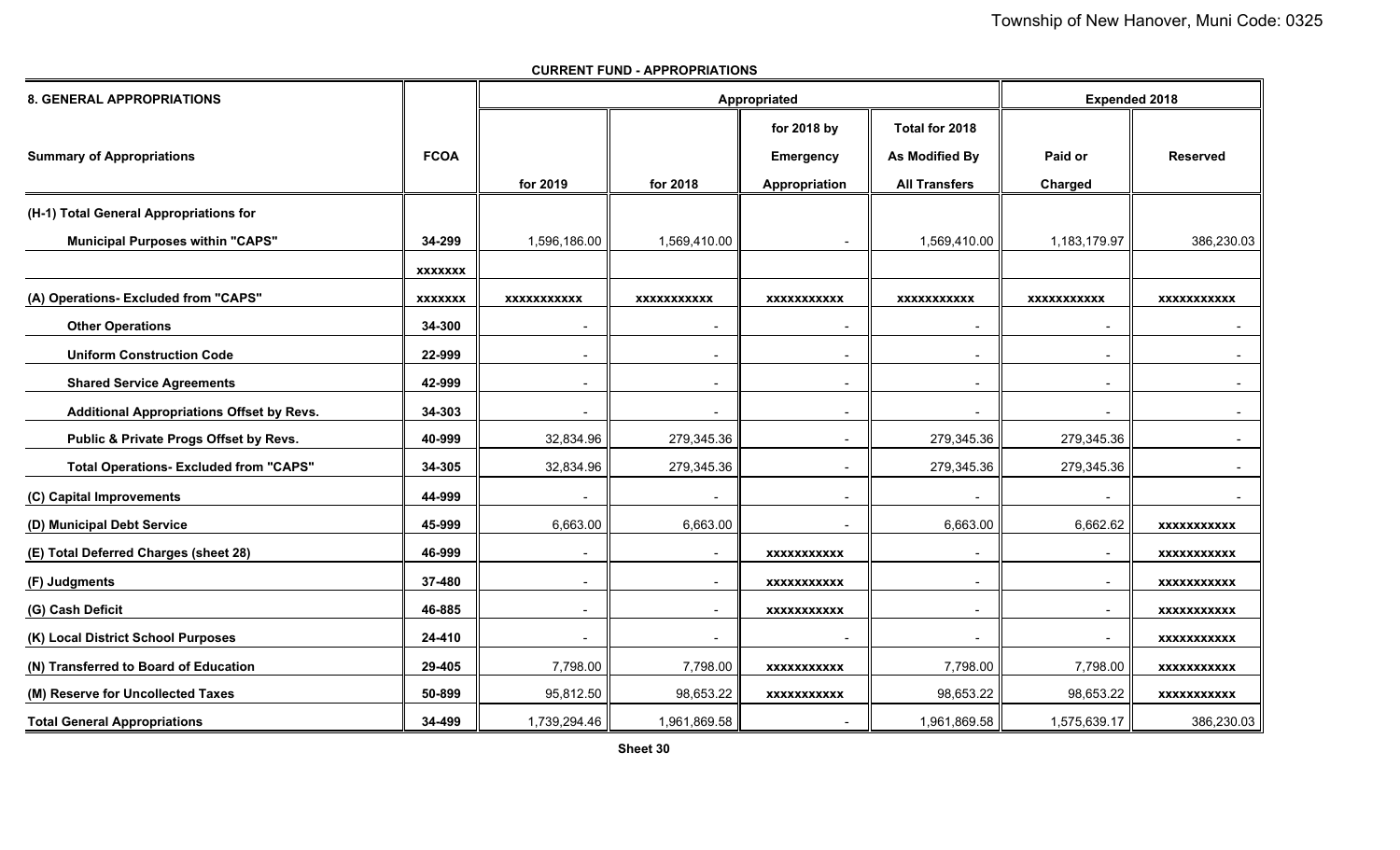# **DEDICATED WATER UTILITY BUDGET**

| DEDICATED REVENUES FROM WATER UTILITY                    | <b>FCOA</b>    |                          | Anticipated       | <b>Realized in Cash</b> |                                       |
|----------------------------------------------------------|----------------|--------------------------|-------------------|-------------------------|---------------------------------------|
|                                                          |                | 2019                     | 2018              | in 2018                 |                                       |
| <b>Operating Surplus Anticipated</b>                     | 08-501         |                          |                   |                         |                                       |
| <b>Operating Surplus Anticipated with Prior Written</b>  |                |                          |                   |                         |                                       |
| <b>Consent of Director of Local Government Services</b>  | 08-502         |                          |                   |                         |                                       |
| <b>Total Operating Surplus Anticipated</b>               | 08-500         | $\blacksquare$           | ٠                 | $\blacksquare$          |                                       |
| Rents                                                    | 08-503         |                          |                   |                         |                                       |
| Fire Hydrant Service                                     | 08-504         |                          |                   |                         | * Note:Use pages 31, 32 and 33 for    |
| Miscellaneous                                            | 08-505         |                          |                   |                         | water utility only                    |
|                                                          |                |                          |                   |                         |                                       |
|                                                          |                |                          |                   |                         | All other utilities use sheets 34, 35 |
|                                                          |                |                          |                   |                         | and 36                                |
|                                                          |                |                          |                   |                         |                                       |
|                                                          |                |                          |                   |                         |                                       |
|                                                          |                |                          |                   |                         |                                       |
| Special Items of General Revenue Anticipated with Prior  |                |                          |                   |                         |                                       |
| Written Consent of Director of Local Government Services | <b>XXXXXXX</b> | <b>XXXXXXXXXX</b>        | <b>XXXXXXXXXX</b> | XXXXXXXXXX              |                                       |
|                                                          |                |                          |                   |                         |                                       |
|                                                          |                |                          |                   |                         |                                       |
|                                                          |                |                          |                   |                         |                                       |
|                                                          |                |                          |                   |                         |                                       |
| Deficit (General Budget)                                 | 08-549         |                          |                   |                         |                                       |
| <b>Total Water Utility Revenues</b>                      | 08-599         | $\overline{\phantom{a}}$ |                   | $\sim$                  |                                       |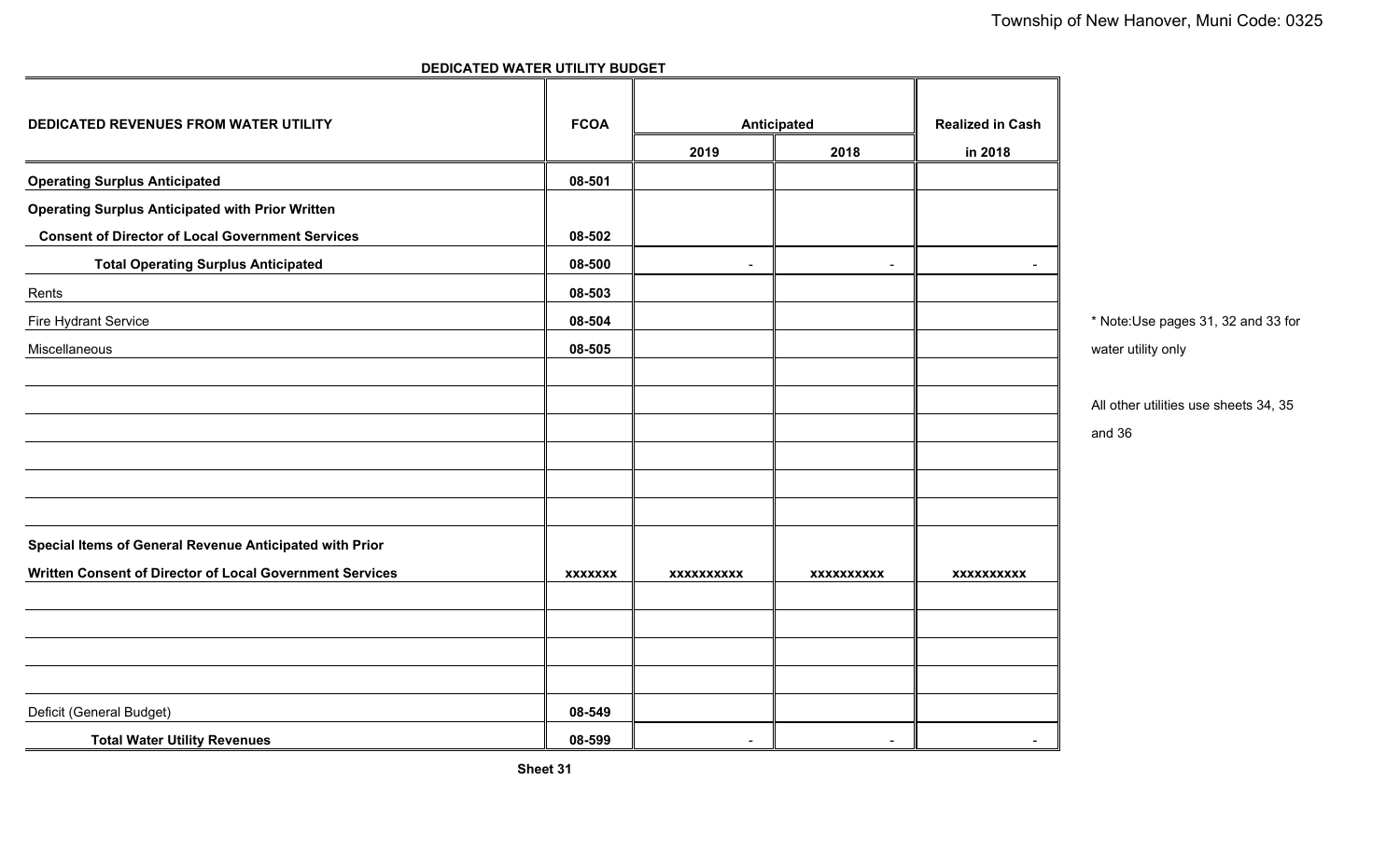**DEDICATED WATER UTILITY BUDGET - (CONTINUED)** \* Note: Use sheet 32 for Water Utility only.

|                                        |               |                   | Appropriated      |                     | <b>Expended 2018</b>  |                   |                   |
|----------------------------------------|---------------|-------------------|-------------------|---------------------|-----------------------|-------------------|-------------------|
|                                        |               |                   |                   | for 2018            | Total for 2018        | Paid or           | <b>Reserved</b>   |
| 11. APPROPRIATIONS FOR WATER UTILITY   | <b>FCOA</b>   |                   |                   | <b>By Emergency</b> | <b>As Modified By</b> |                   |                   |
|                                        |               | for 2019          | for 2018          | Appropriation       | <b>All Transfers</b>  | Charged           |                   |
| <b>Operating:</b>                      | <b>XXXXXX</b> | <b>XXXXXXXXXX</b> | <b>XXXXXXXXXX</b> | <b>XXXXXXXXXX</b>   | <b>XXXXXXXXXX</b>     | <b>XXXXXXXXXX</b> | <b>XXXXXXXXXX</b> |
| Salaries & Wages                       | 55-501        |                   |                   |                     |                       |                   |                   |
| Other Expenses                         | 55-502        |                   |                   |                     |                       |                   |                   |
|                                        |               |                   |                   |                     |                       |                   |                   |
|                                        |               |                   |                   |                     |                       |                   |                   |
|                                        |               |                   |                   |                     |                       |                   |                   |
| <b>Capital Improvements:</b>           | <b>XXXXXX</b> | <b>XXXXXXXXXX</b> | <b>XXXXXXXXXX</b> | <b>XXXXXXXXXX</b>   | <b>XXXXXXXXXX</b>     | <b>XXXXXXXXXX</b> | <b>XXXXXXXXXX</b> |
| Down Payments on Improvements          | 55-510        |                   |                   |                     |                       |                   |                   |
| Capital Improvement Fund               | 55-511        |                   |                   |                     |                       |                   |                   |
| <b>Capital Outlay</b>                  | 55-512        |                   |                   |                     |                       |                   |                   |
|                                        |               |                   |                   |                     |                       |                   |                   |
|                                        |               |                   |                   |                     |                       |                   |                   |
| <b>Debt Service</b>                    |               | <b>XXXXXXXXXX</b> | <b>XXXXXXXXXX</b> | <b>XXXXXXXXXX</b>   | <b>XXXXXXXXXX</b>     | <b>XXXXXXXXXX</b> | <b>XXXXXXXXXX</b> |
| Payment of Bond Principal              | 55-520        |                   |                   |                     |                       |                   | <b>XXXXXXXXXX</b> |
| Payment of Bond Anticipation Notes and |               |                   |                   |                     |                       |                   |                   |
| <b>Capital Notes</b>                   | 55-521        |                   |                   |                     |                       |                   | <b>XXXXXXXXXX</b> |
| Interest on Bonds                      | 55-522        |                   |                   |                     |                       |                   | <b>XXXXXXXXXX</b> |
| Interest on Notes                      | 55-523        |                   |                   |                     |                       |                   | <b>XXXXXXXXXX</b> |
|                                        |               |                   |                   |                     |                       |                   | <b>XXXXXXXXXX</b> |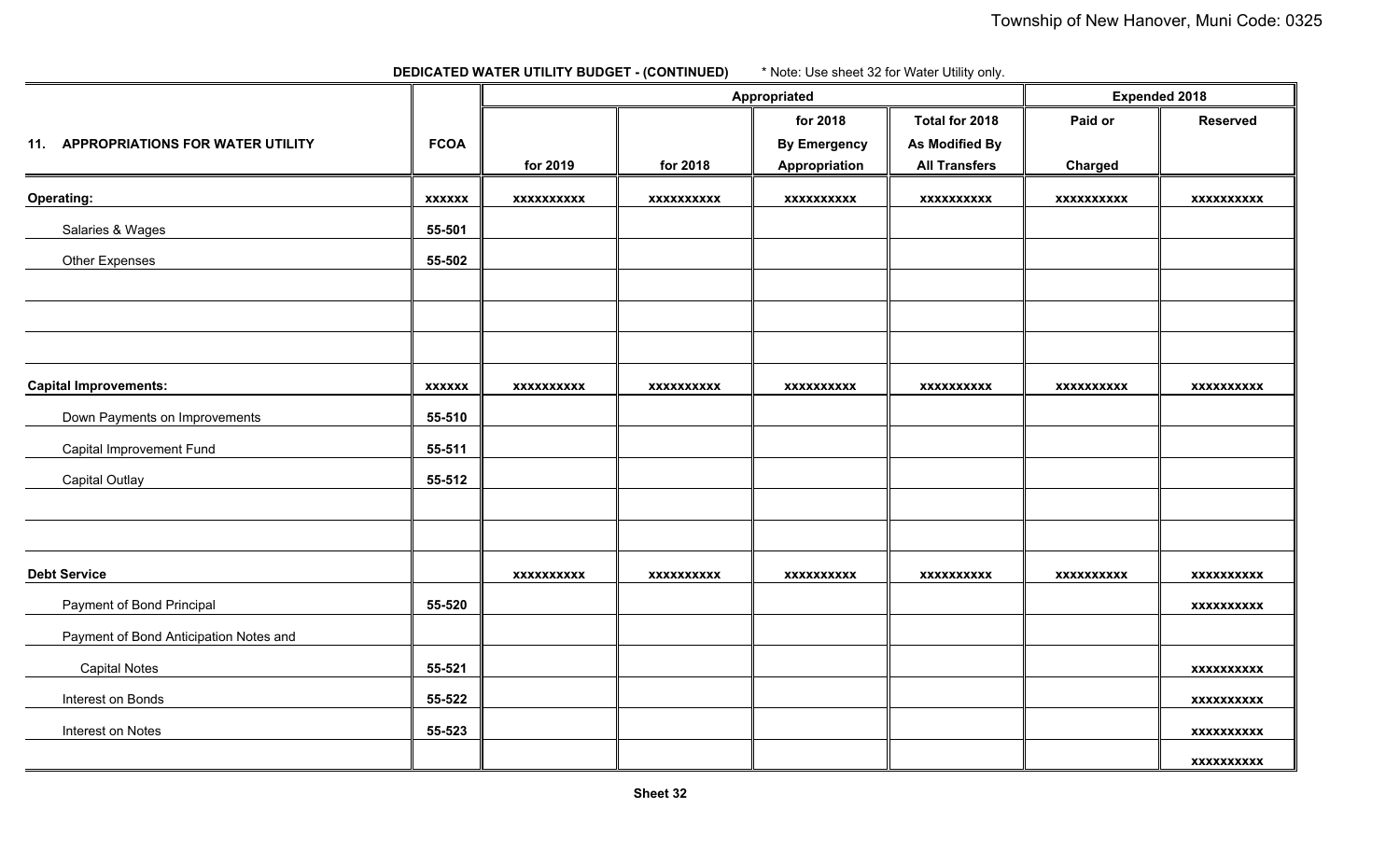| <b>DEDICATED WATER UTILITY BUDGET - (CONTINUED)</b> | * Note: Use sheet 33 for Water Utility only. |
|-----------------------------------------------------|----------------------------------------------|
|-----------------------------------------------------|----------------------------------------------|

|                                                     |               |                   | Appropriated      |                     | <b>Expended 2018</b> |                   |                   |
|-----------------------------------------------------|---------------|-------------------|-------------------|---------------------|----------------------|-------------------|-------------------|
|                                                     |               |                   |                   | for 2018            | Total for 2018       | Paid or           | <b>Reserved</b>   |
| 11. APPROPRIATIONS FOR WATER UTILITY                | <b>FCOA</b>   |                   |                   | <b>By Emergency</b> | As Modified By       |                   |                   |
|                                                     |               | for 2019          | for 2018          | Appropriation       | <b>All Transfers</b> | Charged           |                   |
| <b>Deferred Charges and Statutory Expenditures:</b> | <b>XXXXXX</b> | <b>XXXXXXXXXX</b> | <b>XXXXXXXXXX</b> | <b>XXXXXXXXXX</b>   | <b>XXXXXXXXXX</b>    | <b>XXXXXXXXXX</b> | <b>XXXXXXXXXX</b> |
| <b>DEFERRED CHARGES:</b>                            | <b>XXXXXX</b> | XXXXXXXXXX        | <b>XXXXXXXXXX</b> | <b>XXXXXXXXXX</b>   | <b>XXXXXXXXXX</b>    | <b>XXXXXXXXXX</b> | XXXXXXXXXX        |
| <b>Emergency Authorizations</b>                     | 55-530        |                   |                   | <b>XXXXXXXXXX</b>   |                      |                   | <b>XXXXXXXXXX</b> |
|                                                     |               |                   |                   | <b>XXXXXXXXXX</b>   |                      |                   | <b>XXXXXXXXXX</b> |
|                                                     |               |                   |                   | <b>XXXXXXXXXX</b>   |                      |                   | <b>XXXXXXXXXX</b> |
|                                                     |               |                   |                   | <b>XXXXXXXXXX</b>   |                      |                   | <b>XXXXXXXXXX</b> |
|                                                     |               |                   |                   | <b>XXXXXXXXXX</b>   |                      |                   | XXXXXXXXXX        |
|                                                     |               |                   |                   | <b>XXXXXXXXXX</b>   |                      |                   | XXXXXXXXXX        |
| <b>STATUTORY EXPENDITURES:</b>                      | <b>XXXXXX</b> | <b>XXXXXXXXXX</b> | XXXXXXXXXX        | <b>XXXXXXXXXX</b>   | <b>XXXXXXXXXX</b>    | <b>XXXXXXXXXX</b> | <b>XXXXXXXXXX</b> |
| Contribution To:                                    |               |                   |                   |                     |                      |                   |                   |
| <b>Public Employees' Retirement System</b>          | 55-540        |                   |                   |                     |                      |                   |                   |
| Social Security System (O.A.S.I)                    | 55-541        |                   |                   |                     |                      |                   |                   |
| Unemployment Compensation Insurance                 |               |                   |                   |                     |                      |                   |                   |
| (N.J.S.A. 43:21-3 et. seq.)                         | 55-542        |                   |                   |                     |                      |                   |                   |
|                                                     |               |                   |                   |                     |                      |                   |                   |
|                                                     |               |                   |                   |                     |                      |                   |                   |
| <b>Judgments</b>                                    | 55-531        |                   |                   |                     |                      |                   |                   |
| <b>Deficits in Operations in Prior Years</b>        | 55-532        |                   |                   | <b>XXXXXXXXXX</b>   |                      |                   | <b>XXXXXXXXXX</b> |
| <b>Surplus (General Budget)</b>                     | 55-545        |                   |                   | <b>XXXXXXXXXX</b>   |                      |                   | <b>XXXXXXXXXX</b> |
| <b>Total Water Utility Appropriations</b>           | 55-599        | $\blacksquare$    | $\blacksquare$    | $\blacksquare$      | $\blacksquare$       | $\sim$            | $\blacksquare$    |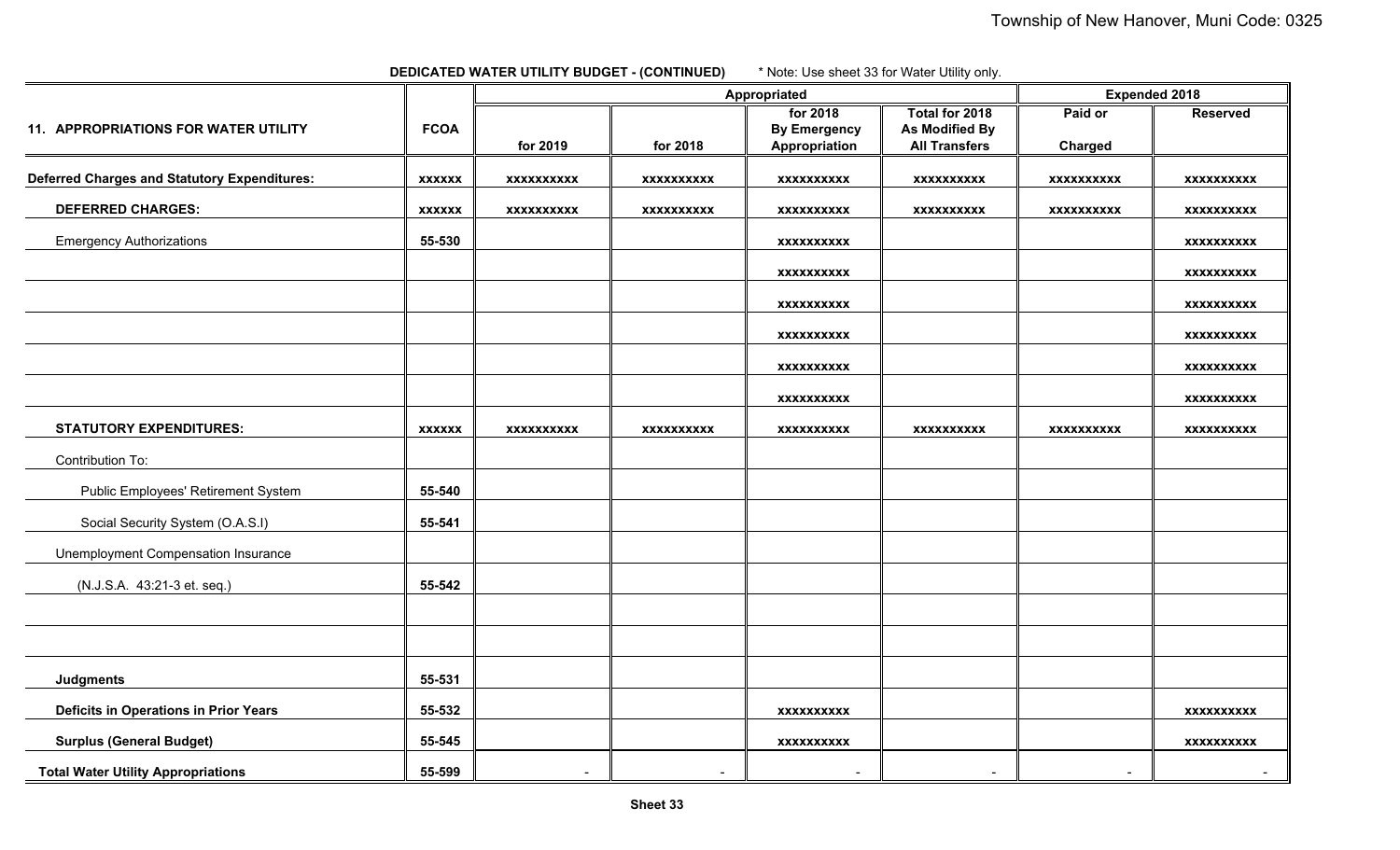| <b>10. DEDICATED REVENUES FROM UTILITY</b>               | <b>FCOA</b>   | Anticipated<br>2018<br>2019 |                          | <b>Realized in Cash</b> |                                                            |
|----------------------------------------------------------|---------------|-----------------------------|--------------------------|-------------------------|------------------------------------------------------------|
|                                                          |               |                             |                          | in 2018                 |                                                            |
| <b>Operating Surplus Anticipated</b>                     | 08-501        |                             |                          |                         |                                                            |
| <b>Operating Surplus Anticipated with Prior Written</b>  |               |                             |                          |                         |                                                            |
| <b>Consent of Director of Local Government Services</b>  | 08-502        |                             |                          |                         |                                                            |
| <b>Total Operating Surplus Anticipated</b>               | 08-500        | $\overline{\phantom{a}}$    | $\overline{\phantom{a}}$ |                         |                                                            |
|                                                          |               |                             |                          |                         |                                                            |
|                                                          |               |                             |                          |                         |                                                            |
|                                                          |               |                             |                          |                         |                                                            |
|                                                          |               |                             |                          |                         | Use a separate set of sheets for<br>each separate Utility. |
|                                                          |               |                             |                          |                         |                                                            |
|                                                          |               |                             |                          |                         |                                                            |
|                                                          |               |                             |                          |                         |                                                            |
|                                                          |               |                             |                          |                         |                                                            |
|                                                          |               |                             |                          |                         |                                                            |
| Special Items of General Revenue Anticipated with Prior  |               |                             |                          |                         |                                                            |
| Written Consent of Director of Local Government Services | <b>XXXXXX</b> | <b>XXXXXXXXXX</b>           | <b>XXXXXXXXXX</b>        | <b>XXXXXXXXXX</b>       |                                                            |
|                                                          |               |                             |                          |                         |                                                            |
|                                                          |               |                             |                          |                         |                                                            |
|                                                          |               |                             |                          |                         |                                                            |
|                                                          |               |                             |                          |                         |                                                            |
| <b>Deficit(General Budget)</b>                           | 08-549        |                             |                          |                         |                                                            |
| #VALUE!                                                  | 08-599        | $\overline{\phantom{a}}$    | $\blacksquare$           | $\sim$                  |                                                            |

**DEDICATED UTILITY BUDGET**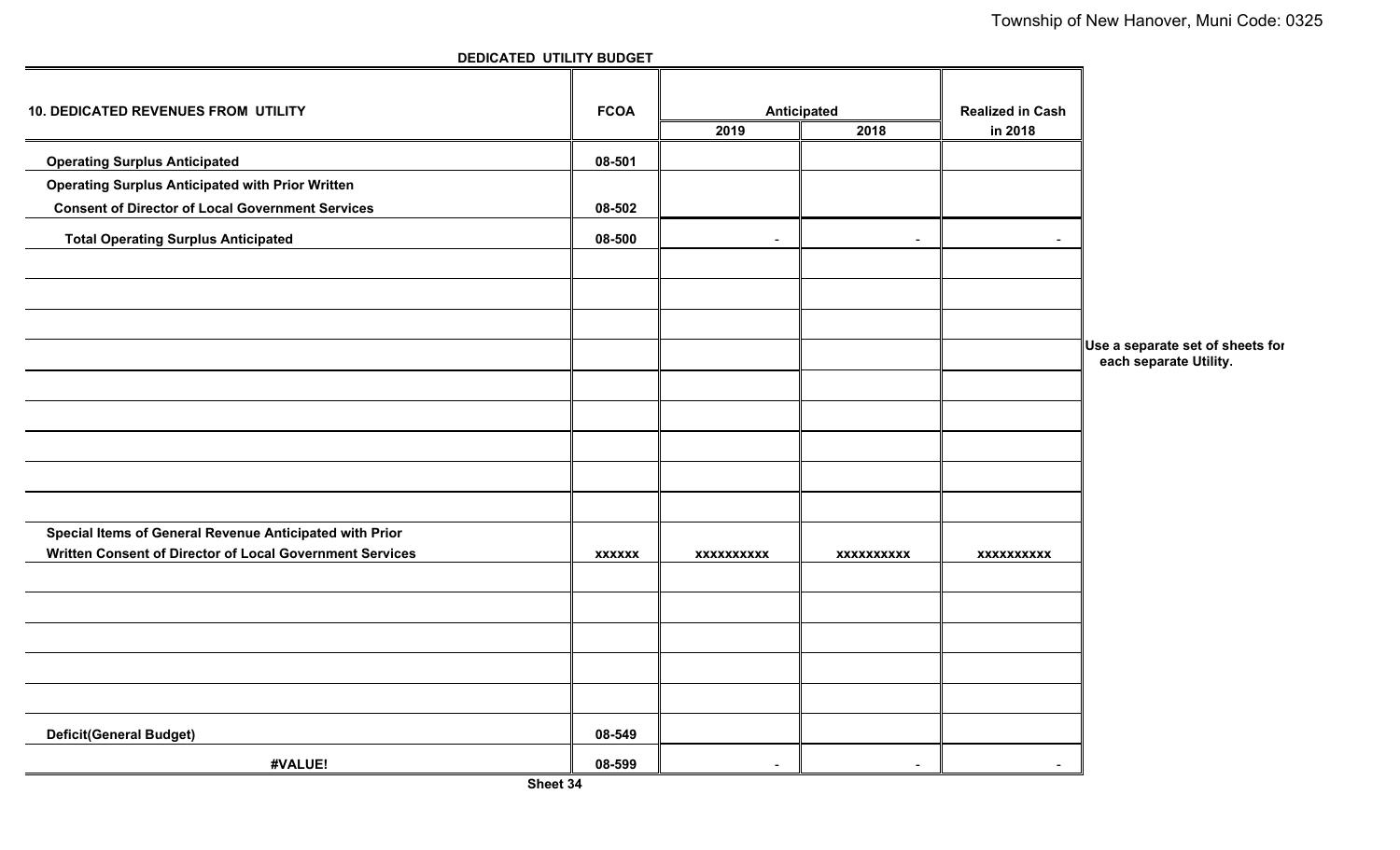**DEDICATED UTILITY BUDGET - (CONTINUED)**

|                                        |               |                   | Appropriated |                   | <b>Expended 2018</b>  |                   |                   |
|----------------------------------------|---------------|-------------------|--------------|-------------------|-----------------------|-------------------|-------------------|
|                                        |               |                   |              | for 2018 by       | Total for 2018        |                   |                   |
| <b>11. APPROPRIATIONS FOR UTILITY</b>  | <b>FCOA</b>   |                   |              | Emergency         | <b>As Modified By</b> | Paid or           | <b>Reserved</b>   |
|                                        |               | for 2019          | for 2018     | Appropriation     | <b>All Transfers</b>  | Charged           |                   |
| Operating:                             | <b>XXXXXX</b> | xxxxxxxxxx        | xxxxxxxxxx   | xxxxxxxxxx        | xxxxxxxxxx            | xxxxxxxxxx        | xxxxxxxxxx        |
| Salaries & Wages                       | 55-501        |                   |              |                   |                       |                   |                   |
| Other Expenses                         | 55-502        |                   |              |                   |                       |                   |                   |
|                                        |               |                   |              |                   |                       |                   |                   |
|                                        |               |                   |              |                   |                       |                   |                   |
|                                        |               |                   |              |                   |                       |                   |                   |
| <b>Capital Improvements:</b>           | <b>XXXXXX</b> | <b>XXXXXXXXXX</b> | xxxxxxxxxx   | <b>XXXXXXXXXX</b> | <b>XXXXXXXXXX</b>     | <b>XXXXXXXXXX</b> | <b>XXXXXXXXXX</b> |
| Down Payments on Improvements          | 55-510        |                   |              |                   |                       |                   |                   |
| Capital Improvement Fund               | 55-511        |                   |              | XXXXXXXXXX        |                       |                   |                   |
| <b>Capital Outlay</b>                  | 55-512        |                   |              |                   |                       |                   |                   |
|                                        |               |                   |              |                   |                       |                   |                   |
|                                        |               |                   |              |                   |                       |                   |                   |
| <b>Debt Service</b>                    | <b>XXXXXX</b> | <b>XXXXXXXXXX</b> | XXXXXXXXXX   | XXXXXXXXXX        | <b>XXXXXXXXXX</b>     | XXXXXXXXXX        | XXXXXXXXXX        |
| Payment of Bond Principal              | 55-520        |                   |              |                   |                       |                   | <b>XXXXXXXXXX</b> |
| Payment of Bond Anticipation Notes and |               |                   |              |                   |                       |                   |                   |
| <b>Capital Notes</b>                   | 55-521        |                   |              |                   |                       |                   | <b>XXXXXXXXXX</b> |
| Interest on Bonds                      | 55-522        |                   |              |                   |                       |                   | <b>XXXXXXXXXX</b> |
| Interest on Notes                      | 55-523        |                   |              |                   |                       |                   | XXXXXXXXXX        |
|                                        |               |                   |              |                   |                       |                   | <b>XXXXXXXXXX</b> |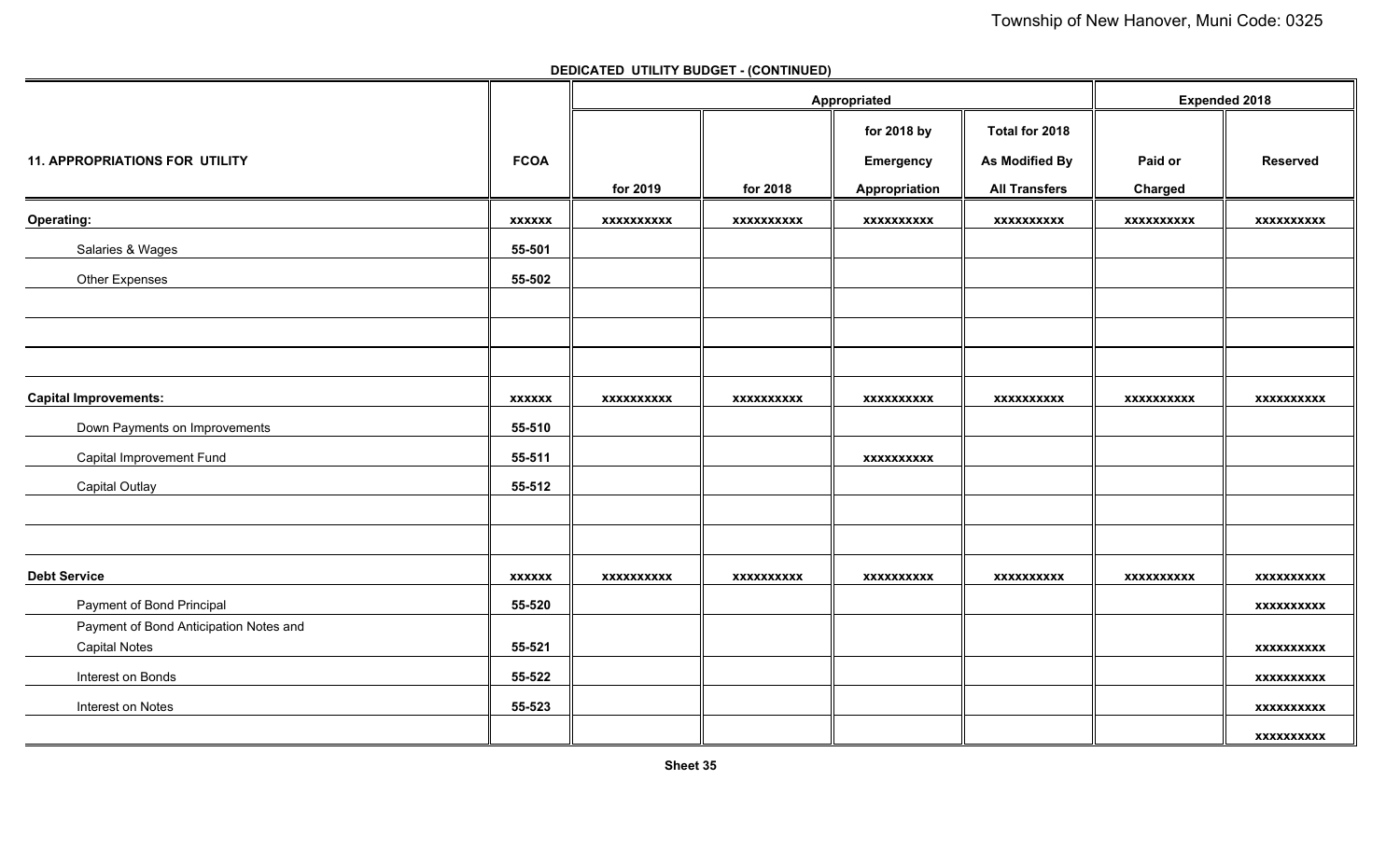**DEDICATED UTILITY BUDGET - (CONTINUED)**

|                                                     |               |                          | Appropriated      | <b>Expended 2018</b>     |                          |                          |                   |
|-----------------------------------------------------|---------------|--------------------------|-------------------|--------------------------|--------------------------|--------------------------|-------------------|
|                                                     |               |                          |                   | for 2018 by              | Total for 2018           |                          |                   |
| <b>11. APPROPRIATIONS FOR UTILITY</b>               | <b>FCOA</b>   |                          |                   | <b>Emergency</b>         | <b>As Modified By</b>    | Paid or                  | <b>Reserved</b>   |
|                                                     |               | for 2019                 | for 2018          | Appropriation            | <b>All Transfers</b>     | Charged                  |                   |
| <b>Deferred Charges and Statutory Expenditures:</b> | <b>XXXXXX</b> | <b>XXXXXXXXXX</b>        | XXXXXXXXXX        | XXXXXXXXXX               | <b>XXXXXXXXXX</b>        | <b>XXXXXXXXXX</b>        | <b>XXXXXXXXXX</b> |
| <b>DEFERRED CHARGES:</b>                            | <b>XXXXXX</b> | xxxxxxxxxx               | <b>XXXXXXXXXX</b> | <b>XXXXXXXXXX</b>        | <b>XXXXXXXXXX</b>        | <b>XXXXXXXXXX</b>        | <b>XXXXXXXXXX</b> |
| <b>Emergency Authorizations</b>                     | 55-530        |                          |                   | <b>XXXXXXXXXX</b>        |                          |                          | <b>XXXXXXXXXX</b> |
|                                                     |               |                          |                   | XXXXXXXXXX               |                          |                          | <b>XXXXXXXXXX</b> |
|                                                     |               |                          |                   | XXXXXXXXXX               |                          |                          | <b>XXXXXXXXXX</b> |
|                                                     |               |                          |                   | XXXXXXXXXX               |                          |                          | <b>XXXXXXXXXX</b> |
|                                                     |               |                          |                   | <b>XXXXXXXXXX</b>        |                          |                          | <b>XXXXXXXXXX</b> |
| <b>STATUTORY EXPENDITURES:</b>                      | <b>XXXXXX</b> | <b>XXXXXXXXXX</b>        | <b>XXXXXXXXXX</b> | <b>XXXXXXXXXX</b>        | <b>XXXXXXXXXX</b>        | XXXXXXXXXX               | <b>XXXXXXXXXX</b> |
| Contribution to:                                    |               |                          |                   |                          |                          |                          |                   |
| Public Employees' Retirement System                 | 55-540        |                          |                   |                          |                          |                          |                   |
| Social Security System (O.A.S.I.)                   | 55-541        |                          |                   |                          |                          |                          |                   |
| Unemployment Compensation Insurance                 |               |                          |                   |                          |                          |                          |                   |
| (N.J.S.A. 43:21-3 et. seq.)                         | 55-542        |                          |                   |                          |                          |                          |                   |
|                                                     |               |                          |                   |                          |                          |                          |                   |
|                                                     |               |                          |                   |                          |                          |                          |                   |
|                                                     |               |                          |                   |                          |                          |                          |                   |
| <b>Judgments</b>                                    | 55-531        |                          |                   |                          |                          |                          |                   |
| <b>Deficits in Operation in Prior Years</b>         | 55-532        |                          |                   | XXXXXXXXXX               |                          |                          | <b>XXXXXXXXXX</b> |
| <b>Surplus(General Budget)</b>                      | 55-545        |                          |                   | <b>XXXXXXXXXX</b>        |                          |                          | <b>XXXXXXXXXX</b> |
| #VALUE!                                             | 55-599        | $\overline{\phantom{a}}$ | $\blacksquare$    | $\overline{\phantom{a}}$ | $\overline{\phantom{a}}$ | $\overline{\phantom{0}}$ | $\sim$            |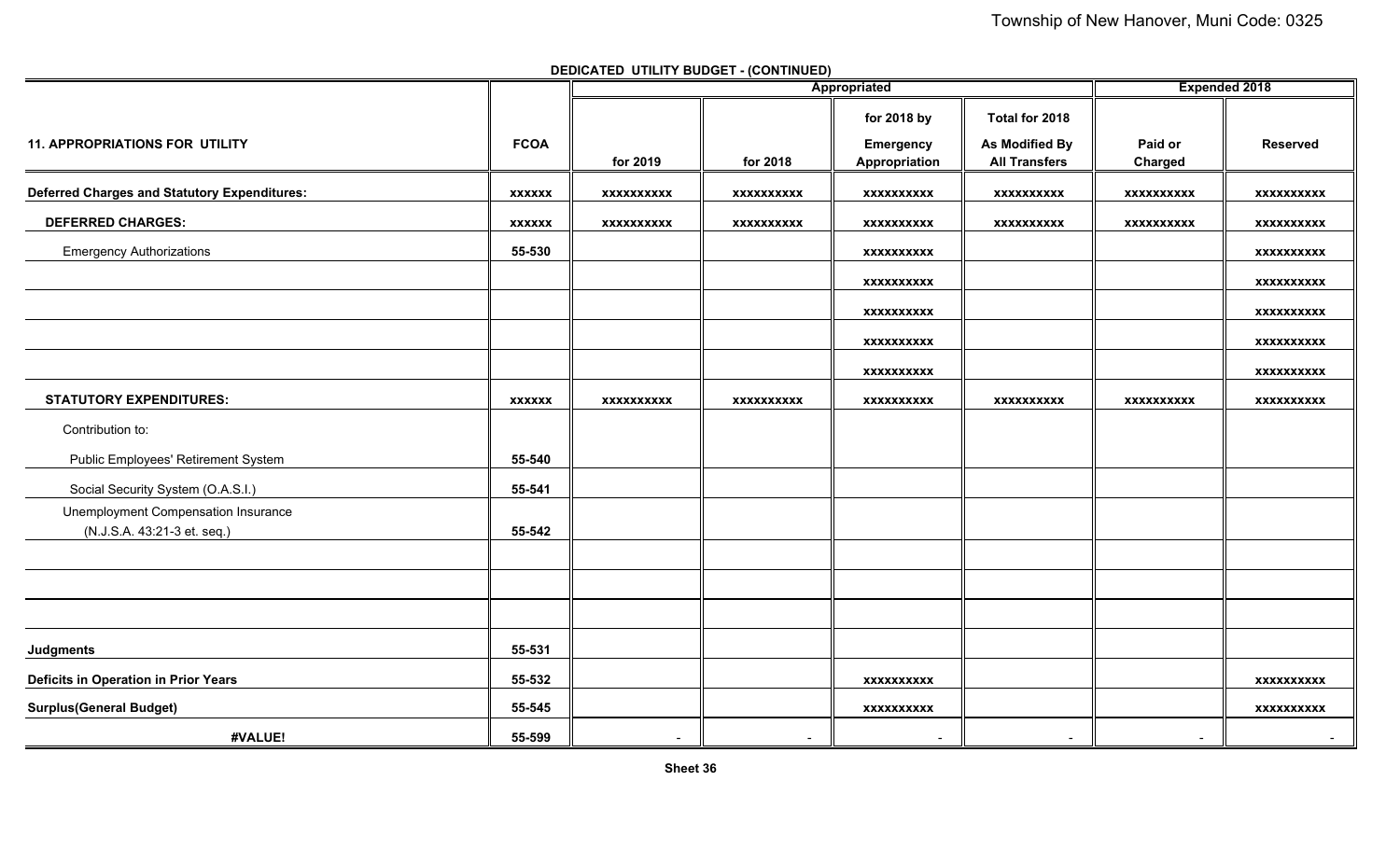|                                        |             | Anticipated              | <b>Realized in Cash</b>  |                        |
|----------------------------------------|-------------|--------------------------|--------------------------|------------------------|
| 14. DEDICATED REVENUES FROM            | <b>FCOA</b> | 2019                     | 2018                     | 2018                   |
| <b>Assessment Cash</b>                 | 51-101      |                          |                          |                        |
|                                        |             |                          |                          |                        |
| Deficit (General Budget)               | 51-885      |                          |                          |                        |
| <b>Total Assessment Revenues</b>       | 51-899      | $\overline{\phantom{0}}$ | $\overline{\phantom{0}}$ |                        |
|                                        |             | Appropriated             |                          | <b>Expended 2018</b>   |
| 15. APPROPRIATIONS FOR ASSESSMENT DEBT |             | 2019                     | 2018                     | <b>Paid or Charged</b> |
| Payment of Bond Principal              | 51-920      |                          |                          |                        |
| Payment of Bond Anticipation Notes     | 51-925      |                          |                          |                        |
| <b>Total Assessment Appropriations</b> | 51-999      | $\overline{\phantom{0}}$ |                          |                        |

# **DEDICATED ASSESSMENT BUDGET**

**DEDICATED WATER UTILITY ASSESSMENT BUDGET**

|                                                      |             | Anticipated  |      | <b>Realized in Cash</b> |
|------------------------------------------------------|-------------|--------------|------|-------------------------|
| 14. DEDICATED REVENUES FROM                          | <b>FCOA</b> | 2019         | 2018 | 2018                    |
| Assessment Cash                                      | 52-101      |              |      |                         |
|                                                      |             |              |      |                         |
| Deficit Water Utility Budget                         | 52-885      |              |      |                         |
| <b>Total Water Utility Assessment Revenues</b>       | 52-899      |              |      |                         |
|                                                      |             | Appropriated |      | <b>Expended 2018</b>    |
| 15. APPROPRIATIONS FOR ASSESSMENT DEBT               | <b>FCOA</b> | 2019         | 2018 | <b>Paid or Charged</b>  |
| Payment of Bond Principal                            | 52-920      |              |      |                         |
| Payment of Bond Anticipation Notes                   | 52-925      |              |      |                         |
| <b>Total Water Utility Assessment Appropriations</b> | 52-999      |              |      |                         |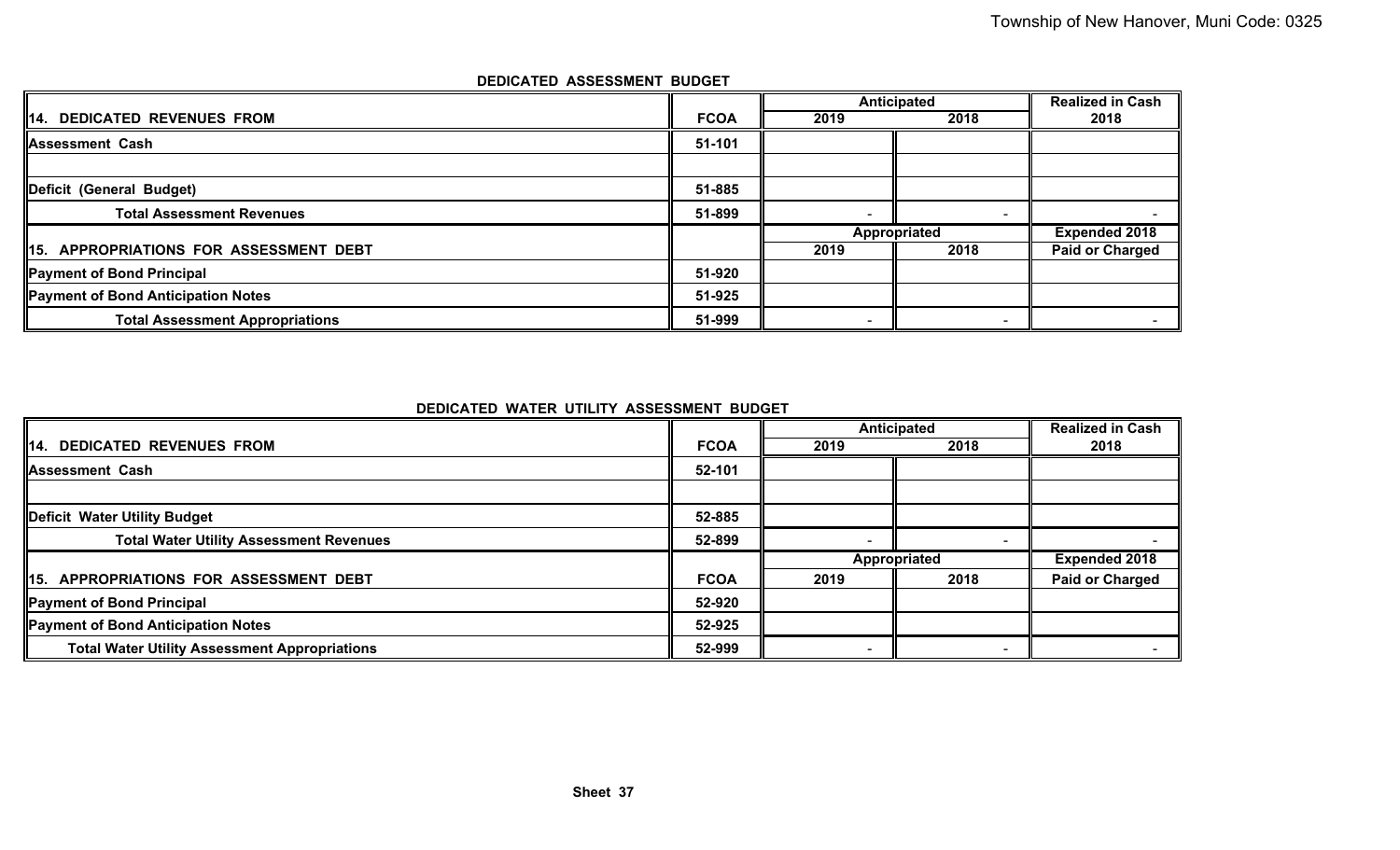| DEDICATED ASSESSMENT BUDGET                   | <b>UTILITY</b> |      |      |                                 |
|-----------------------------------------------|----------------|------|------|---------------------------------|
| 14. DEDICATED REVENUE FROM                    | <b>FCOA</b>    | 2019 | 2018 | <b>Realized In Cash</b><br>2018 |
| <b>Assessment Cash</b>                        | 53-101         |      |      |                                 |
| Deficit                                       | 53-885         |      |      |                                 |
| <b>Assessment Revenues</b><br>   Total        | 53-899         |      |      |                                 |
|                                               |                |      |      | <b>Expended 2018</b>            |
| <b>15. APPROPRIATIONS FOR ASSESSMENT DEBT</b> | <b>FCOA</b>    | 2019 | 2018 | <b>Paid or Charged</b>          |
| Payment of Bond Principal                     | 53-920         |      |      |                                 |
| Payment of Bond Anticipation Notes            | 53-925         |      |      |                                 |
| <b>I</b> Total<br><b>Utility</b>              |                |      |      |                                 |
| <b>Assessment Appropriations</b>              | 53-999         |      |      |                                 |

**Dedication by Rider- (N.J.S. 40a:4-39) The dedicated revenues anticipated during the year 2019 from Animal Control;, State or Federal Aid for Maintenance of Libraries,**

**Bequest, Escheat; Federal Grant; Construction Code Fees Due Hackensak Meadowlands Development Commission;Outside Employment of Off-Duty Municipal Police**

**Officers; Unemployment Compensation Insurance; Reimbursement of Sale of Gasoline to State Automobiles; State Training Fees - Uniform Construction Code Act:**

**Older Americans Act - Program Contributions; Municipal Alliance on Alcoholism and Drug Abuse - Program Income;**

**Housing and Community Development Act of 1974; Uniform Fire Safety Act Penalty Monies (NJSA 52:27D-192)**

**Municipal Public Defender (PL 1997 c 256); Developers Escrow Fees (NJSA 40:55D-53.1); Disposal of Forfeited Property (PL 1986, c 135)**

**are hereby anticipated as revenue and are hereby appropriated for the purposes to which said revenue is dedicated by statute or other legal requirement.**

*(Insert additional appropriate titles in space a bove when applicable, if resolution for rider has been approve d by the Director)*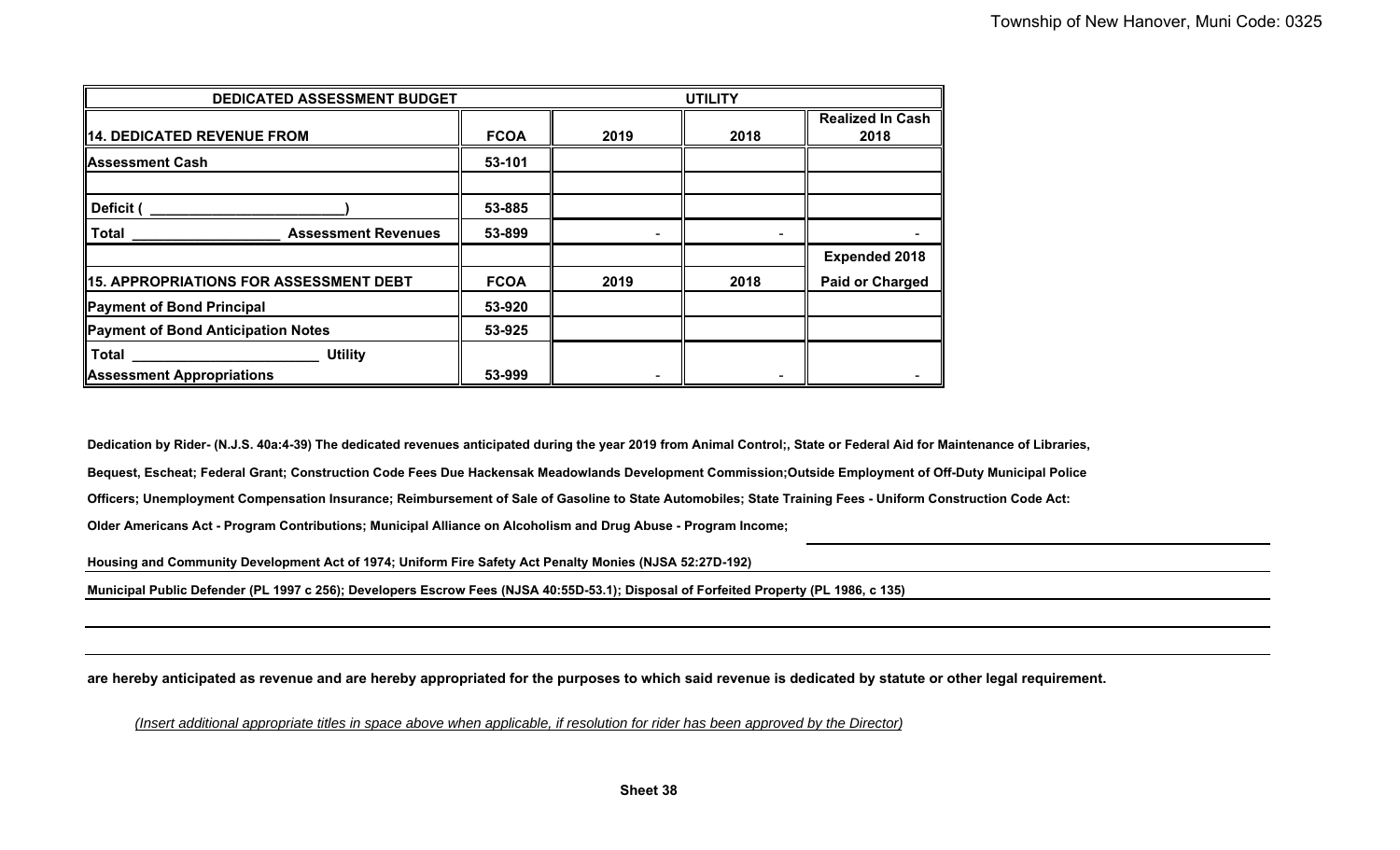### **APPENDIX TO BUDGET STATEMENT**

# **CURRENT FUND BALANCE SHEET - DECEMBER 31, 2018**

#### **COMPARATIVE STATEMENT OF CURRENT FUND OPERATIONS AND CHANGE IN CURRENT SURPLUS**

| <b>ASSETS</b>                                  |                  |                     |                                                   |         |
|------------------------------------------------|------------------|---------------------|---------------------------------------------------|---------|
| <b>Cash and Investments</b>                    | 1110100          | 2,285,054.97        | Surplus Balance, January 1st                      | 2310100 |
| Due from State of N.J.(c20, P.L. 1971)         | 1111000          | 760.00              | CURRENT REVENUE ON A CASH BASIS                   |         |
|                                                |                  |                     | <b>Current Taxes</b>                              |         |
| llFederal and State Grants Receivable          | 1110200          | 636,659.20          | *(Percentage collected: 2018 98.23%, 2017 98.12%) | 2310200 |
| Receivables with Offsetting Reserves:          | <b>XXXXXXXXX</b> | <b>XXXXXXXXXXXX</b> | Delinquent Taxes                                  | 2310300 |
| <b>Taxes Receivable</b>                        | 1110300          | 24,367.41           | Other Revenues and Additions to Income            | 2310400 |
| Tax Title Liens Receivable                     | 1110400          | 249,356.82          | <b>Total Funds</b>                                | 2310500 |
| Property Acquired by Tax Title Lien            |                  |                     | EXPENDITURES AND TAX REQUIREMENTS:                |         |
| Liquidation                                    | 1110500          |                     | <b>Municipal Appropriations</b>                   | 2310600 |
| <b>Other Receivables</b>                       | 1110600          | 881,538.35          | School Taxes (Including Local and Regional)       | 2310700 |
| Deferred Charges Required to be in 2019 Budget | 1110700          |                     | County Taxes (Including Added Tax Amounts)        | 2310800 |
| Deferred Charges Required to be in Budgets     |                  |                     |                                                   |         |
| Subsequent to 2019                             | 1110800          |                     | <b>Special District Taxes</b>                     | 2310900 |
| <b>Total Assets</b>                            | 1110900          | 4,077,736.75        | Other Expenditures and Deductions from Income     | 2311000 |
| <b>LIABILITIES, RESERVES AND SURPLUS</b>       |                  |                     | <b>Total Expenditures and Tax Requirements</b>    | 2311100 |
| $\mathsf{l}$ *Coch Liobilitios                 | 2110100          | 22205075            | Lace: Exponditures to be Paised by Euture Taxes   | 2211200 |

| *Cash Liabilities                       | 2110100 | 2,278,586.75 | Less: Expenditures to be Raised by Future Taxes  | 2311200 |
|-----------------------------------------|---------|--------------|--------------------------------------------------|---------|
| <b>Reserves for Receivables</b>         | 2110200 | 982.638.53   | Total Adjusted Expenditures and Tax Requirements | 2311300 |
| <b>Surplus</b>                          | 2110300 | 816.511.47   | <b>ISurplus Balance - December 31st</b>          | 2311400 |
|                                         |         |              | *Nearest even percentage may be used             |         |
| Total Liabilities, Reserves and Surplus |         | 4,077,736.75 |                                                  |         |

| School Tax Levy Unpaid     | 2220110 | 842,035.33 |
|----------------------------|---------|------------|
| Less School Tax Deferred   | 2220200 | 102,503.00 |
| *Balance Included in Above |         |            |
| "Cash Liabilities"         | 2220300 | 739,532.33 |

| d in Above |         |            |                      |
|------------|---------|------------|----------------------|
|            | 2220300 | 739,532.33 | Surplus Balance Rema |

| (Important: This appendix must be included in advertisement of budget. |  |
|------------------------------------------------------------------------|--|
|                                                                        |  |

| <b>ASSETS</b>                                  |                 |                     |                                                  |         | <b>YEAR 2018</b> | <b>YEAR 2017</b> |
|------------------------------------------------|-----------------|---------------------|--------------------------------------------------|---------|------------------|------------------|
| Cash and Investments                           | 1110100         | 2,285,054.97        | Surplus Balance, January 1st                     | 2310100 | 912.595.33       | 653,716.24       |
| Due from State of N.J.(c20,P.L. 1971)          | 1111000         | 760.00              | CURRENT REVENUE ON A CASH BASIS                  |         |                  |                  |
|                                                |                 |                     | <b>Current Taxes</b>                             |         |                  |                  |
| Federal and State Grants Receivable            | 1110200         | 636,659.20          | (Percentage collected: 2018 98.23%, 2017 98.12%) | 2310200 | 1,607,233.72     | 1,634,971.67     |
| Receivables with Offsetting Reserves:          | <b>XXXXXXXX</b> | <b>XXXXXXXXXXXX</b> | Delinquent Taxes                                 | 2310300 | 19,998.92        | 55,453.53        |
| <b>Taxes Receivable</b>                        | 1110300         | 24,367.41           | Other Revenues and Additions to Income           | 2310400 | 1,816,114.02     | 2,313,713.29     |
| Tax Title Liens Receivable                     | 1110400         | 249,356.82          | <b>Total Funds</b>                               | 2310500 | 4,355,941.99     | 4,657,854.73     |
| Property Acquired by Tax Title Lien            |                 |                     | EXPENDITURES AND TAX REQUIREMENTS:               |         |                  |                  |
| Liquidation                                    | 1110500         |                     | <b>Municipal Appropriations</b>                  | 2310600 | 1,863,215.98     | 1,612,360.22     |
| <b>Other Receivables</b>                       | 1110600         | 881,538.35          | School Taxes (Including Local and Regional)      | 2310700 | 1,166,481.00     | 1,208,908.00     |
| Deferred Charges Required to be in 2019 Budget | 1110700         |                     | County Taxes(Including Added Tax Amounts)        | 2310800 | 359,671.28       | 370,608.98       |
| Deferred Charges Required to be in Budgets     |                 |                     |                                                  |         |                  |                  |
| Subsequent to 2019                             | 1110800         |                     | <b>Special District Taxes</b>                    | 2310900 |                  |                  |
| <b>Total Assets</b>                            | 1110900         | 4,077,736.75        | Other Expenditures and Deductions from Income    | 2311000 | 150,062.26       | 553,382.20       |
| <b>LIABILITIES, RESERVES AND SURPLUS</b>       |                 |                     | <b>Total Expenditures and Tax Requirements</b>   | 2311100 | 3,539,430.52     | 3,745,259.40     |
| *Cash Liabilities                              | 2110100         | 2,278,586.75        | Less: Expenditures to be Raised by Future Taxes  | 2311200 |                  |                  |
| Reserves for Receivables                       | 2110200         | 982,638.53          | Total Adjusted Expenditures and Tax Requirements | 2311300 | 3,539,430.52     | 3,745,259.40     |
| Surplus                                        | 2110300         | 816,511.47          | Surplus Balance - December 31st                  | 2311400 | 816,511.47       | 912,595.33       |
|                                                |                 |                     |                                                  |         |                  |                  |

Proposed Use of Current Fund Surplus in 2019 Budget

| School Tax Levy Unpaid     | 2220110 | 842.035.33 | Surplus Balance December 31, 2018          | 2311500 | 816.511.47 |
|----------------------------|---------|------------|--------------------------------------------|---------|------------|
| Less School Tax Deferred   | 2220200 | 102.503.00 | Current Surplus Anticipated in 2019 Budget | 2311600 | 639.500.00 |
| *Balance Included in Above |         |            |                                            |         |            |
| "Cash Liabilities"         | 2220300 | 739.532.33 | Surplus Balance Remaining                  | 2311700 | 177,011.47 |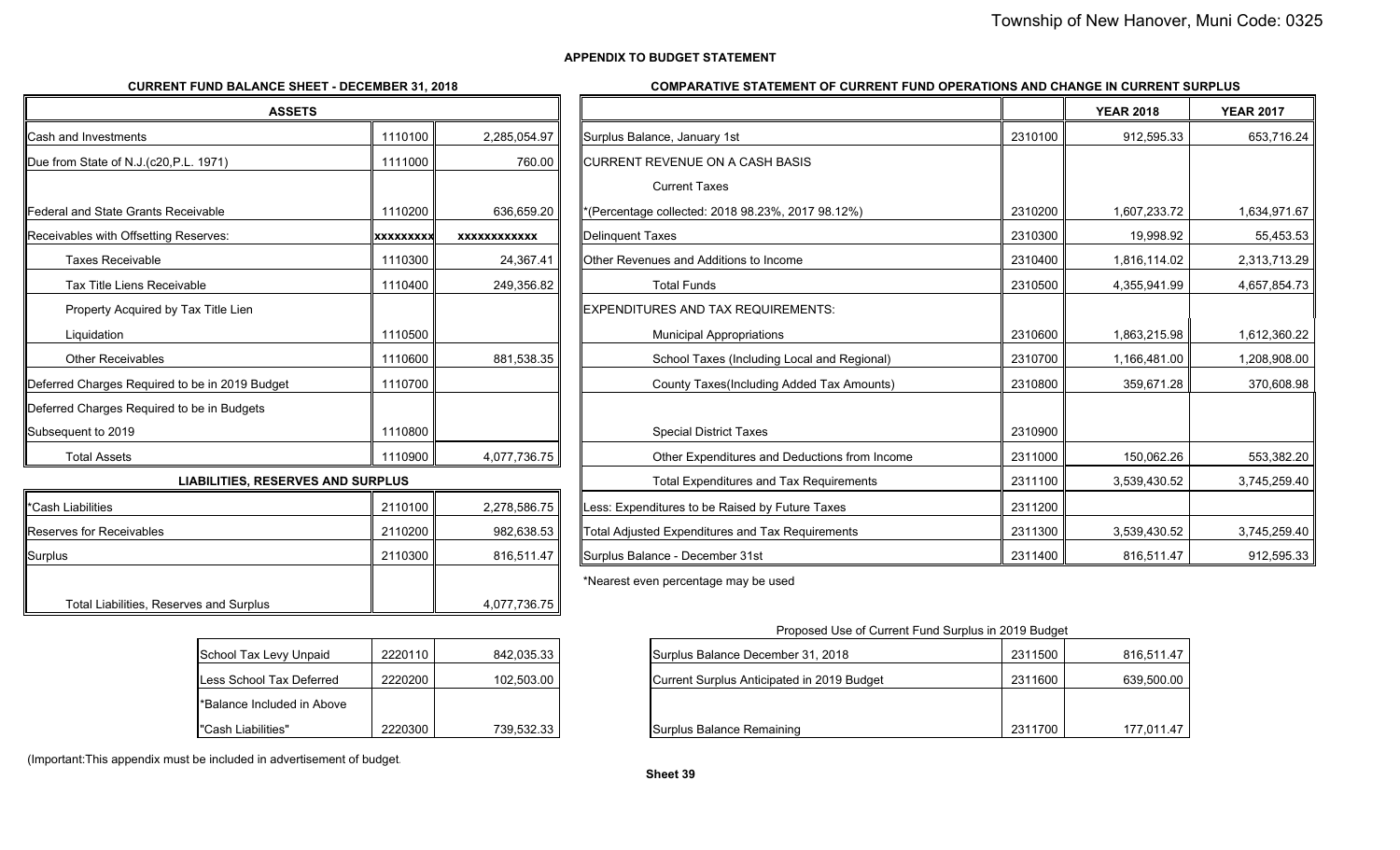# **2019**

# **CAPITAL BUDGET AND CAPITAL IMPROVEMENT PROGRAM**

**This section is included with the Annual Budget pursuant to N.J.S.C. 5:30-4. It does not in itself confer any authorization to raise or expend funds. Rather it is a document used as part of the local unit's planning and management program. Specific authorization to expend funds for purposes described in this section must be granted elsewhere, by a separate bond ordinance, by inclusion of a line item in the Capital Improvement Section of this budget, by an ordinance taking the money from the Capital Improvement Fund, or other lawful means.**

| <b>CAPITAL BUDGET</b>              | - A plan for all capital expenditures for the current fiscal year.<br>If no Capital Budget is included, check the reason why:                                                |
|------------------------------------|------------------------------------------------------------------------------------------------------------------------------------------------------------------------------|
|                                    | Total capital expenditures this year do not exceed \$25,000, including appropriations for Capital Improvement Fund,<br>Capital Line Items and Down Payments on Improvements. |
|                                    | No bond ordinances are planned this year.<br>$\mathbf{x}$                                                                                                                    |
| <b>CAPITAL IMPROVEMENT PROGRAM</b> | - A multi-year list of planned capital projects, including the current year.<br>Check appropriate box for number of years covered, including current year:                   |
|                                    | 3 years. (Population under 10,000)<br>$\mathbf{x}$                                                                                                                           |
|                                    | 6 years. (Over 10,000 and all county governments)                                                                                                                            |
|                                    | years. (Exceeding minimum time period)                                                                                                                                       |
|                                    | Check if municipality is under 10,000, has not expended more than \$25,000 annually for capital purposes in immediately<br>previous three years, and is not adopting CIP.    |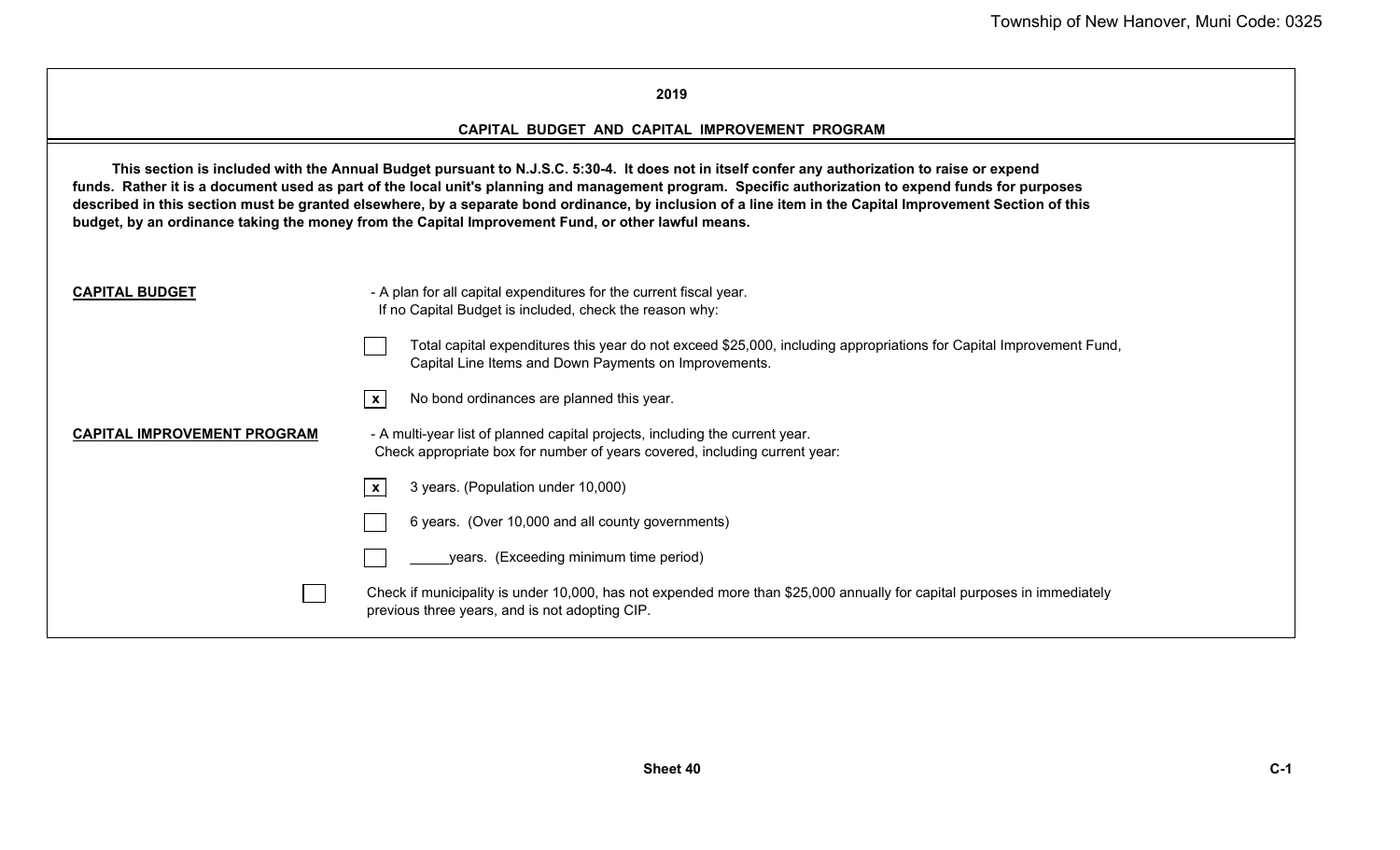# **NARRATIVE FOR CAPITAL IMPROVEMENT PROGRAM**

There are no planned Capital Projects 2019 - 2021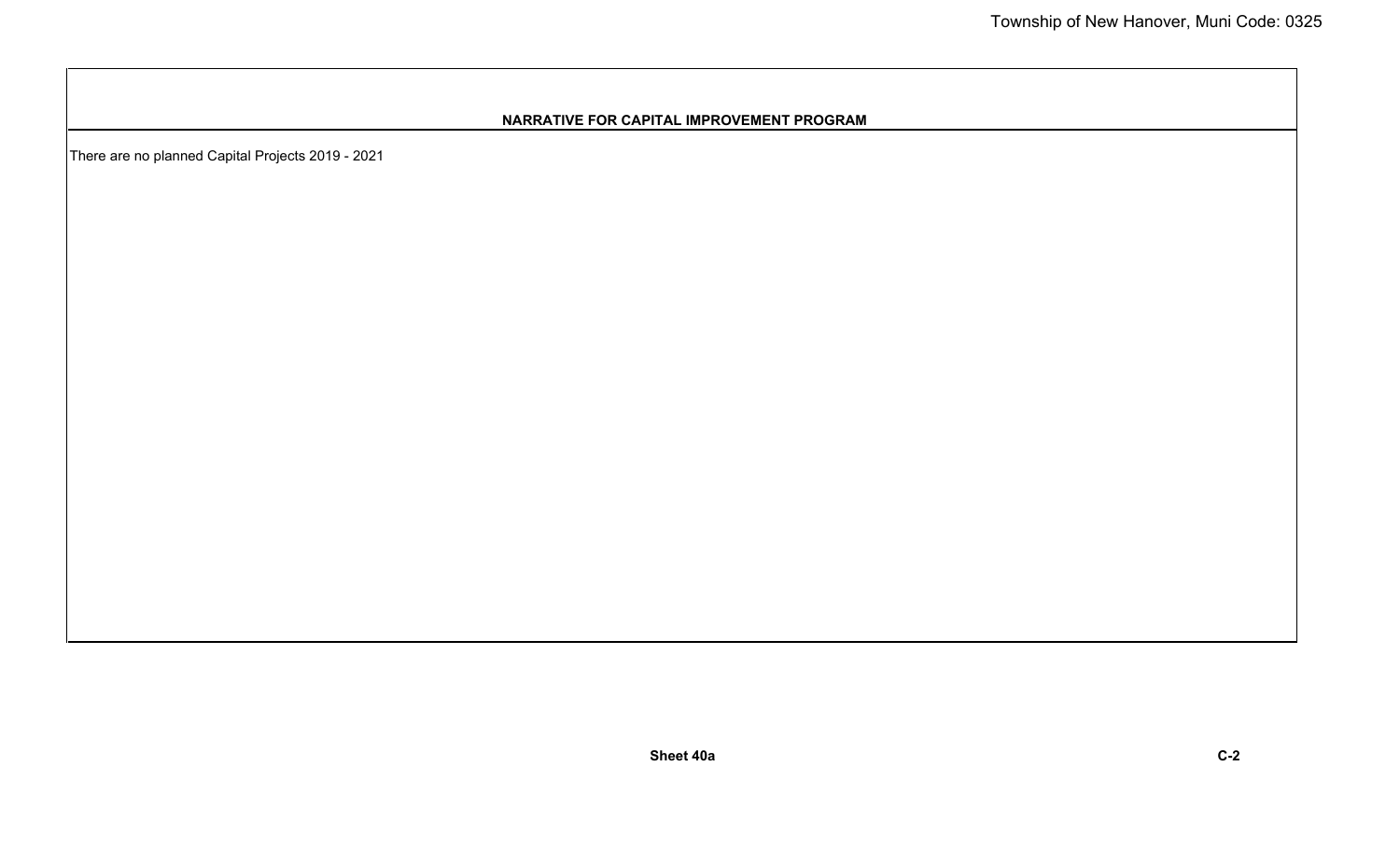# SECTION 2 - UPON ADOPTION FOR YEAR 2019 (Only to be Included in the Budget as Finally Adopted)

# **RESOLUTION**

|          | Be it Resolved by the                                                                                                                          | <b>Township Committee</b>                                                                                                                                            | of the | <b>Township of New Hanover</b>                                 |           |  |  |  |
|----------|------------------------------------------------------------------------------------------------------------------------------------------------|----------------------------------------------------------------------------------------------------------------------------------------------------------------------|--------|----------------------------------------------------------------|-----------|--|--|--|
|          | County of                                                                                                                                      | <b>Burlington</b>                                                                                                                                                    |        | , that the budget hereinbefore set forth is hereby adopted and |           |  |  |  |
|          | shall constitute an appropriation for the purposes stated of the sums therein set forth as appropriations, and authorization of the amount of: |                                                                                                                                                                      |        |                                                                |           |  |  |  |
| (a)\$    |                                                                                                                                                | 62,045.50 (Item 2 below) for municipal purposes, and                                                                                                                 |        |                                                                |           |  |  |  |
| $(b)$ \$ |                                                                                                                                                | (Item 3 below) for school purposes in Type I School District only (N.J.S. 18A:9-2) to be raised by taxation and,                                                     |        |                                                                |           |  |  |  |
| (c)\$    |                                                                                                                                                | (Item 4 below) to be added to the certificate of amount to be raised by taxation for local school purposes in                                                        |        |                                                                |           |  |  |  |
|          |                                                                                                                                                | Type II School Districts only (N.J.S. 18A:9-3) and certification to the County Board of Taxation of<br>the following summary of general revenues and appropriations. |        |                                                                |           |  |  |  |
| $(d)$ \$ |                                                                                                                                                | (Sheet 43) Open Space, Recreation, Farmland and Historic Preservation Trust Fund Levy                                                                                |        |                                                                |           |  |  |  |
| $(e)$ \$ |                                                                                                                                                | (Item 5 below) Minimum Library Tax                                                                                                                                   |        |                                                                |           |  |  |  |
|          | <b>RECORDED VOTE</b>                                                                                                                           |                                                                                                                                                                      |        |                                                                | Abstained |  |  |  |

(Insert last name)

Ayes {Koshak<br>Murphy<br>Peterla

Nays & Roohr

Absent {

 $\rightarrow$  1

#### 1. General Revenues

| <b>Surplus Anticipated</b>                                                                                          | 08-100 | 639,500.00               |  |  |  |  |
|---------------------------------------------------------------------------------------------------------------------|--------|--------------------------|--|--|--|--|
| <b>Miscellaneous Revenues Anticipated</b>                                                                           | 13-099 | 1,017,748.96             |  |  |  |  |
| <b>Receipts from Delinquent Taxes</b>                                                                               | 15-499 | 20,000.00                |  |  |  |  |
| 2. AMOUNT TO BE RAISED BY TAXATION FOR MUNICIPAL PURPOSES (Item 6(a), Sheet 11)                                     | 07-190 | 62,045.50                |  |  |  |  |
| 3. AMOUNT TO BE RAISED BY TAXATION FOR SCHOOLS IN TYPE I SCHOOL DISTRICTS ONLY:                                     |        |                          |  |  |  |  |
| Item 6, Sheet 42                                                                                                    |        | $\overline{\phantom{a}}$ |  |  |  |  |
| Item 6(b), Sheet 11 (N.J.S. 40A:4-14)                                                                               |        | ۰                        |  |  |  |  |
| Total Amount to be Raised by Taxation for Schools in Type I School Districts Only                                   |        |                          |  |  |  |  |
| 4. To Be Added TO THE CERTIFICATE FOR AMOUNT TO BE RAISED BY TAXATION FOR SCHOOLS IN TYPE II SCHOOL DISTRICTS ONLY: |        |                          |  |  |  |  |
| Item 6(b), Sheet 11 (N.J.S. 40A:4-14)                                                                               |        |                          |  |  |  |  |
| 5. AMOUNT TO BE RAISED BY TAXATION MINIMUM LIBRARY LEVY                                                             | 07-192 |                          |  |  |  |  |
| <b>Total Revenues</b><br>13-299                                                                                     |        |                          |  |  |  |  |

**SUMMARY OF REVENUES**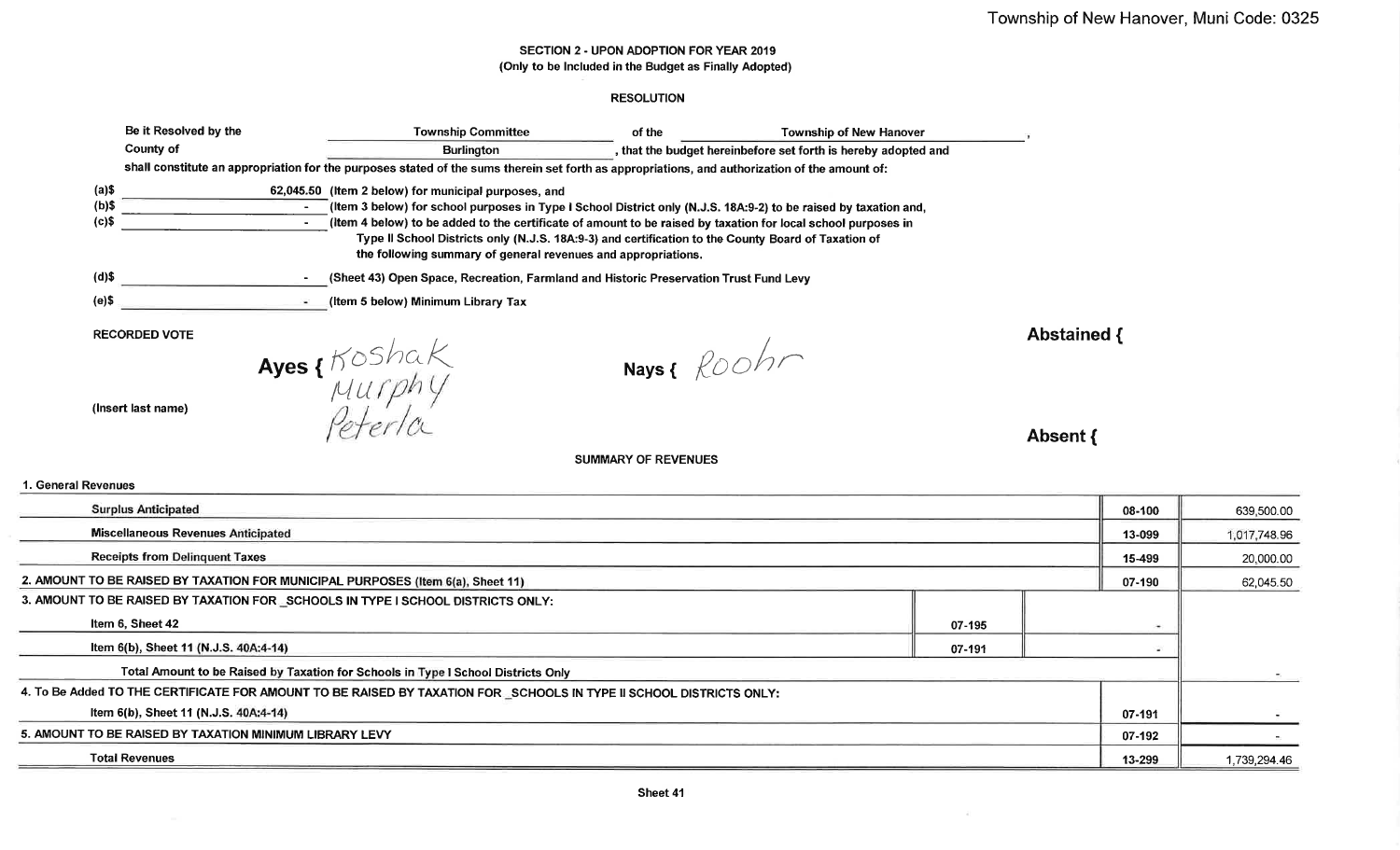**SUMMARY OF APPROPRIATIONS** 

| 5. GENERAL APPROPRIATIONS                                                                | <b>XXXXXXXXX</b> | XXXXXXXXXXXXXXX          |
|------------------------------------------------------------------------------------------|------------------|--------------------------|
| Within "CAPS"                                                                            | <b>XXXXXXXXX</b> | XXXXXXXXXXXXXXX          |
| (a&b) Operations including Contingent                                                    | 34-201           | 1,493,350.00             |
| (e) Deferred Charges and Statutory Expenditures - Municipal                              | 34-209           | 102,836.00               |
| (g) Cash Deficit                                                                         | 46-885           |                          |
| <b>Excluded from "CAPS"</b>                                                              | XXXXXXXXX        | <b>XXXXXXXXXXXXXXX</b>   |
| (a) Operations - Total Operations Excluded from "CAPS"                                   | 34-305           | 32,834.96                |
| (c) Capital Improvements                                                                 | 44-999           |                          |
| (d) Municipal Debt Service                                                               | 45-999           | 6,663.00                 |
| (e) Deferred Charges - Municipal                                                         | 46-999           | $\sim$                   |
| (f) Judgments                                                                            | 37-480           |                          |
| (n) Transferred to Board of Education for Use of Local Schools (N.J.S. 40:48-17.1 &17.3) | 29-405           | 7,798.00                 |
| (g) Cash Deficit                                                                         | 46-885           | $\overline{\phantom{a}}$ |
| (k) For Local District School Purposes                                                   | 29-410           |                          |
| (m) Reserve for Uncollected Taxes (Include Other Reserves if Any)                        | 50-899           | 95,812.50                |
| 6. SCHOOL APPROPRIATIONS - TYPE I SCHOOL DISTRICTS ONLY (N.J.S. 40A:4-13)                | 07-195           |                          |
| <b>Total Appropriations</b>                                                              | 34-499           | 1,739,294.46             |

It is hereby certified that the within budget is a true copy of the budget finally adopted by resolution of the Governing Body on the

day of  $\not\!\!\!\!\!/$ , 2019.

It is further certified that each item of revenue and appropriation is set forth in the same amount and by the same title as

appeared in the 2019 approved budget and all amendments thereto, if any, which haye been previously approved by the Director of Local Government Services.

Certified by me this day of 2019 , Clerk signature

Sheet 42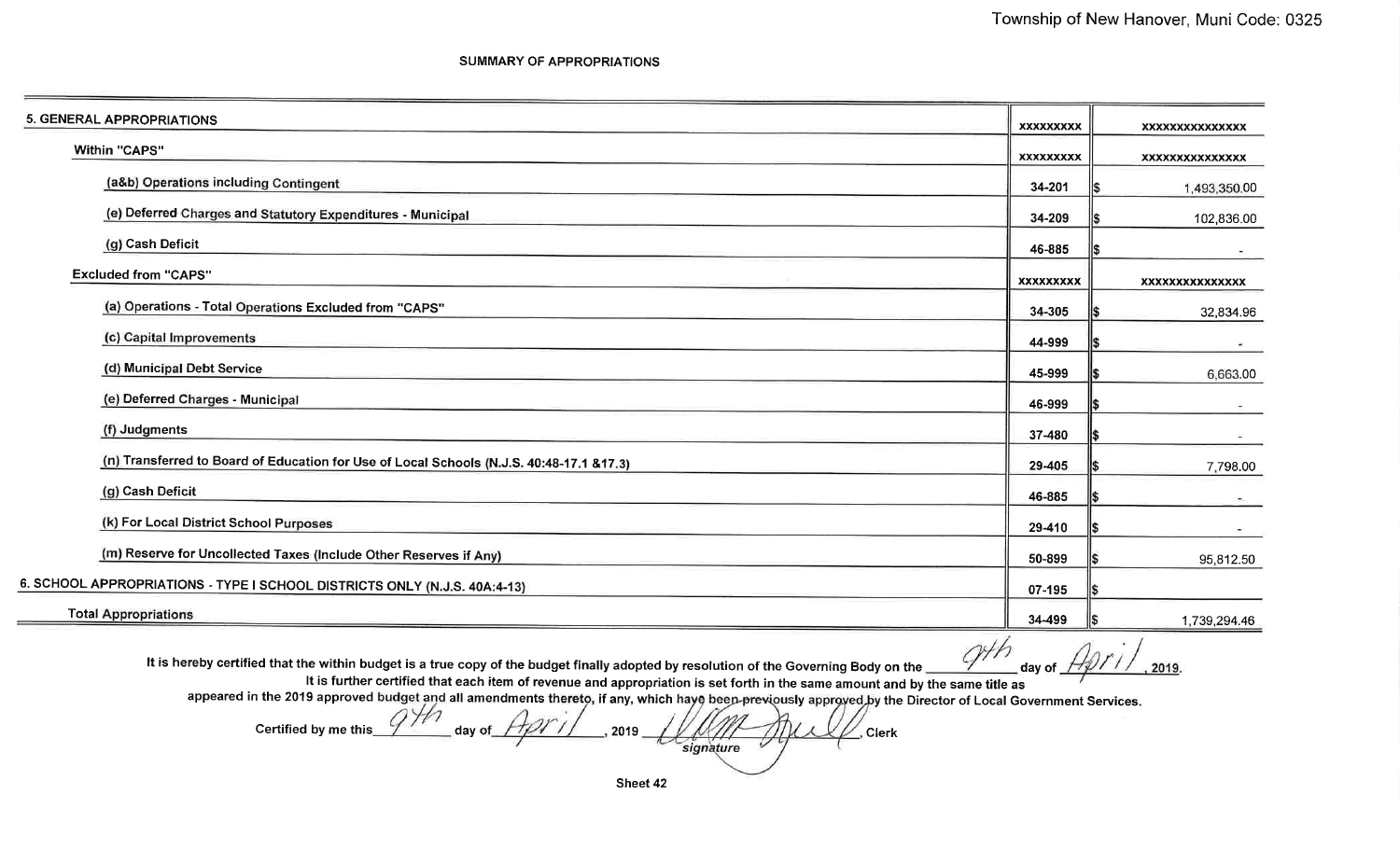#### **LOCAL UNIT COUNTY/MUNICIPAL OPEN SPACE, RECREATION, FARMLAND AND HISTORIC PRESERVATION TRUST FUND Township of New Hanover**

| <b>DEDICATED REVENUES</b>                 |             | Anticipated |                      | <b>Realized in Cash</b>       | APPROPRIATIONS                                        |                 | Appropriated     |                 | Expended 2018          |                 |
|-------------------------------------------|-------------|-------------|----------------------|-------------------------------|-------------------------------------------------------|-----------------|------------------|-----------------|------------------------|-----------------|
| <b>FROM TRUST FUND</b>                    | <b>FCOA</b> | 2019        | 2018                 | 2018                          |                                                       | <b>FCOA</b>     | 2019             | 2018            | <b>Paid or Charged</b> | Reserved        |
| <b>Amount To Be Raised By</b><br>Taxation | 54-190      | $\sim$      |                      |                               | Development of Lands for Recreation and Conservation: |                 | <b>XXXXXXXX</b>  | <b>XXXXXXXX</b> | <b>XXXXXXXXX</b>       | <b>XXXXXXXX</b> |
|                                           |             |             |                      |                               | Salaries & Wages                                      | 54-385-1        |                  |                 |                        | $\sim$          |
| <b>Interest Income</b>                    | 54-113      |             |                      |                               | Other Expenses                                        | 54-385-2        |                  |                 |                        | $\sim$          |
|                                           |             |             |                      |                               | Maintenance of Lands for Recreation and Conservation: |                 | <b>XXXXXXXX</b>  | <b>XXXXXXXX</b> | <b>XXXXXXXXX</b>       | <b>XXXXXXXX</b> |
| <b>Reserve Funds:</b>                     |             |             |                      |                               | Salaries & Wages                                      | 54-375-1        |                  |                 |                        | $\sim$          |
|                                           |             |             |                      |                               | Other Expenses                                        | 54-375-2        |                  |                 |                        | $\sim$          |
|                                           |             |             |                      |                               | <b>Historic Preservation:</b>                         |                 | <b>XXXXXXXX</b>  | <b>XXXXXXXX</b> | <b>XXXXXXXXX</b>       | <b>XXXXXXXX</b> |
|                                           |             |             |                      |                               | Salaries & Wages                                      | 54-176-1        |                  |                 |                        | $\sim$          |
|                                           |             |             |                      |                               | Other Expenses                                        | 54-176-2        |                  |                 |                        | $\sim$          |
|                                           |             |             |                      |                               |                                                       |                 |                  |                 |                        | $\sim$          |
|                                           |             |             |                      |                               | Acquisition of Lands for Recreation and Conservation: | 54-915-2        |                  |                 |                        | $\sim$          |
| Total Trust Fund Revenues:                | 54-299      | $\sim$      | $\sim$               | $\sim$                        | Acquisition of Farmland                               | 54-916-2        |                  |                 |                        | $\sim$          |
| <b>Summary of Program</b>                 |             |             |                      | Down Payments on Improvements | 54-906-2                                              |                 |                  |                 | $\sim$                 |                 |
| Year Referendum Passed/Implemented:       |             |             | <b>Debt Service:</b> |                               | <b>XXXXXXXX</b>                                       | <b>XXXXXXXX</b> | <b>XXXXXXXXX</b> | <b>XXXXXXXX</b> |                        |                 |
| Rate Assessed:                            |             |             | (Date)               |                               | Payment of Bond Principal                             | 54-920-2        |                  |                 |                        | <b>XXXXXXXX</b> |
| <b>Total Tax Collected to date</b>        |             |             |                      |                               | Payment of Bond Anticipation Notes and Capital Notes  | 54-925-2        |                  |                 |                        | <b>XXXXXXXX</b> |
| <b>Total Expended to date:</b>            |             |             |                      |                               | Interest on Bonds                                     | 54-930-2        |                  |                 |                        | <b>XXXXXXXX</b> |
| <b>Total Acreage Preserved to date</b>    |             |             |                      |                               | Interest on Notes                                     | 54-935-2        |                  |                 |                        | <b>XXXXXXXX</b> |
| Recreation land preserved in 2018 :       |             |             | (Acres)              |                               | <b>Reserve for Future Use</b>                         | 54-950-2        |                  |                 |                        | $\sim$          |
| Farmland preserved in 2018 :              |             |             | (Acres)              |                               |                                                       |                 |                  |                 |                        |                 |
|                                           |             |             | (Acres)              |                               | <b>Total Trust Fund Appropriations:</b>               | 54-499          | $\sim$           | $\sim$          | $\sim$                 | $\sim$          |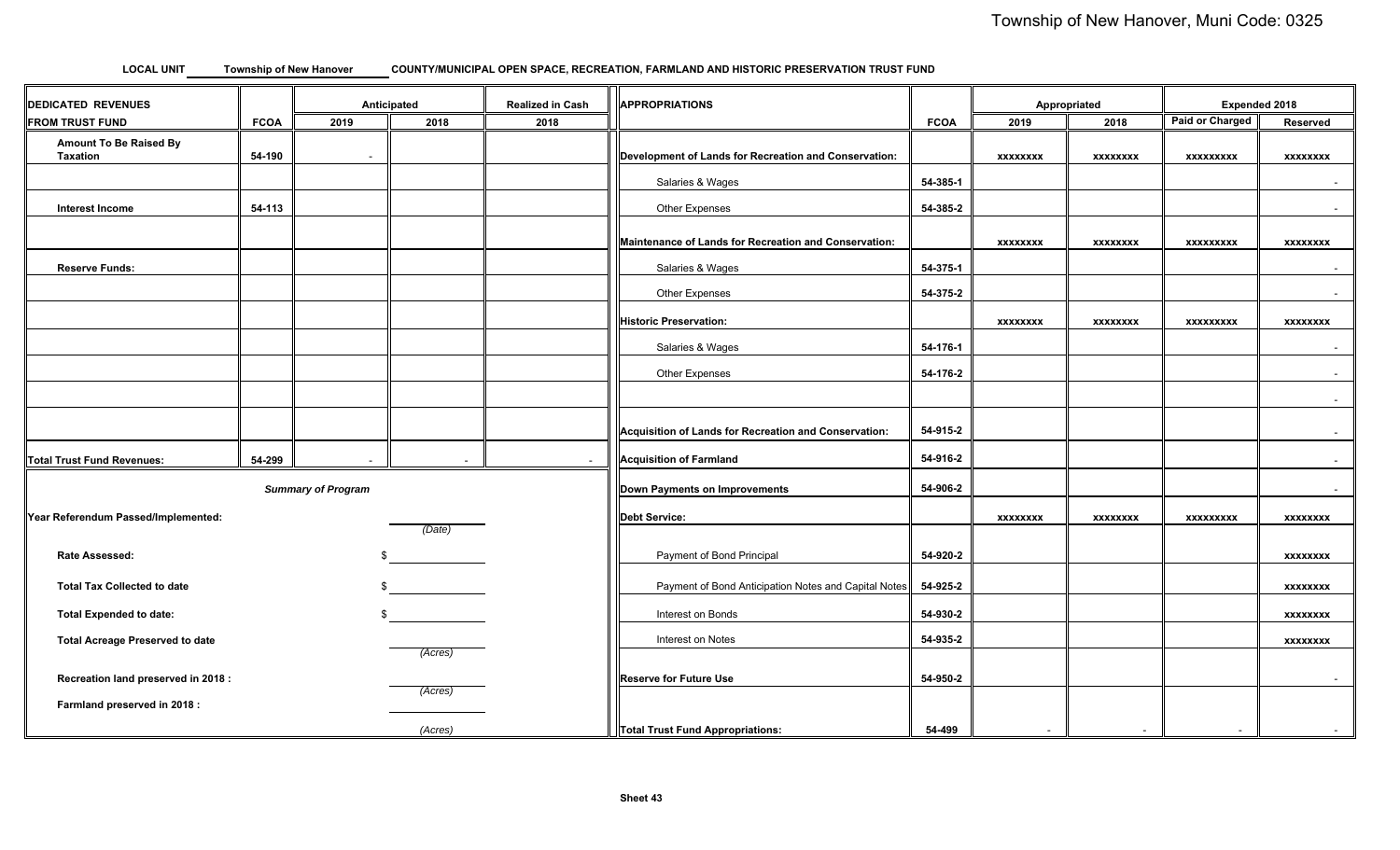# **Annual List of Change Orders Approved** Pursuant to N.J.A.C. 5:30-11

**Contracting Unit:** 

**NONE** 

 $\overline{1}$ 

 $\overline{2}$ 

3

Township of New Hanover

**Year Ending:** 

12/31/2018

The following is a complete list of all change orders which caused the originally awarded contract price to be exceeded by more than 20 percent. For regulatory details please consult N.J.A.C. 5:30-11.1 et. Seq. Please identify each change order by name of the project.

 $\boldsymbol{4}$ 

For each change order listed above, submit with introduced budget a copy of the governing body resolution authorizing the change order and an Affidavit of Publication for the newspaper notice required by  $N.L.A.C. 5:30-11.9(d)$ . (Affidavit must include a copy of the newspaper notice.)

If you have not had a change order exceeding the 20 percent threshold for the year indicated above, please check here and certify below.  $\mathsf{X}$ 

Date

Clerk of the Governing Body